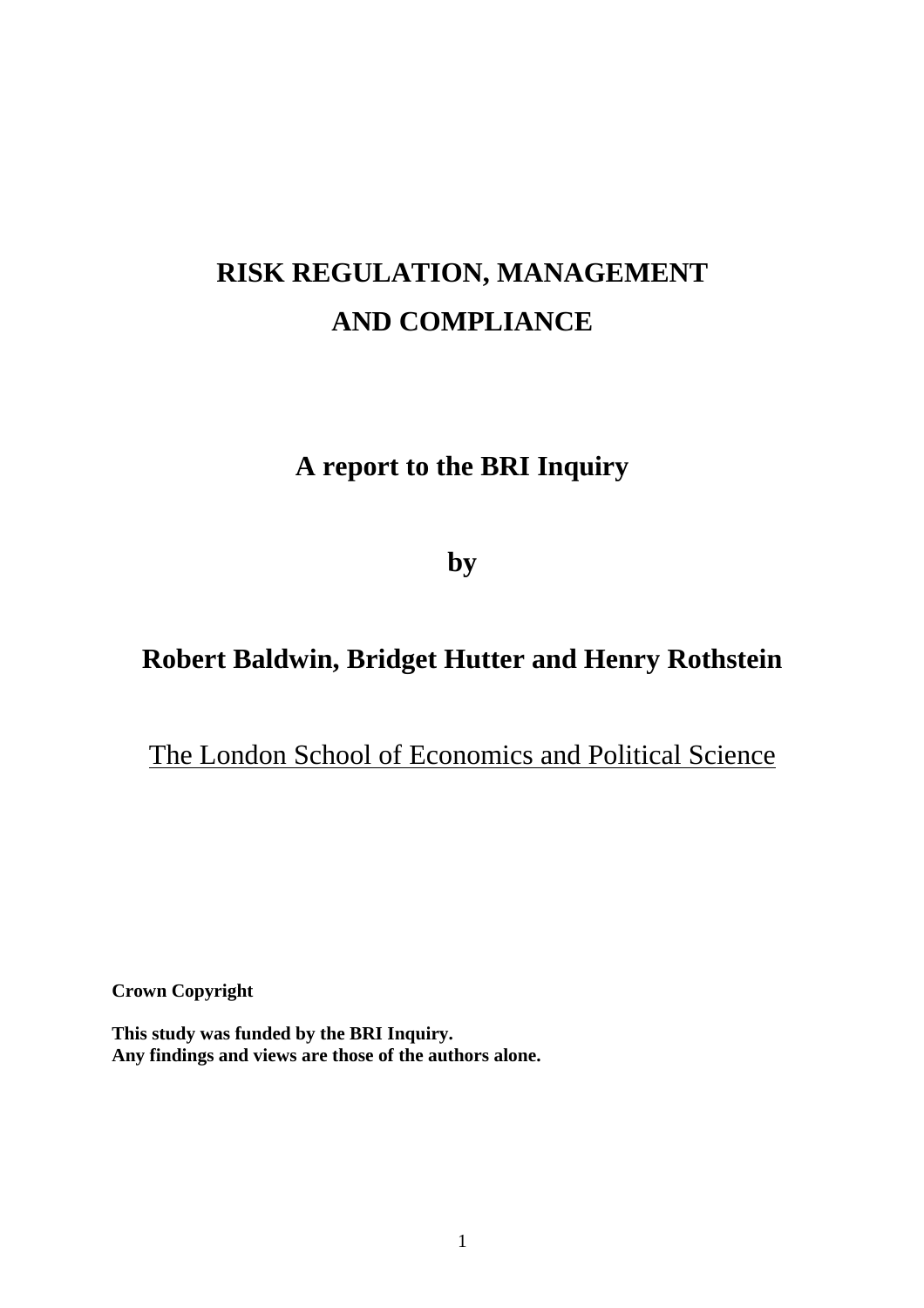#### **Risk Regulation, Management and Compliance**

#### **Executive Summary**

- 1. Risk controls can be operated within organisations or imposed by external regulators. Controls can be applied at various stages in the development of risks and the realisation of harms – they can operate formally or informally, by means of rules or through other mechanisms such as accountability and review.
- 2. A variety of general regulatory methods can be used to control risks. These include: command and control; self-regulation; incentives; franchising; contracting or licensing; disclosure; state actions; liability laws; insurance mechanisms (Section 2.2.).
- 3. Different philosophies of risk control can be contrasted (Section 2.3). These include: technical and economic approaches as well as psychological, sociological and cultural perspectives. An important divide lies between those who think risks can be identified, assessed and predicted accurately and those who argue that this is often not possible and that risks have to be negotiated and constructed.
- 4. Within UK Government a wide variety of approaches to risk is adopted within and between institutions (Section 2.4). The Health and Safety Executive (HSE) has played a leading role in developing Tolerability of Risk strategies (which combine qualitative and quantitative aspects) but strongly quantitative approaches are encountered in some sectors (e.g. transport).
- 5. Risk assessment procedures are encountered across UK government but in some sectors (e.g. health and welfare) commentators have criticised regimes as being too strongly committed to anticipatory endeavours (Sections 2.5.10-16). Emphasis on assessing potential hazards, argue the critics, can prove expensive, infringe civil rights and lead to inflexibility and a lack of responsiveness (Section  $2.5$ ).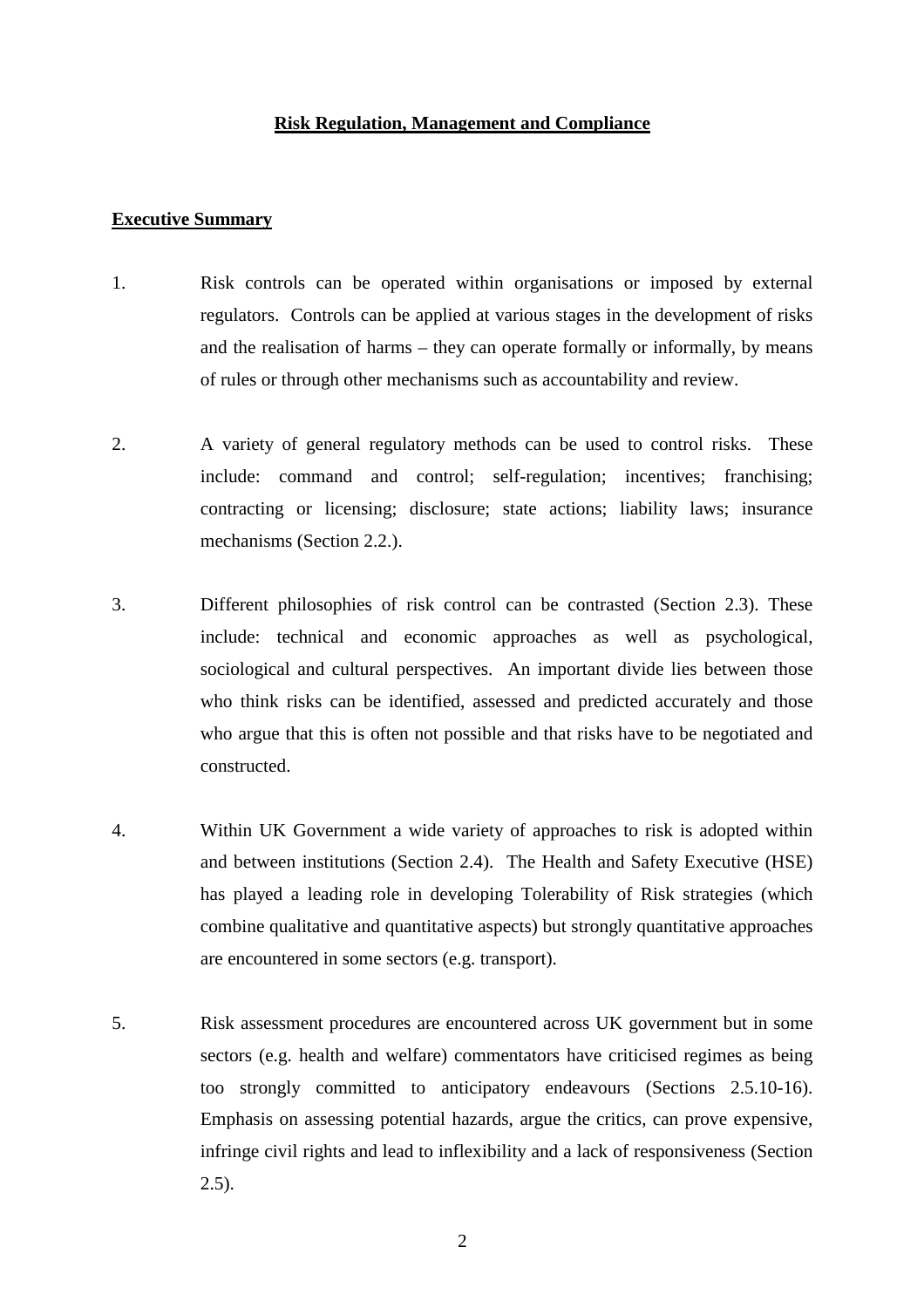- 6. The use of blaming similarly gives rise to contention, with critics suggesting that systemic failures are often not picked up when risks are attributed to responsible individuals and blame is attached to these persons when things go wrong (Section 2.5.28).
- 7. Rules and guidelines that are designed to control risks may have little effect in some circumstances – particularly where professionals are committed to the exercise of judgement and the application of discretion in relation to specific issues (Sections 2.5.21-25).
- 8. The precautionary principle has been endorsed by a number of governmental bodies but has yet to be developed into a rigorous approach (Section 3.1). As indicated (in para 5, above) critics of precautionary or anticipatory strategies are quick to point to the limitations of such approaches.
- 9. Commentators and policy-makers debate whether risk controls should be 'rational' or 'social' – where the former approaches tend to found regimes on Cost-Benefit analyses and the latter normally emphasise participation and negotiation between lay persons and experts. In UK government it has been accepted in many circles that risk controls cannot be designed on a purely rational basis (Section 3.2.3). A number of participatory models are in the course of development (Section 3.2.4) but there is some tension between 'social' approaches and the rationalities involved in the Cabinet Office's current approach to regulatory risk assessment (Section 3.2.7).
- 10. Self-regulation by the professions is an important constraining mechanism in UK risk control but it is a mechanism often viewed with suspicion in spite of its frequently cited strengths (Section 3.3). Those strengths include the expertise of self-regulators; their knowledge of what the regulated will see as reasonable; the low costs of information gathering and the ability of self-regulators to act informally. Perceived weaknesses include: self regulators'; limited accountability; exposure to ministerial interference; vulnerability to capture; lack of independence and bias in favour of membership interests (Section 5.3.3.9-12).

3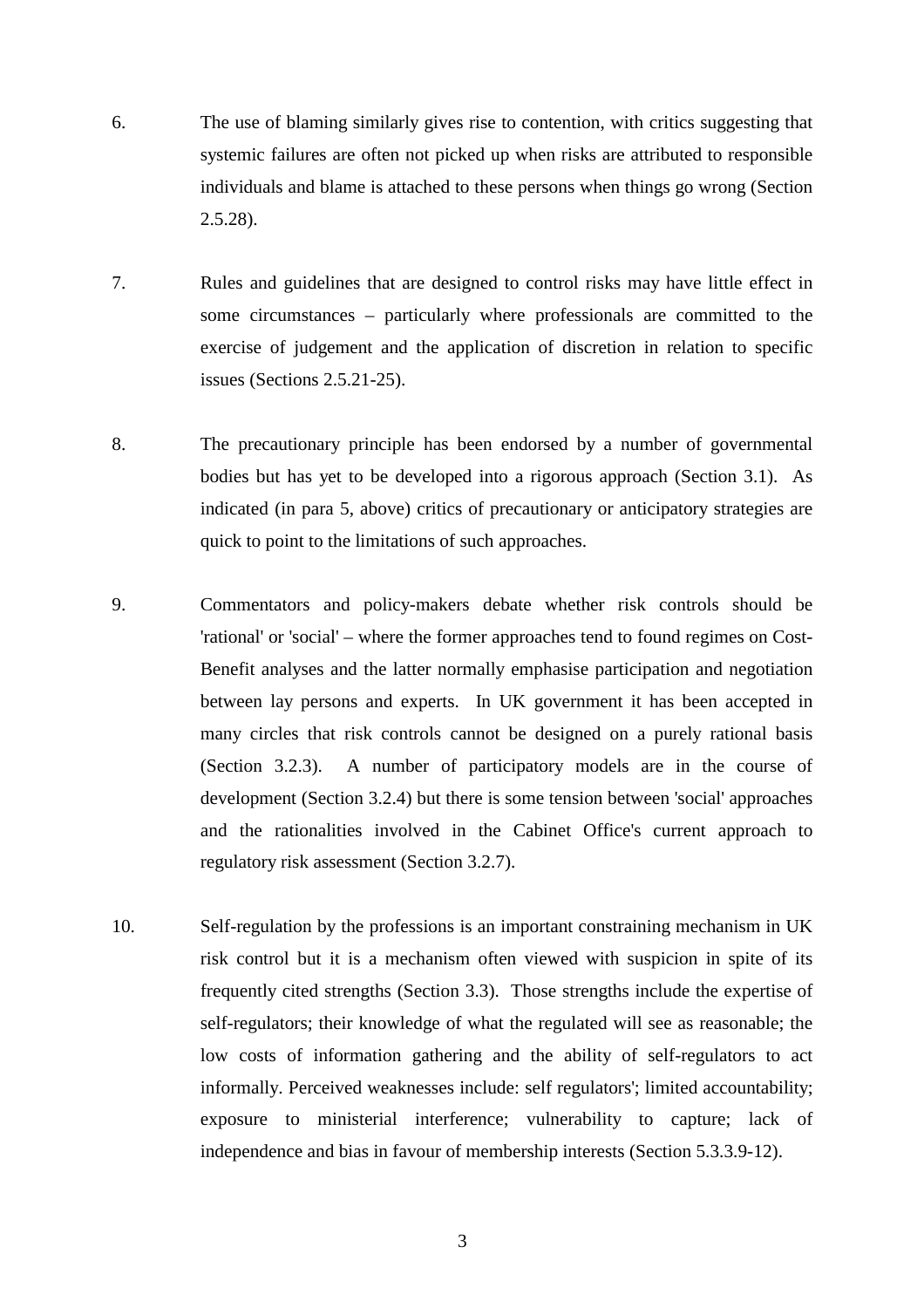- 11. In the health sector criticisms of professional self-regulation have led to increasing structuring with rules and greater bureaucratisation. There is some evidence, however, that professionals who are trained in, and used to, making judgements on the spot find it easy to exercise those judgements with freedom in spite of any relevant rules (Section 2.5.25).
- 12. Critics of professional self-regulation point to the need for external involvement in the governance of self-regulatory mechanisms and the NCC advocates a presumption against self-regulation (Section 3.3.13).
- 13. A number of factors affect a regulator's ability to secure compliance and these include: the regulatee's propensity to comply willingly; the strength of enforcement powers and sanctions available; the seriousness of the risks at issue; the visibility of breaches of the rules; the frequency of contacts between regulators and regulated and a variety of political influences (Section 3.4).
- 14. Compliance is measured with reference to such factors as: commitment to regulatory objectives, attitudes to compliance; record; quality of management; organisational ability to comply and treatment of staff (Section 3.4.4.3).
- 15. The inclination to comply may be affected by costs; self-interest (or selfpreservation); the profitability of breaking the rules and running risks; a corporation's feeling of responsibility; a firm's aspiring to 'good citizenship'; reputation factors; perceived likelihood of detection; level of knowledge or risks; intra-organisational pressures; and competing organisational objectives (Section 3.4).
- 16. Achieving compliance may not produce the results that policy-makers desire. Those regulated may side-step the rules by 'creative compliance' strategies and defeat the policy objectives of rulemakers; the rules, moreover, may be illtargeted and over or under-inclusive (Section 3.4.5).
- 17. Self regulation can be combined with external regulation to achieve strong accountability and independent complaints resolution processes. In such hybrid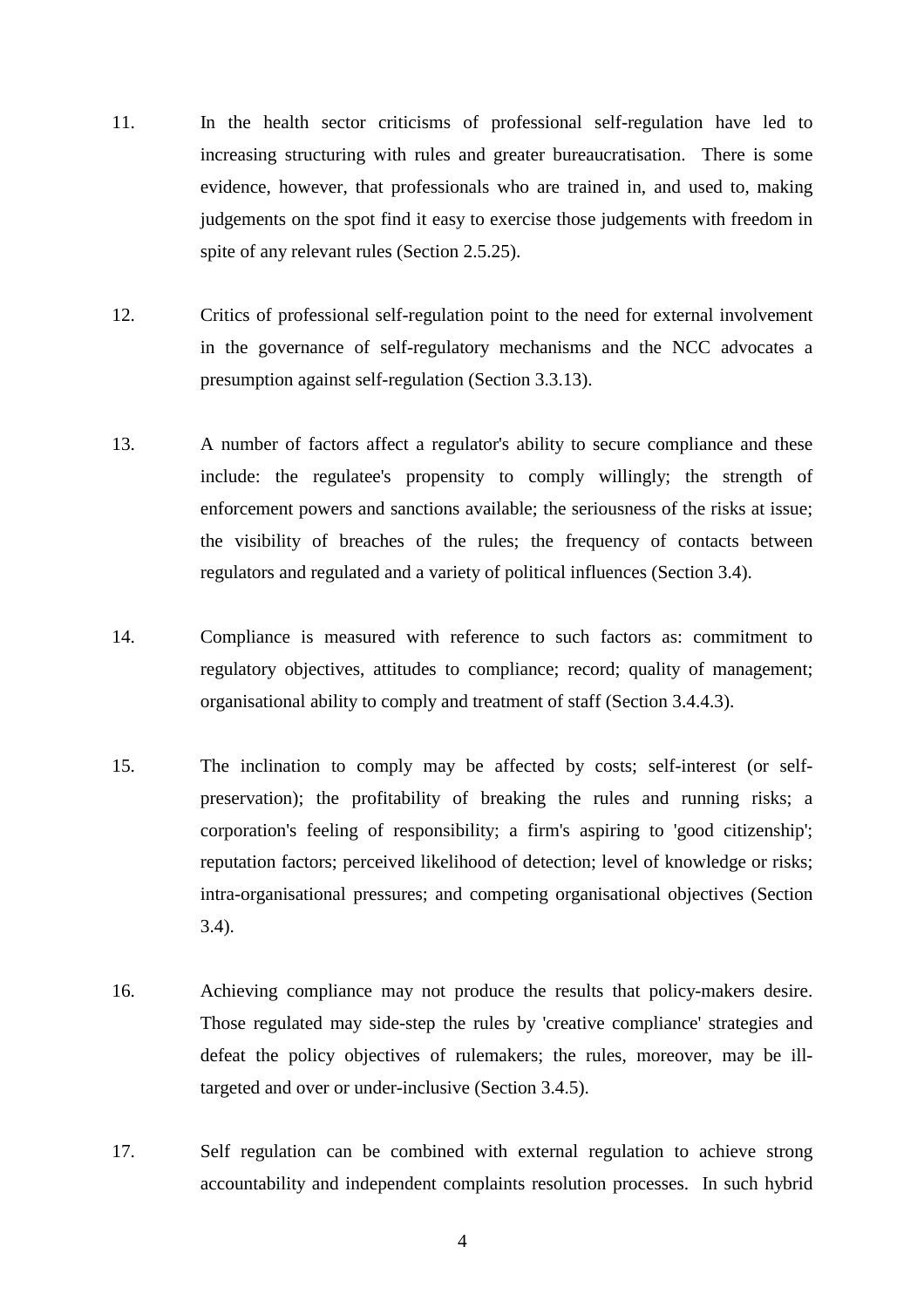forms the difference between self-regulatory and regulatory regimes may not be dramatic.

- 18. Good risk regulation regimes should be efficient and effective, accountable, open and fair. They must allow proper access to democratic, consumer and lay voices. Astute risk regulators intervene at the point in the development of a risk that offers the best balance of the above desiderata (Section 4.1).
- 19. Areas of professional judgement present special problems of risk management and special problems for 'command' or rule-based, regimes of control. Professionals often make decisions and policies that are of high importance, low visibility and high discretion. Professionals, moreover, tend to cherish their domains of judgement and will offer resistance to various control devices such as rules (Sections 2.5.23-25; 4.7).
- 20. This suggests that, in relation to risks from professional judgements, controls should emphasise openness, peer group scrutiny, incentive structures, training, cultural contexts and collective as well as self-appraisal approaches, rather than reliance on external rules and blame-based regimes. There may also be a case for emphasis on resilience, learning from mistakes and adjusting procedures rather than efforts to identify in advance the individuals and situations that are liable to produce risks.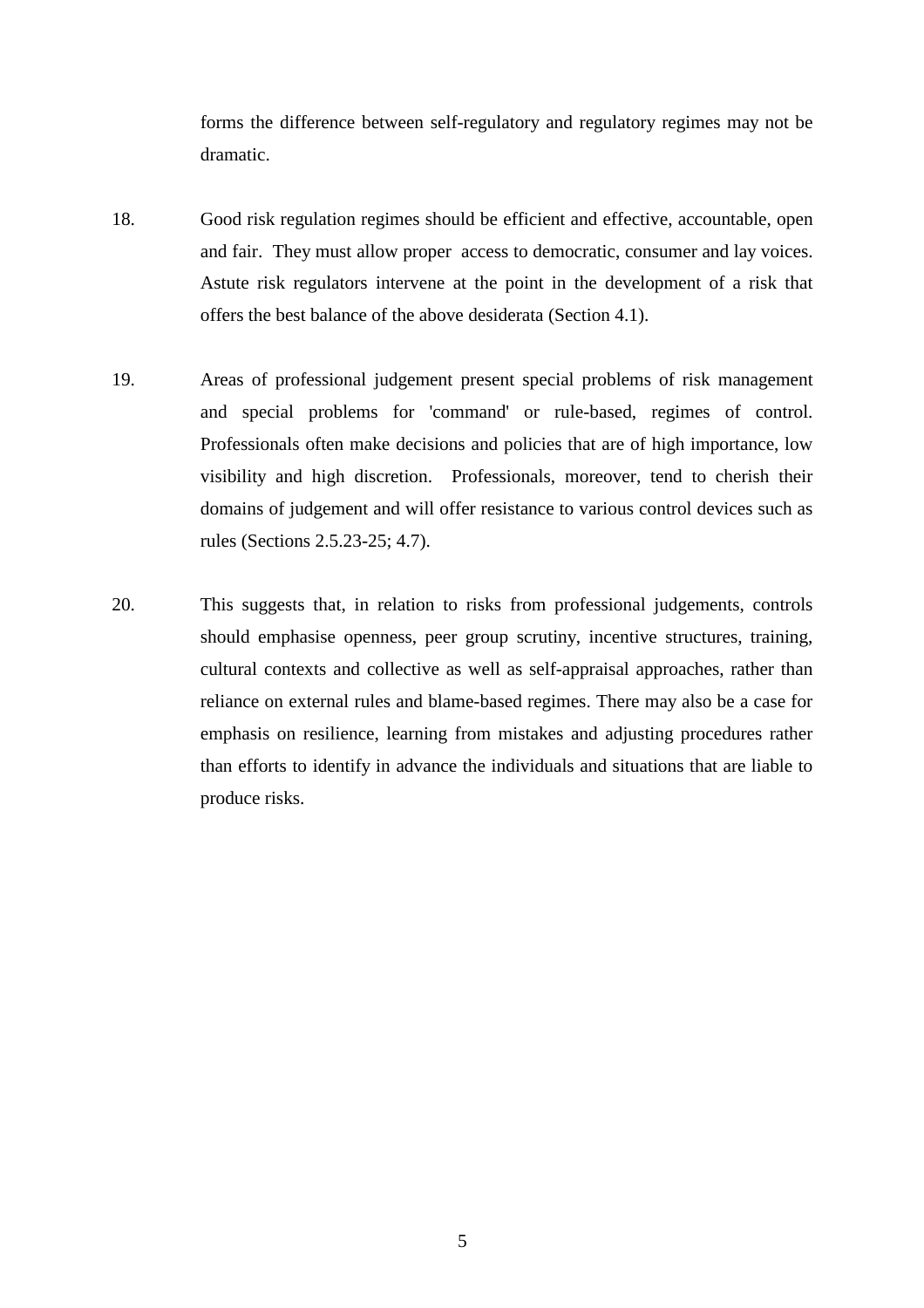#### 1. **Introduction**

This report reviews current knowledge concerning the control of risks through regulatory and managerial devices. It outlines leading approaches to the control of risk in the UK, considers the factors that affect the securing of compliance with controls and pays particular attention to the role of the professions in limiting risks.

#### 2. **Approaches to Risk Regulation**

# 2.1 **Risk Control Regimes**

Risk control devices are multi-dimensional and encompass a mixture of institutions, practices and ideas that are best characterised as risk control regimes.<sup>1</sup> Regimes, be they managerial or regulatory, tend to break down into components: first, the methods of collecting information concerning issues to be controlled; second, the means of policy or rule-making so that targets or goals can be set, and third, the systems for enforcing and securing compliance.

#### 2.2 **General Control Strategies**

Risks can be controlled within organisations through techniques of management or they can be regulated by the imposition of constraints from outside the institution performing the primary function. (As will be seen below, the distinction between internal and external controls maybe clouded by hybrid or combined techniques.) We outline here the main risk regulatory strategies that are employed in modern government.<sup>2</sup> The main strategies are:

<sup>1</sup> See Hood et al (1999).

 $2^{2}$  For a review see Baldwin and Cave, 1999, chapter 4. Devices aimed at controlling competition are not reviewed here.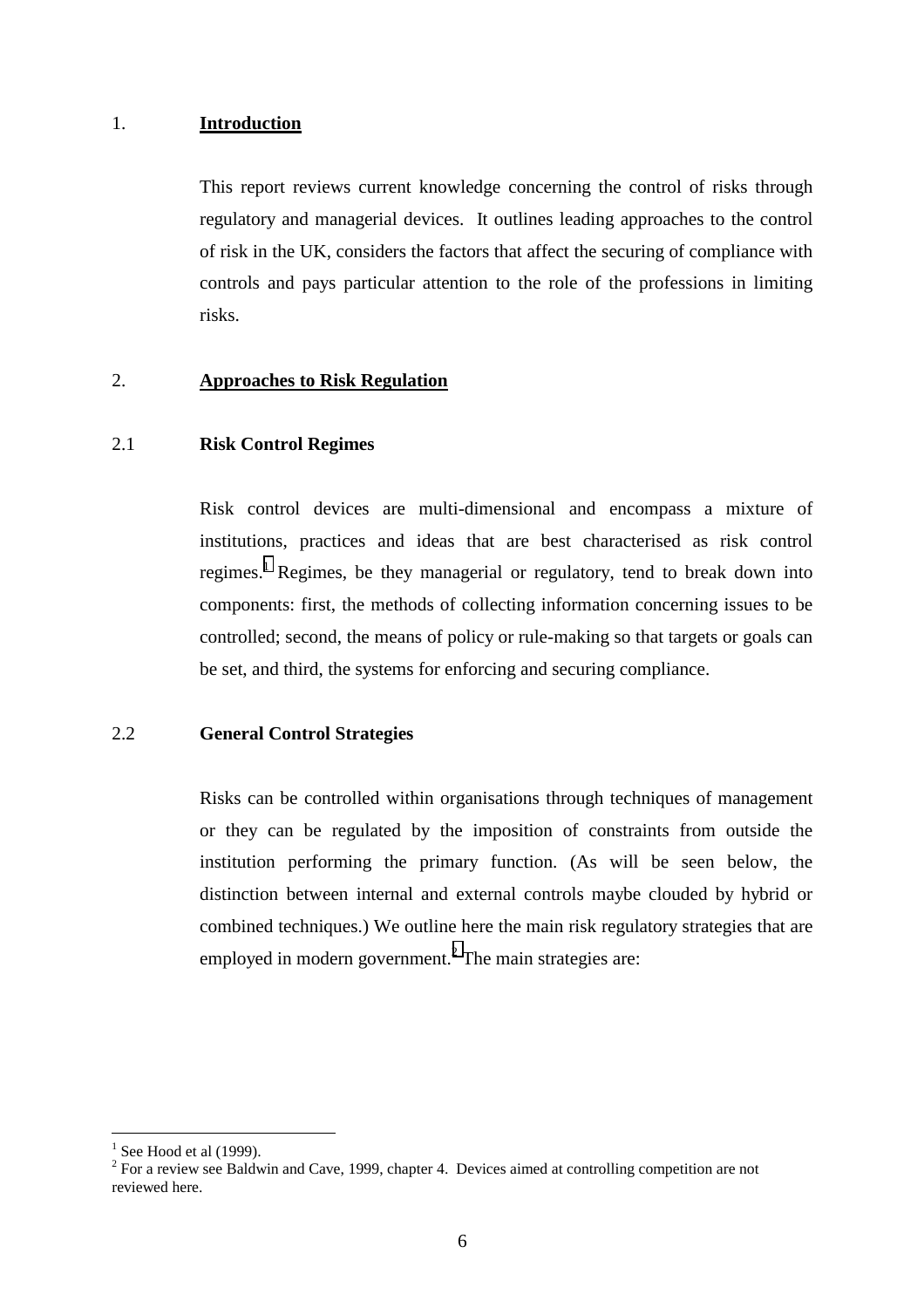#### 2.2.1 *Command and Control Regulation*

Traditional command and control regulation is characterised by the use of rules reinforced by legal sanctions. Required behaviour is stipulated, standards are fixed, unacceptable actions are defined and outlawed and penalties for noncompliance are set out. Command and Control regulation's strength derives from the use of law to designate what is acceptable. Its alleged weaknesses are that it involves high levels of intervention in management; it is marked by complex rules and 'red tape;' it conduces to capture of the regulator (insofar as the regulator relies on the regulated for the information needed to write and apply the rules); it is expensive to enforce and administer; it involves high standard and rule-setting costs; and it only demands compliance with a stipulated standard rather than the best level of risk avoidance that is reasonable in the particular context.

#### 2.2.2 *Self-Regulation*

The State allows many professions to self-regulate. Proponents of self-regulation argue that it is marked by a high commitment to compliance on the part of those who are governed; that rulemakers and enforcers are well-informed (concerning inter alia the tricks of the trade); that informal and formal controls are easily combined and that such regimes involve low public costs. Critics urge that selfregulation tends to be seen as, and often is, secretive, unaccountable and poorly enforced. Critics also suggest that rigorous governmental oversight of selfregulation can lead to bureaucratic and cost duplications as well as policy confusions.

#### 2.2.3 *Incentives*

Governments may control risks by adjusting economic incentives – as where hazards from leaded petrol are responded to with differential taxes for leaded and unleaded fuels. Such regimes are welcomed as involving low interference with managerial freedoms, as involving incentives to reduce risks to zero (not to a given standard only) and as requiring low cost enforcement. They are criticised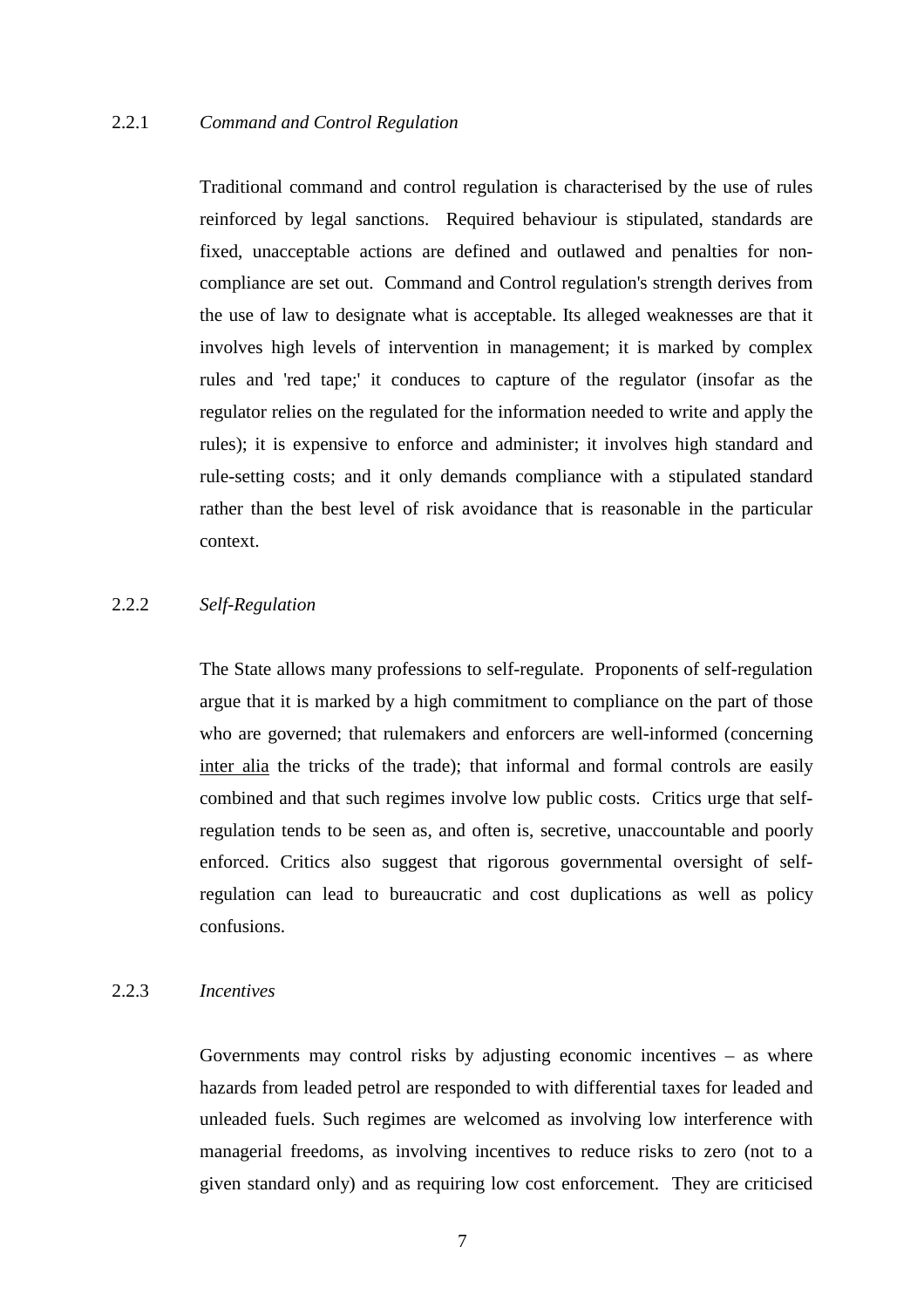on the grounds that complex rules may not easily be avoided; that they assume a high degree of rationality from the regulated (whereas many risks flow from irrational, ill-informed actions) that predicting outcomes from given incentives is very difficult; that large regulatory lags (time delays) can be involved, and because they are politically contentious in allowing risk creators a free hand provided that they can afford to pay the relevant costs.

# *2.2.4 Franchising, Contracting and Licensing*

Risks can be controlled by allowing risk creators to operate subject to stipulated conditions and by limiting the periods for which permissions are given. The advantages of such regimes are that potential practitioners can be screened to allow only suitably qualified parties to enter the sector. Sanctioning, moreover, is said to be strong because excessive risk creators or under-performers can be disciplined by the non-renewal of franchises, contracts and licences. The limitation of such controls is that those given permissions or licences may enjoy incumbency advantages (informational and operational) so that monitoring their activities and replacing them maybe expensive and/or difficult. The costs of such controls may also be high because those drafting the initial terms and conditions will require extensive bodies of information. There may, moreover, be problems of inflexibility insofar as the tight rules needed for effective control may not conduce to the development of new ways to control risks or meet markets. Where, on the other hand, terms and conditions are phrased openly, the attendant uncertainties may produce high costs to the state or to consumers.

## 2.2.5 *Disclosure*

Risk controls can be imposed by requirements that operators or service providers, supply information to the public concerning their products and businesses. Consumers or state institutions may then decide whether to purchase high risk/low cost or low risk/high cost products. Such controls involve low levels of intervention, can be said to be highly democratic and may be useful where risks are low and more strongly preventative measures are not called for. Their weaknesses are that information users may make mistakes and undue risks may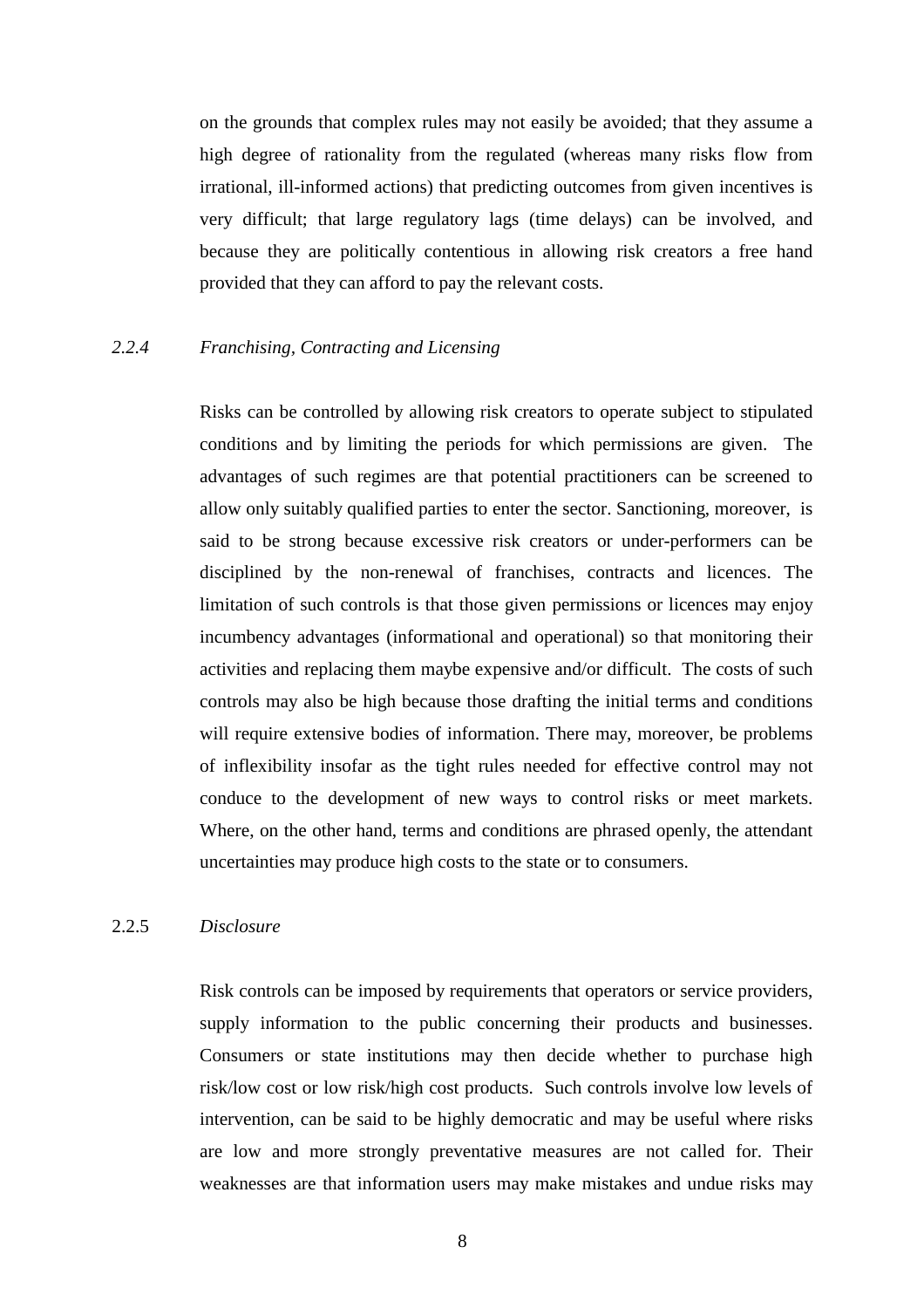be run; price may prevail over rational risk assessments; and the information produced may be sparse, unreliable or unintelligible.

# 2.2.6 *State Action*

Where the State does not trust the private sector to limit risks it can take direct action – for example by building industrial premises with good ventilation systems and renting these to manufacturers whose processes are known to involve the emission of harmful dust particles. Such actions may ensure that risks are properly controlled but there are potential problems. The public sector may not prove conspicuously good at maintaining and operating such premises. Public expenditure is involved, the incentive to innovate may be low and access to such premises may distort competition in the marketplace.

# 2.2.7 *Rights and Liabilities Laws*

If the State gives certain parties the right not to be exposed to stipulated risks, and the right to sue risk creators or harm causers, this may control risks in a manner that involves low public expenditure. As a risk limitation system, however, it encounters a number of difficulties. Enforcing such rights may be expensive and establishing who created which risks may be difficult. Victims may be unwilling to go to law and risk creators may, accordingly, be under-deterred. Where risk creators are insured, their own incentives to control risks may be limited and, as an overall strategy, such laws may be inappropriate where risks are high and preventative measures are called for. If, moreover, the risks at issue tend to be caused by irrational, ill-informed behaviour, the deterrence mechanism will not operate as an effective restriction on the creation of risks.

# 2.2.8 *Insurance Mechanisms*

Private or public insurers may operate to control risks by imposing conditions on the supply of insurance cover and by using economic incentives, such as deductibles, to encourage proper risk-reducing behaviour. (Fire risks, for example, are controlled by insistence on the fitting of sprinkler systems).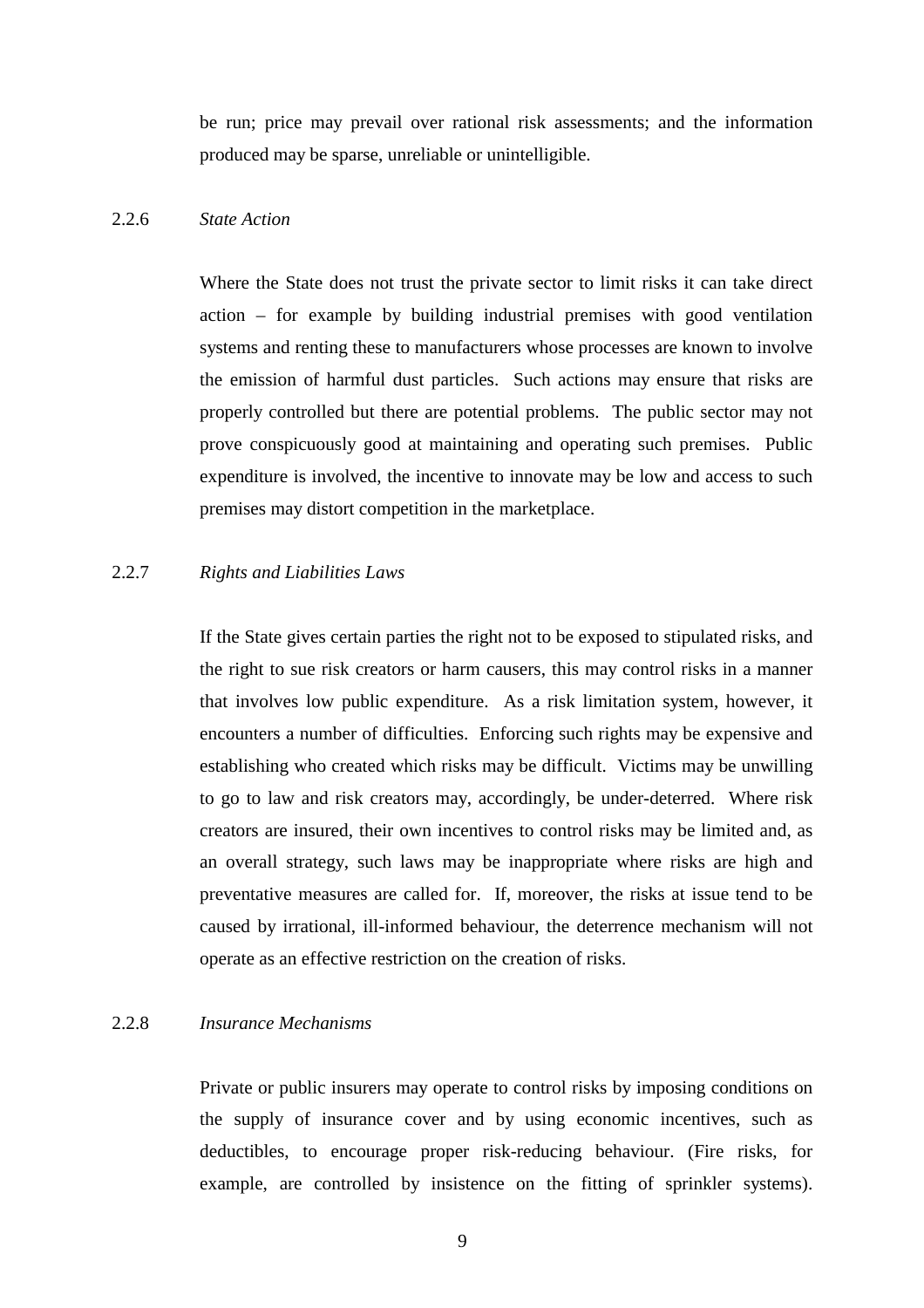Insurance controls operate effectively, however, only if risk discrimination is possible and in some sectors there maybe a paucity of incident statistics available. Where risks are spread by insurance there may be an excessively low level of deterrence of risk creators. Insurers may not be attuned to the inspection procedures necessary to make such controls operate well, but where they are, such regimes may come to resemble command and control systems with all their familiar problems plus lower levels of public accountability.

2.2.9 Often multiple strategies are used to regulate risks. For example, state regulation may attempt to co-opt corporate risk management systems through enforced selfregulatory regimes or the state may delegate regulation to third parties. Examples of the former would include the HSW Act and the latter strategy is seen in the duties imposed on airlines to check passports.

#### 2.3 **Philosophies of Risk Control**

- 2.3.1 In order to control risks it is necessary to understand how risks are, or should be, perceived, assessed, quantified and responded to.<sup>3</sup> A number of broad approaches can be distinguished.
- 2.3.2 *Technical perspectives*, as seen in actuarial approaches, look to the relative frequencies of events amenable to 'objective' observation (e.g. numbers of deaths) and assess probabilities by extrapolating from statistics on past events. Similarly, in epidemiological studies, populations exposed to a risk are compared to control populations and attempts are made to quantify relationships between risks and harms. Engineering approaches attempt to assess the probabilities of failures in complex systems even where there is insufficient data on the given system as a whole. Fault-tree or event-tree analyses are used and the failure probabilities for each component in the tree are evaluated before all such probabilities are sought to be synthesized.

<sup>&</sup>lt;sup>3</sup> See generally, Royal Society, 1992; Krimsky and Golding 1992, Baldwin and Cave, 1999, Slovic et al 1978.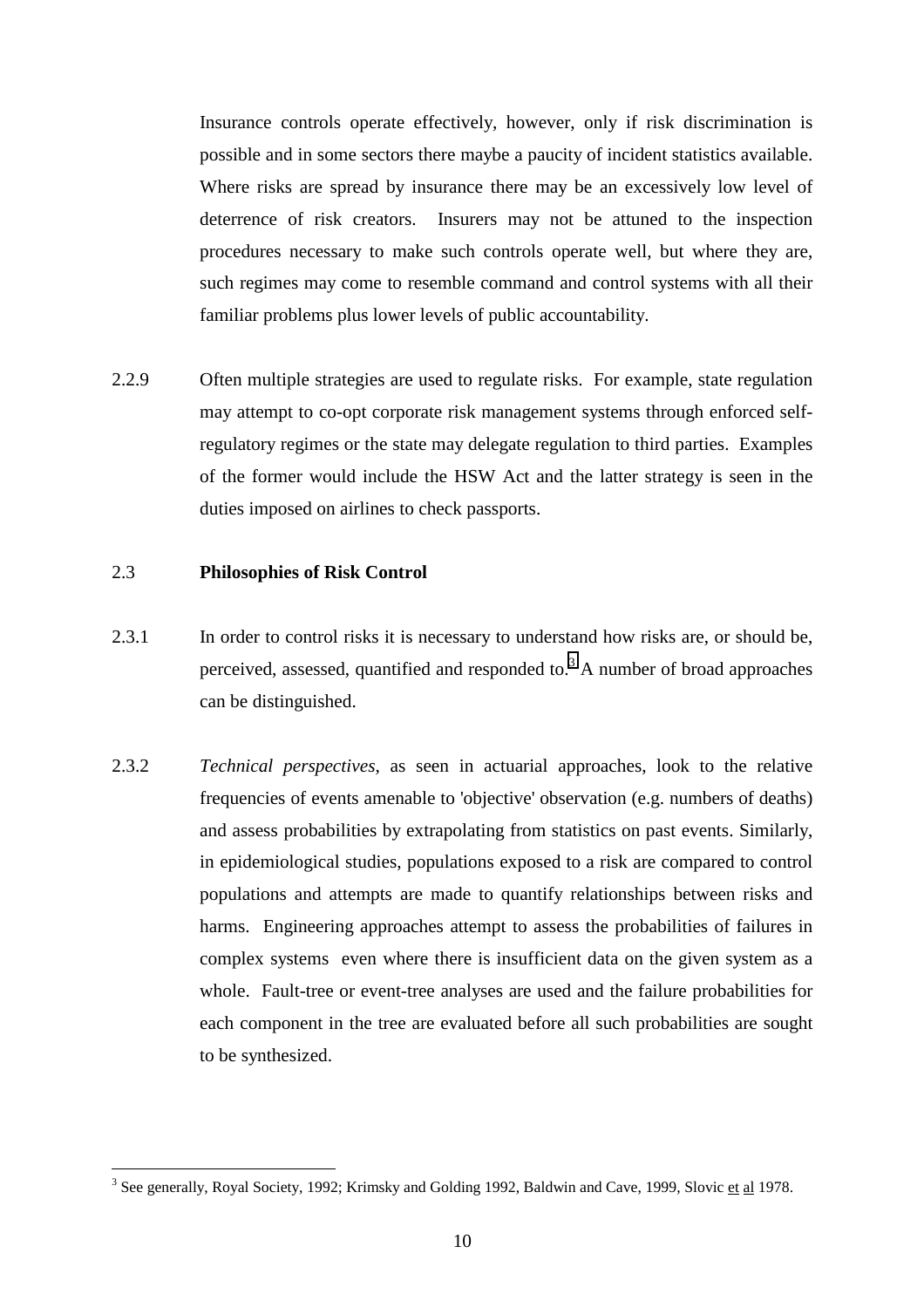- 2.3.3 Technical approaches, in general, seek to anticipate harms, average events over time and space, and use relative frequencies to specify probabilities. They are associated with the view that decisions on risks can be made on the basis of objective evidence that can be treated mathematically to produce a numerical result. This perspective has been used not merely to assess the quantum of risks but also their social acceptability. This latter application has, however, been much criticised by social scientists<sup>4</sup> on the grounds that what persons perceive as undesirable depends on their values and preferences and that technical strategies tend to undervalue objectives such as equity, fairness, public participation and resilience.<sup>5</sup> Objectors have also contended that judgements are involved in selecting, defining, and structuring the 'risk problem' and that these influence subsequent conclusions.<sup>6</sup> Such criticisms have eroded not only the idea of objectivity in risk assessment but also the presumed difference between expert and lay public views of risk – the critics of technical approaches hold that both technical and lay assessments of risks involve human interpretation, judgement, and subjectivity. $7$
- 2.3.4 The *economic perspective* on risk transforms undesired effects into subjective utilities so that comparisons between different risks and benefits can be made using the currency of personal satisfaction. This provides a means of integrating risk analyses into decision processes in which various costs and benefits are assessed in pursuit of the allocation of resources in a way that maximise their utility for society.
- 2.3.5 Central difficulties for the economic approach  $\delta$  are how individuals' subjective utilities can be aggregated; how costs imposed on parties beyond the immediate transaction can be taken on board; how future risks are accounted for; how monetary units can be placed on risks of health losses or deaths; and how utilitarian, wealth-maximisation or contractarian ethics can be justified. The

<sup>4</sup> See e.g. Douglas, 1985; Renn, 1992; Mazur, 1985; Beck, 1992 Clarke, 1989.

<sup>&</sup>lt;sup>5</sup> Short, 1984. For official acceptance that risk regulation 'cannot be reduced to a set of rules based on universal formulae for quantifying and valuing costs and benefits' but involves ethical and perceptual problems see HM Treasury 1996.

<sup>6</sup> See Vlek and Stollen, 1980; Cranor, 1993.

<sup>&</sup>lt;sup>7</sup> Royal Society, 1992; Fischhoff, 1989.

<sup>&</sup>lt;sup>8</sup> See e.g. Slovic, Fischoff, and Lichtenstein, 1979; Baram, 1980.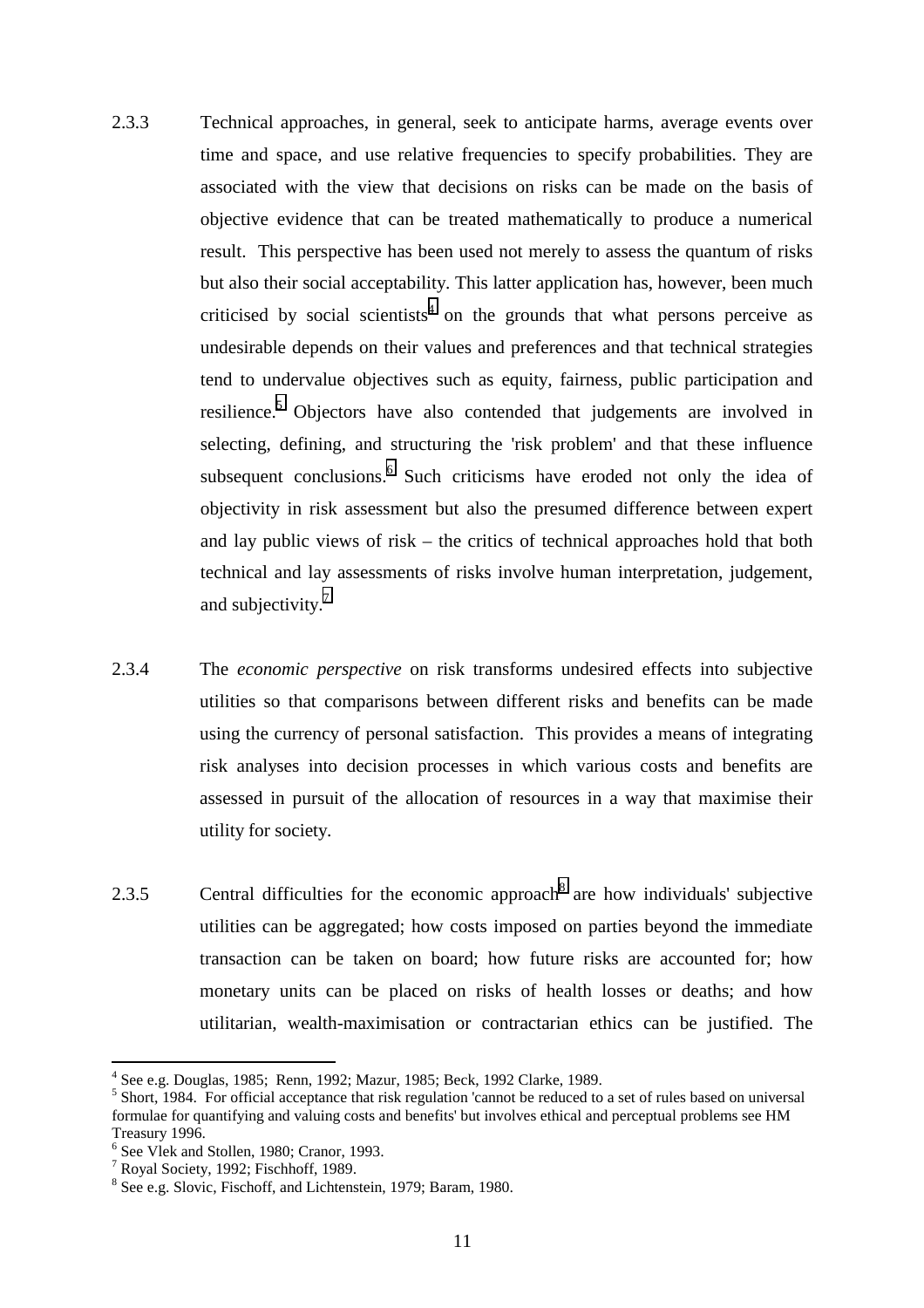economic approach thus begs serious distributional questions and makes contestable assumptions both about the rationality of market decisions and concerning the freedom of choice and quality of information encountered in the market place. It is said to involve a range of judgements and modelling assumptions and to be highly prone to manipulation.<sup>9</sup> It, moreover, involves a bias towards the wealthy since all methods of placing a monetary value on life (e.g. making reference to willingness to pay, insurance, calculations, or court awards) are in some way based on the wealth of the victim and impliedly encourage saving the lives of the wealthy and imposing risks on the poor.<sup>10</sup>

- 2.3.6 The *psychological approach* to the definition and measurement of risk focuses upon individual cognition and such questions as how probabilities are perceived; how preferences relating to risk can be accounted for and how contexts shape individuals' risk estimations and evaluations. Thus, several factors, have been said to impinge on perceptions of seriousness of risks.<sup>11</sup> These include:
	- catastrophic potential;
	- degree of personal control over the size or probability of the risk;
	- **familiarity with the risk;**
	- **degree of perceived equity in sharing risks and benefits;**
	- visibility of the benefits of risk taking;
	- potential to impose blame on risk creators;
	- delay in the manifestation of harm;
	- voluntariness with which the risk is undertaken.
- 2.3.7 Risk, within such an approach, is seen as a multidimensional concept that cannot be reduced to a mere product of probability and consequences. Such a focus on the individual is, however, said to underplay the extent to which perceptions are affected by group, social, institutional, and cultural factors.<sup>12</sup>

 $\overline{a}$ <sup>9</sup> Self, 1975.

 $^{10}$  Otway, 1992.

<sup>&</sup>lt;sup>11</sup> See Royal Society, Risk, 1992, ch.5; Renn, 1992; Slovic, Fischhoff, and Lichtenstein, 1981; Gould et.al., 1988.

 $12$  See Royal Society, 11, 108.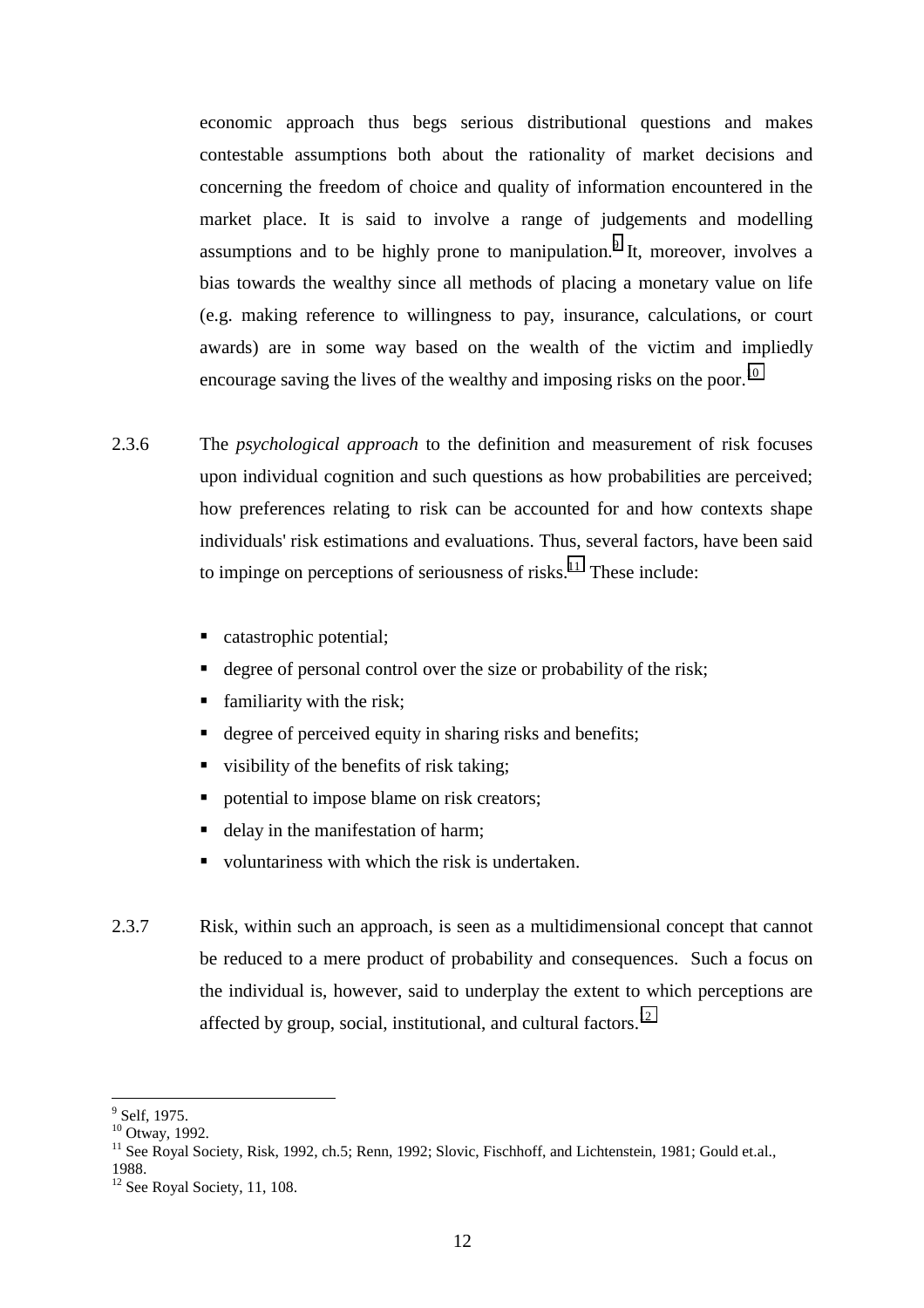- 2.3.8 *Sociologists* have addressed this under-emphasis by attending to social relations and institutions as influences on risk perception and by examining the ways that moral positions and valuations affect responses to risk. They have tended to stress the limitations of technical approaches and to argue that expert knowledge is not value free but conditioned by social contexts; that public attitudes to risk are affected by a wide range of variables and that public tolerance of risk is a political issue in which the degree of public involvement in risk management processes may play an important role. $^{13}$
- 2.3.9 At a more general level, Ulrich Beck and other sociologists have talked of the 'risk society' in which we now live. This begins 'where nature ends' in the sense that risks are no longer imposed from outside and suffered as a matter of fate but are 'manufactured' – they are the products of mankind's decisions, options, science, politics, industries, markets, and capital.<sup>14</sup> In this risk society we increasingly struggle to negotiate the future, science can no longer be looked to for answers, and conventional political mechanisms do little to assure us. The challenge is said to be to develop political processes that will come to grips with these new risk-related issues.<sup>15</sup>
- 2.3.10 *Cultural theorists*, in turn, have contended that attitudes to risk vary according to cultural biases – attitudes and beliefs shared by a group – and that risk is a plastic concept allowing the development of no single measure by which different cultural biases towards risk can be compared.<sup>16</sup>
- 2.3.11 Such cultural approaches to risk have been linked with psychological and sociological treatments in the work of 'social amplification theorists' who suggest that signals concerning risks are filtered through social amplification stations (e.g. groups of scientists; the media; pressure groups and politicians) and that this filtering intensifies or minimises certain aspects of risks.<sup>17</sup> Other social scientists have focussed on risk communication and have attended to the ways that

<sup>&</sup>lt;sup>13</sup> See Krimsky and Golding in Krimsky and Golding; Giddens, 1994.

<sup>&</sup>lt;sup>14</sup> See Beck, 1992; Giddens, 1994; Franklin, 1998.

 $15$  See Giddens, 1994.

 $16$  See Douglas, 1992;

 $17$  See e.g. Kasperson et al., 1988.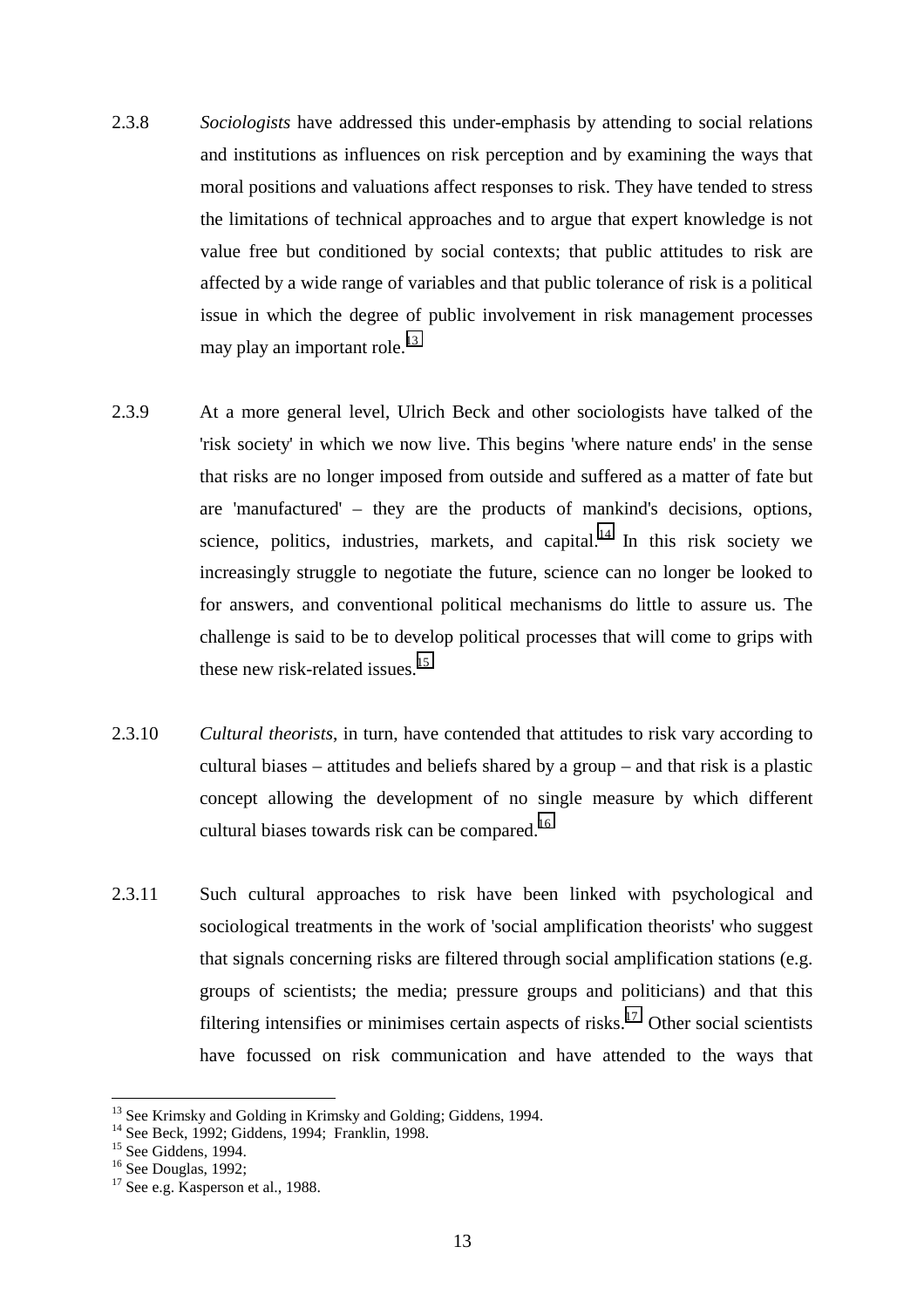messages about risks are conveyed and the institutional and cultural contexts under which risk messages are formulated and conveyed.<sup>18</sup>

2.3.12 In 1999 the Health and Safety Executive (HSE) discussed the criteria employed by regulators in the health, safety and environmental field in decisions on risk control.<sup>19</sup> The Executive suggested that three 'pure' criteria are used either on their own or to develop new criteria. They are, first, an equity-based criterion, holding that all individuals have unconditional rights to certain levels of protection (a criterion used to fix maximum risk levels above which no one should be exposed); second, a utility-based criterion which applies to the comparison of incremental benefits of measures to reduce risks and the costs of the measures; and, third, a technology-based criterion that reflects the idea that a satisfactory level of risk prevention is attained when "state of the art" technology is employed to control risks.

#### 2.4 **UK Government: Leading Approaches to Risk Control**

 In the departments and agencies of UK government, questions of how risks are to be controlled are closely related to issues concerning the assessing of risks, and the setting of standards.<sup>20</sup>

# *2.4.1 Generally: The Cabinet Office*

2.4.1.1 Since 1996 the Cabinet Office has insisted that all regulatory proposals put forward by government officials be supported by a Compliance Cost Assessment  $(CCA)$  accompanied by a risk assessment.<sup>21</sup>The latter must identify the potential benefits associated with various options and must place a value on those benefits so that they may be compared to the costs imposed on consumers, businesses and the Government. The post 1996 risk assessments seek to: identify the problem and the harm involved; estimate the risk associated with the harm (this involves

 $18$  See Royal Society, 1992, 5.5; Otway and Wynne, 1989.

<sup>&</sup>lt;sup>19</sup> See HSE, 1999 p.41.

<sup>&</sup>lt;sup>20</sup> The leading review is that published in 1996 by the Interdepartmental Liaison Group on Risk Assessment

<sup>(</sup>ILGRA, 1996) and see also ILGRA, 1998.

 $^{21}$  See Cabinet Office, 1998.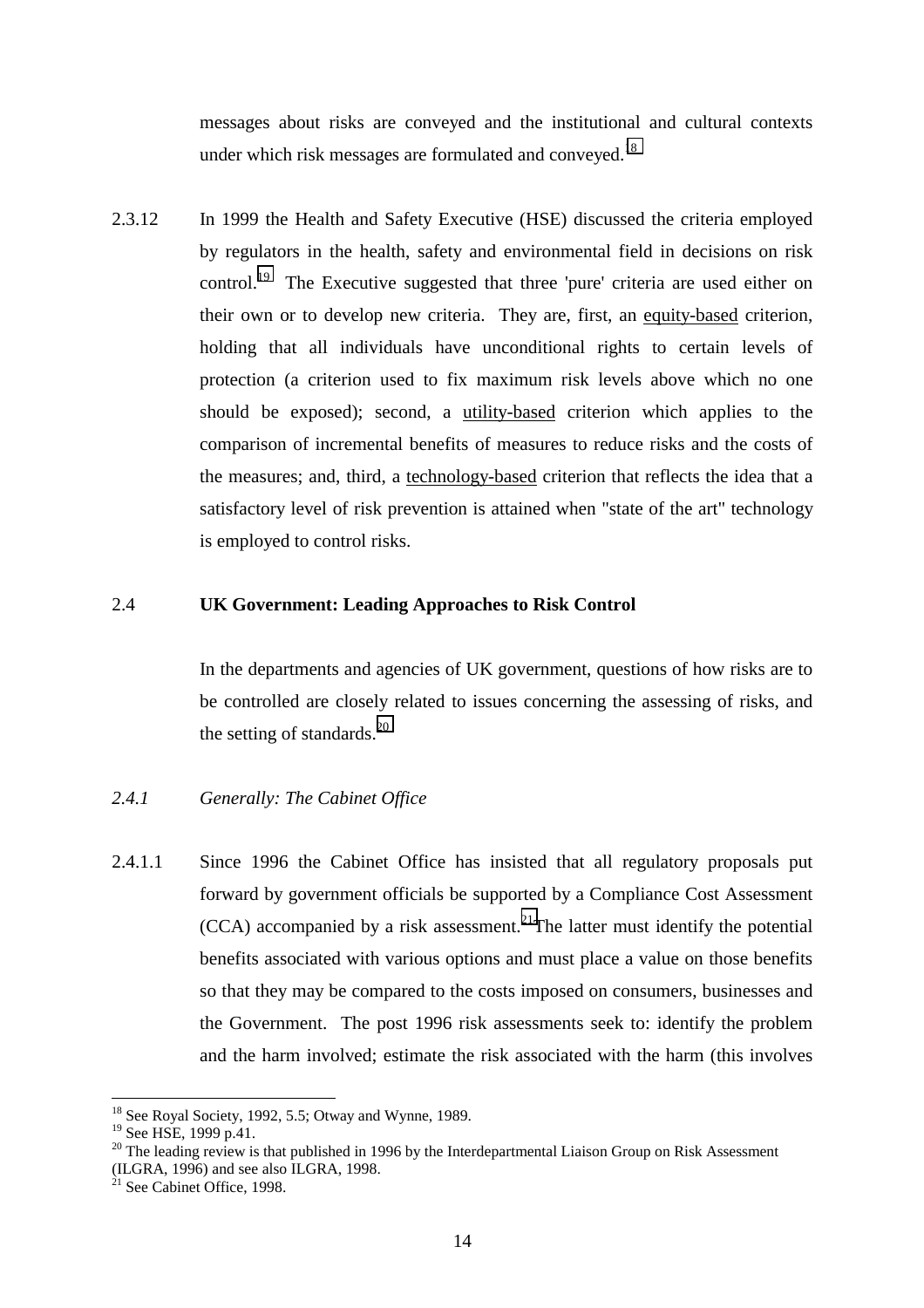assessing the probability or frequency of the harm arising as well as its likely magnitude); identify regulatory options; estimate the impact of the options on the risk; place a monetary value on the expected benefits of each option; compare the costs with the benefits; and identify any important issues of equity or other political considerations.

2.4.1.2 Within government, approaches to risk assessment and control have evolved individually rather than according to a general blueprint and wide variations are encountered. A number of reports have urged that more consistent approaches should be developed<sup>22</sup> and a 1996 report published by HM Treasury on the Setting of Safety Standards<sup>23</sup> recommended, first, that, though a general rulebased, cost-benefit analysis (CBA) approach was unrealistic, common frameworks should be developed for all safety standard policy judgements: second, that, although a considered balancing of costs and benefits should be an objective of all regulation, this had sometimes to take into account important ethical constraints and, third, that there was a need for greater consistency in the extent to which costs of risk reduction and the examination of public values and preferences were taken into account.24

# 2.4.2 *Health and Safety*

2.4.2.1 The Health and Safety Executive (HSE) has maintained a pioneering role in the use of risk assessments in regulation. The HSE employs a mixture of quantitative, and qualitative, cost-benefit-based and equity-based, criteria in determining whether a risk is so great as to be unacceptable; whether it is so small that no further precautions are called for; or, where the risk falls between the two states, whether it has to be reduced as low as is reasonably practicable (ALARP). The broad framework for considering these issues is known as ToR – the Tolerability of Risk approach.<sup>25</sup>

 $22$  See e.g. ILGRA, 1998, p.12.

 $23$  H.M. Treasury, 1996.

 $^{24}$  H.M Treasury, 1996, p.12.

<sup>&</sup>lt;sup>25</sup> See HSE, 1998, 1999.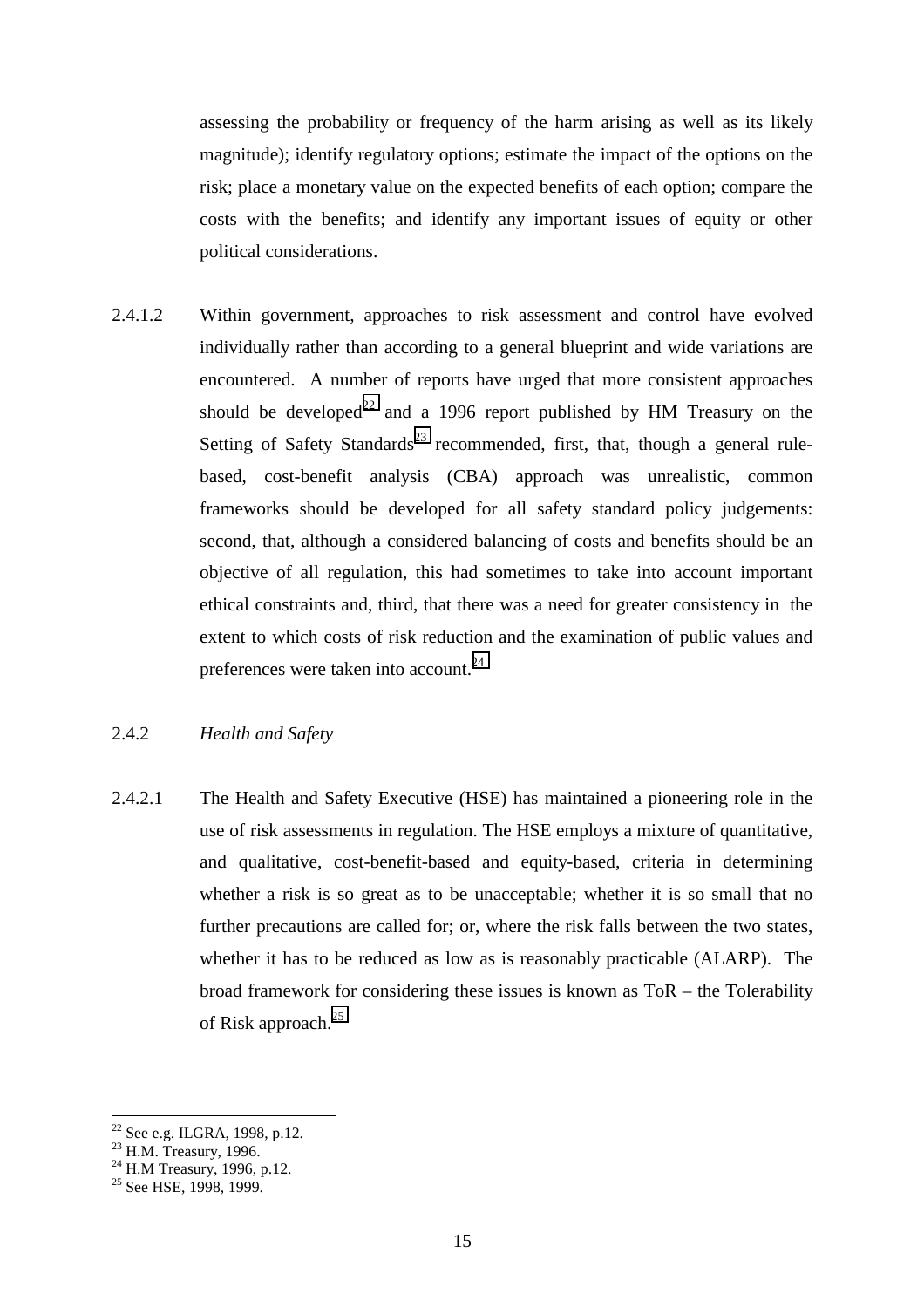- 2.4.2.2 ToR thus involves the making of decisions concerning acceptable and unacceptable risks. For risks above the limits of acceptability, remedial actions are called for irrespective of costs. Where risks are acceptable they are borne as ordinary background risks of life.
- 2.4.2.3 In between these categories in the 'tolerability region' risks are accommodated in order to secure social and economic benefits and efforts are made to balance the costs of risk reductions versus the associated benefits. The HSE has suggested that, for workers, a 1 in 1,000 risk of death per annum is at the threshold of tolerability and, at the other end of the spectrum, a risk of 1 in 1,000-000 per annum for the public is broadly acceptable.<sup>26</sup>
- 2.4.2.4 In controlling risks in the tolerability region the HSE often uses existing standards or what is regarded as good practice as a guide to deciding appropriate risk levels. Where no standards or good practices exist, use is made of cost-benefit analyses (CBAs). The value of life figures used for CBAs are those employed by the Department of Transport for appraising new road schemes.
- 2.4.2.5 HSE deals with uncertainty in risk calculations by adopting the view that ALARP calculations should be biased in favour of greater safety where risks are considerable. Its procedure in assessing risks is generally open and consultative. As a rule, the HSE states,  $27$  its risk assessment procedures require that: assumptions to fill gaps in knowledge be tested (e.g. by sensitivity analyses); more weight is attached to consequences for hazards giving rise to irreversible or potentially severe detriment (e.g. cancer); the greater the uncertainty concerning the likelihood of a risk being realised, the more weight is given to its consequences; the greater the uncertainty on consequences, the more emphasis is placed on worst case scenarios and comparative risk assessments shall be used in relation to novel hazards.

 $\overline{a}$  $^{26}$  ILGRA, 1996, p.18.

 $^{27}$  HSE, 1999, p.31.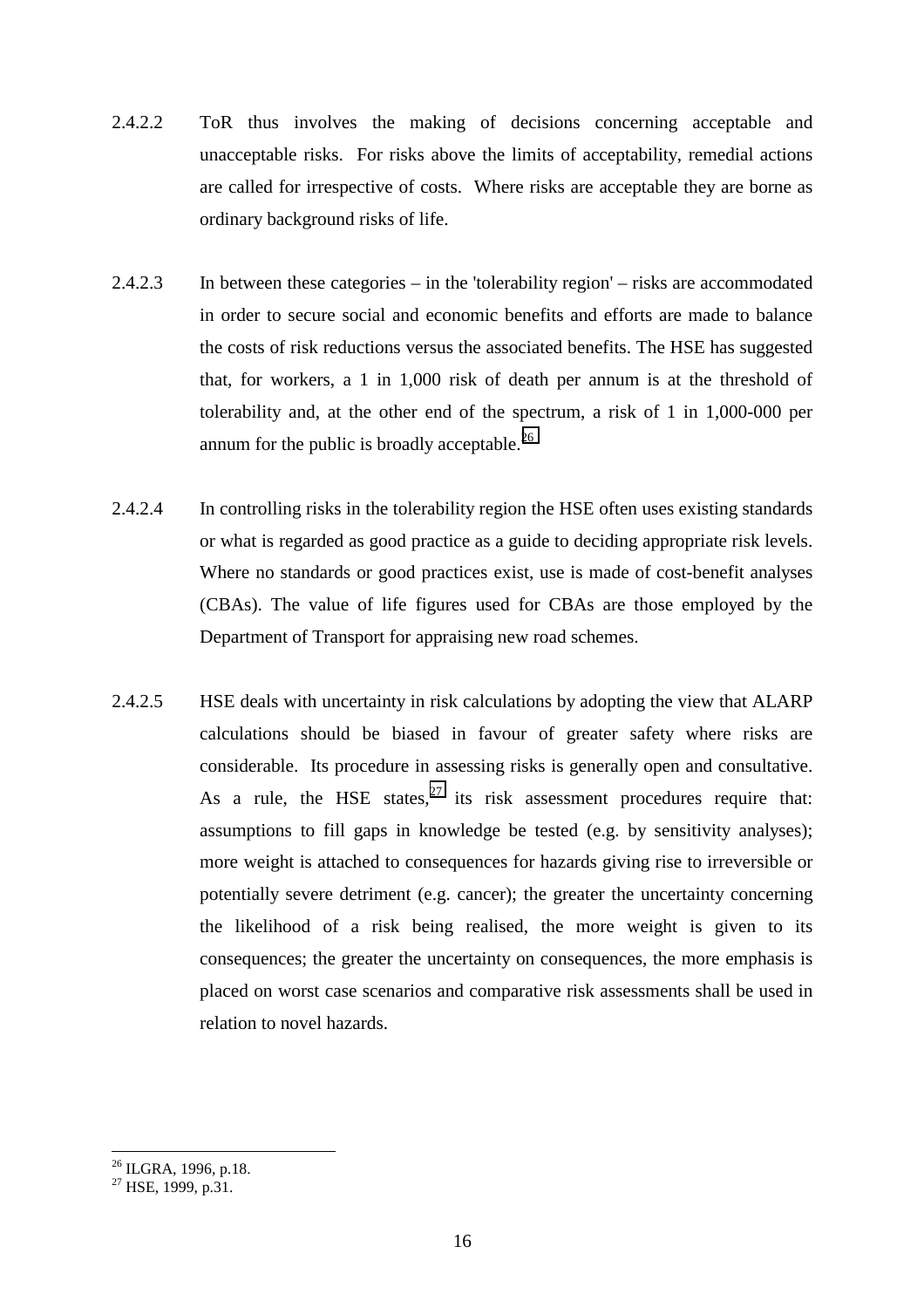- 2.4.2.6 The HSE has made it clear<sup>28</sup> that it sees ToR as "inherently precautionary"; that both individual and societal risks should be taken into account in risk control regimes; that HSE proposes numerical criteria for informing decisions on tolerability only for a very limited category of risk – namely those involving fatalities (individual or multiple).
- 2.4.2.7 In looking at measures to be taken to reduce risks, the HSE sometimes carries out formal CBA analyses of various regulatory options but where CBAs are not possible, quantitative or qualitative estimates are used. Explicit valuations are always carried out where proposals would require duty holders to make major investments or where new regulations are introduced. When conducting CBAs, HSE uses the value of a statistical life at £902,500 (1998 prices).<sup>29</sup>
- 2.4.2.8 The HSE's approach to the securing of compliance with risk-reducing measures is marked by the (generally consensual) use of a wide variety of techniques.<sup>30</sup> Statutory duties, regulations, approved codes of practice and guidance notes are applied through prosecutions, the issue of prohibition or improvement notices, persuasion, negotiation, education, bluff, advice, information-giving and promotional work. Within the rules and standards a key concept is "reasonable practicability" as exemplified in the expressions "so far as is reasonably practicable" (SFAIRP) and "as low as reasonably practicable" (ALARP). Central to this approach is the requirement that duties have to be carried out in a matter that is proportional and where compliance does not involve unreasonable difficulty or cost. Whatever the regulatory tool or enforcement strategy, the HSE describes<sup>31</sup> its general approach as one designed to manage risks by: enlisting the co-operation of those affected; fostering a culture disposing those involved to give of their best; planning and setting priorities for ensuring that risks requiring most attention are tackled first; setting up a system for monitoring and evaluation progress; and applying sound engineering practice.

 $28$  HSE, 1999, p.3.

 $^{29}$  HSE, 1999, p.35.

 $\frac{30}{30}$  See generally Baldwin, 1995; Dawson <u>et al</u>, 1988; Genn, 1993; Gunningham, 1984, Hutter, 1997.<br><sup>31</sup> See HSE, 1999 p.39.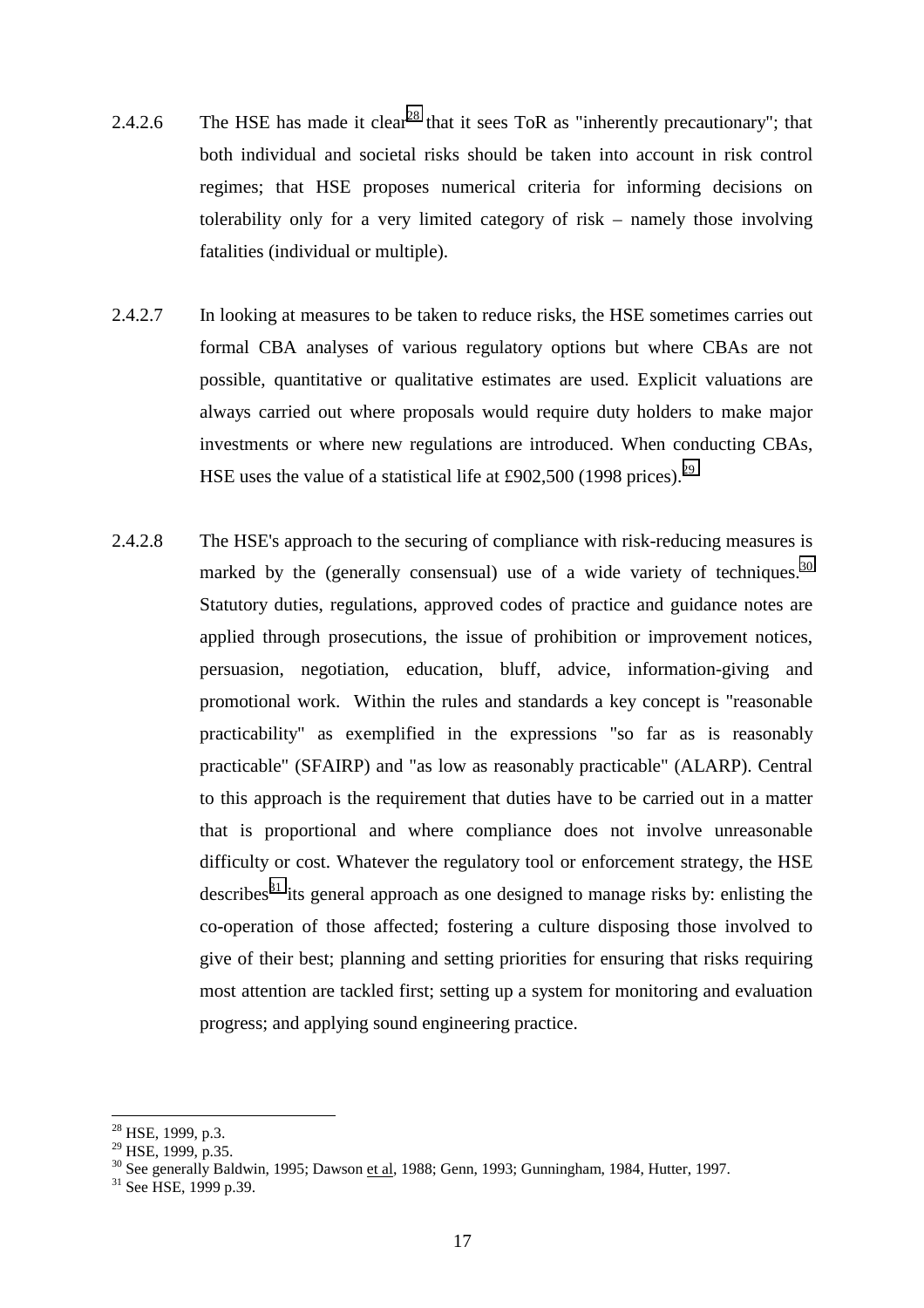2.4.2.9 The EU has a large influence on UK health and safety regulation but, in general, safety standards in the EU are based on political judgements supported by little analysis of risks. The Commission and most EU counties reject suggestions that risks be weighed against costs.

# 2.4.3 *Transport*

- 2.4.3.1 In the transport sector, risk assessment is central to the regulatory approaches adopted in developing legislation and enforcement and also in education, training and publicity. Risk assessments are also used in deciding on investments in road safety. This is a sector marked by the availability of a considerable body of statistics and quantitative calculations of probabilities of accidents and their severity play an important role in policy-making. Where practicable, proposals are evaluated using a consistent set of explicit values and the use of CBA is wellestablished.
- 2.4.3.2 In aviation, both domestically and internationally, bodies such as the Civil Aviation Authority (CAA) and International Civil Aviation Organisation (ICAO) have used risk assessment techniques in design and standard evaluation for over 30 years. In shipping and rail the Department is promoting the use of risk assessments.

# 2.4.4 *Health*

2.4.4.1 Risk assessment has a role in many departmental standard setting procedures but the broad approach in this sector is equity-based. Weight is accordingly given to questions of fairness and the need to protect those weakest in society. Qualitative methods are used in relation to the safety of medicines, food safety, air and water quality standards, emergency planning, vaccination and immunisation strategy, assessment of medical devices and health promotion. Uncertainty is dealt with by the introduction of safety factors plus, in some areas, reference to the precautionary principle. $32$ 

 $\overline{a}$  $32$  ILGRA, 1996, p.21.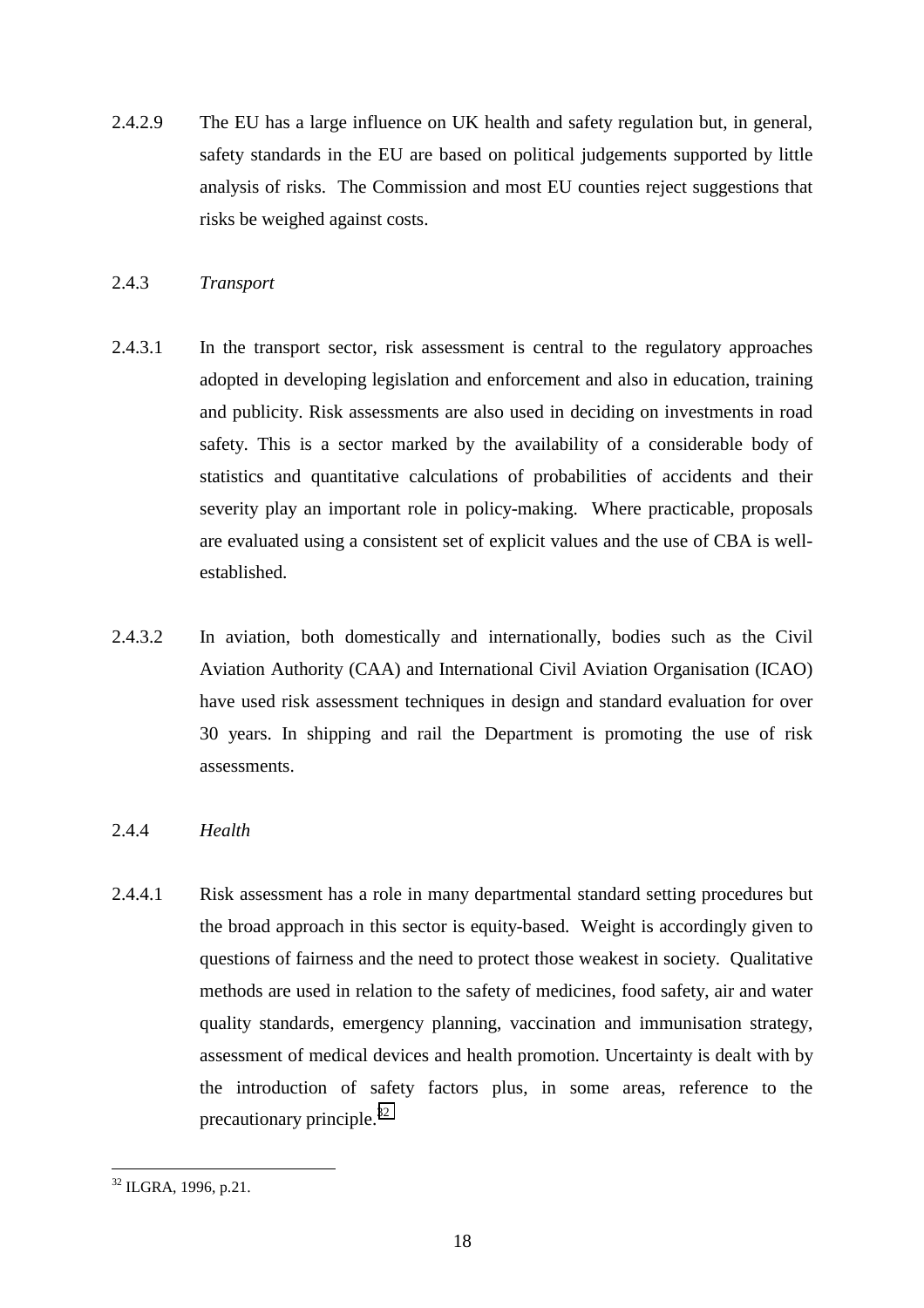- 2.4.4.2 The Department has developed well-defined methodologies for assessing exposure to certain hazards. In relation to chemical products, for instance, laboratory studies identify "no observable effects levels" (NOAELs) and appropriate safety factors are taken on board in setting standards. If no such threshold is identified, exposure is reduced as low as reasonably practicable.
- 2.4.4.3 In 1996 the Clinical Negligence Scheme for Trusts was introduced and is effectively an insurance arrangement for trusts. Premium levels are based in part on levels of risk so that risk reductions bring premiums down. Jones, 1996, suggests that this has had a "positive effect" in inducing hospitals and individuals to scrutinise safety levels.
- 2.4.4.4 The introduction of clinical procedures and guidelines to structure practice is one of a range of risk management strategies used in the NHS.<sup>33</sup> and there have been suggestions that recommended methods are more likely to be followed if part of a hospital's policy than if not – though, almost half of the time, the guidelines are not followed.34
- 2.4.4.5 In judging risk-taking behaviour by colleagues there is evidence that NHS staff take into account both the outcome of the behaviour and whether it follows a protocol.<sup>35</sup> Different groups varied in their attitude to rule-breaking, however, with doctors more tolerant of rule-breaking than midwives. Researchers have suggested that those trained in the use of clinical judgement are more tolerant of protocol breaches than those, such as nurses, who have been trained in the regulation of behaviour by rules and guidelines.<sup>36</sup>
- 2.4.4.6 Studies of welfare professionals have suggested that informal structures and relations are highly important in controlling risks.<sup>37</sup> Groups may control their own work and pursue goals that are different from those of the organisation. Front line workers know how the job is done and are often difficult to observe

<sup>&</sup>lt;sup>33</sup> Grimshaw <u>et al</u>, 1995.<br><sup>34</sup> Glynn <u>et al</u>, 1997; Lomas, <u>et al</u>, 1989.<br><sup>35</sup> Parker and Lawton, 2000.

<sup>36</sup> Ibid.

<sup>37</sup> See Harrison, L., Alaszewski, A., and Walsh, M.,1998.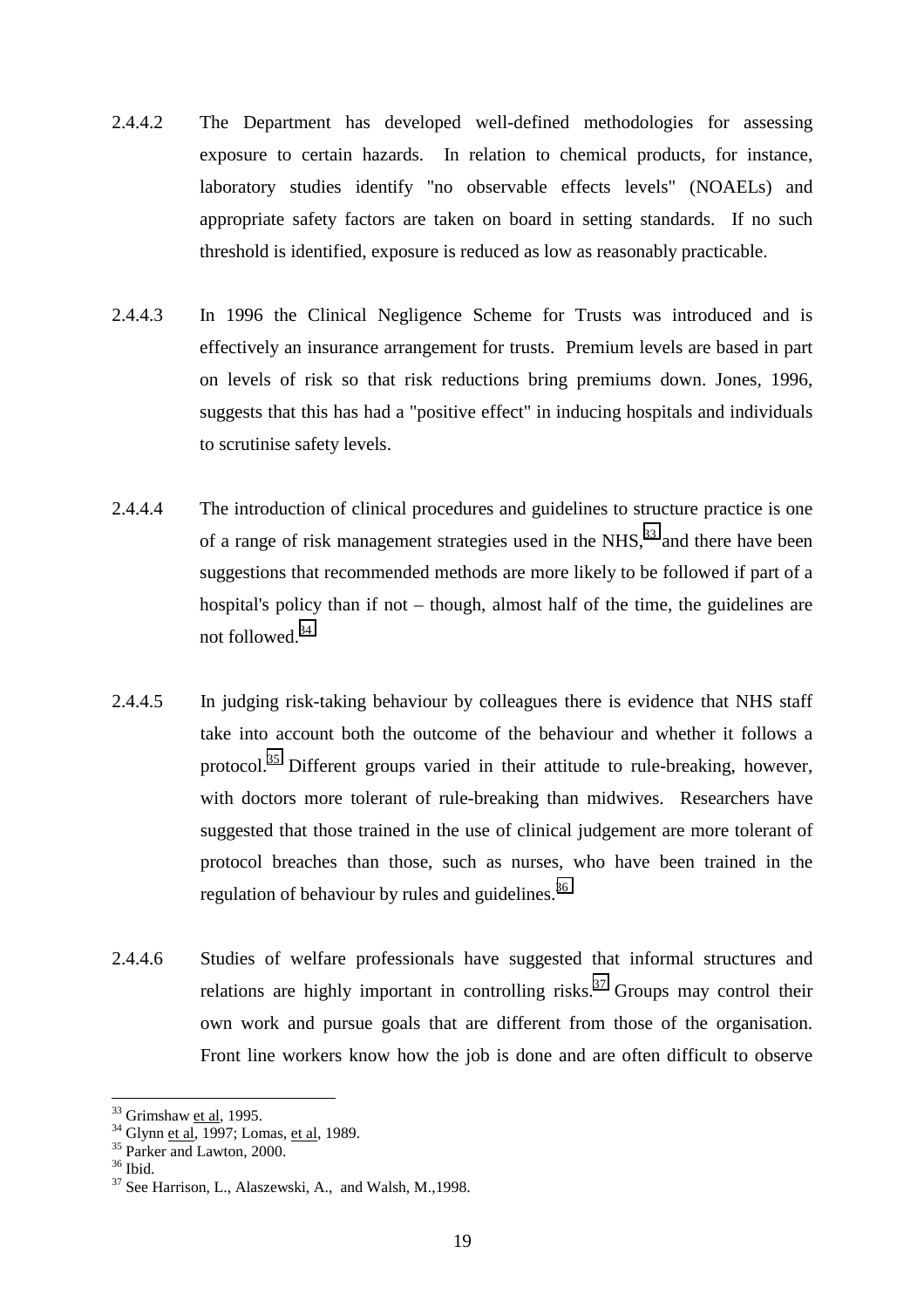and control. Within welfare agencies, researchers found a wide discrepancy between staff perceptions and official policy accounts.<sup>38</sup> Discrepancies tended to be highest where the agency possessed an explicit risk management policy that was participatory, non-punitive and anticipatory. Staff tended to think that this was not how the organisation operated in practice.

2.4.4.7 Studies of informal constraints in the welfare sector suggest that staff treat official policy as one source of guidance to be used with other aids to decision-making, such as local and professional guidance, with the emphasis on staff exercising professional judgement. In interviews, staff were oriented to the pursuit of users' interests, not their own careers or protections of the agency.<sup>39</sup> Even where formal policies were well-developed, interpretation and judgement played considerable roles – risk policies would be used or discarded as perceived client benefits demanded. Professionalisation increased this flexible approach to rules.<sup>40</sup>

#### 2.4.5 *Environment*

- 2.4.5.1 The Department makes use wherever possible of the HSE's ToR framework and, within the ALARP area, uses a technology-based criterion known as BATNEEC (best available technology not entailing excessive cost) and BPM (best practical means). Qualitative and quantitative methods are used in risk assessments concerning radio active waste disposal, control of chemicals, pollution prevention and control, global atmospheric changes, land use planning, contaminated land control, and habitat protection. An area in which emphasis rests on quantitative risk assessment is waste management. Uncertainties are accommodated through informed scientific judgements and the use of safety factors.
- 2.4.5.2 In relation to water quality the EU is the main driver of standards and the EU does not usually undertake a sustained CBA of its standards. There is, accordingly, little scope for the application of risk assessment.

 $\overline{a}$ <sup>38</sup> Ibid p.73.

<sup>&</sup>lt;sup>39</sup> Harrison <u>et al</u>, 1998, p.85.<br><sup>40</sup> <u>Ibid</u>.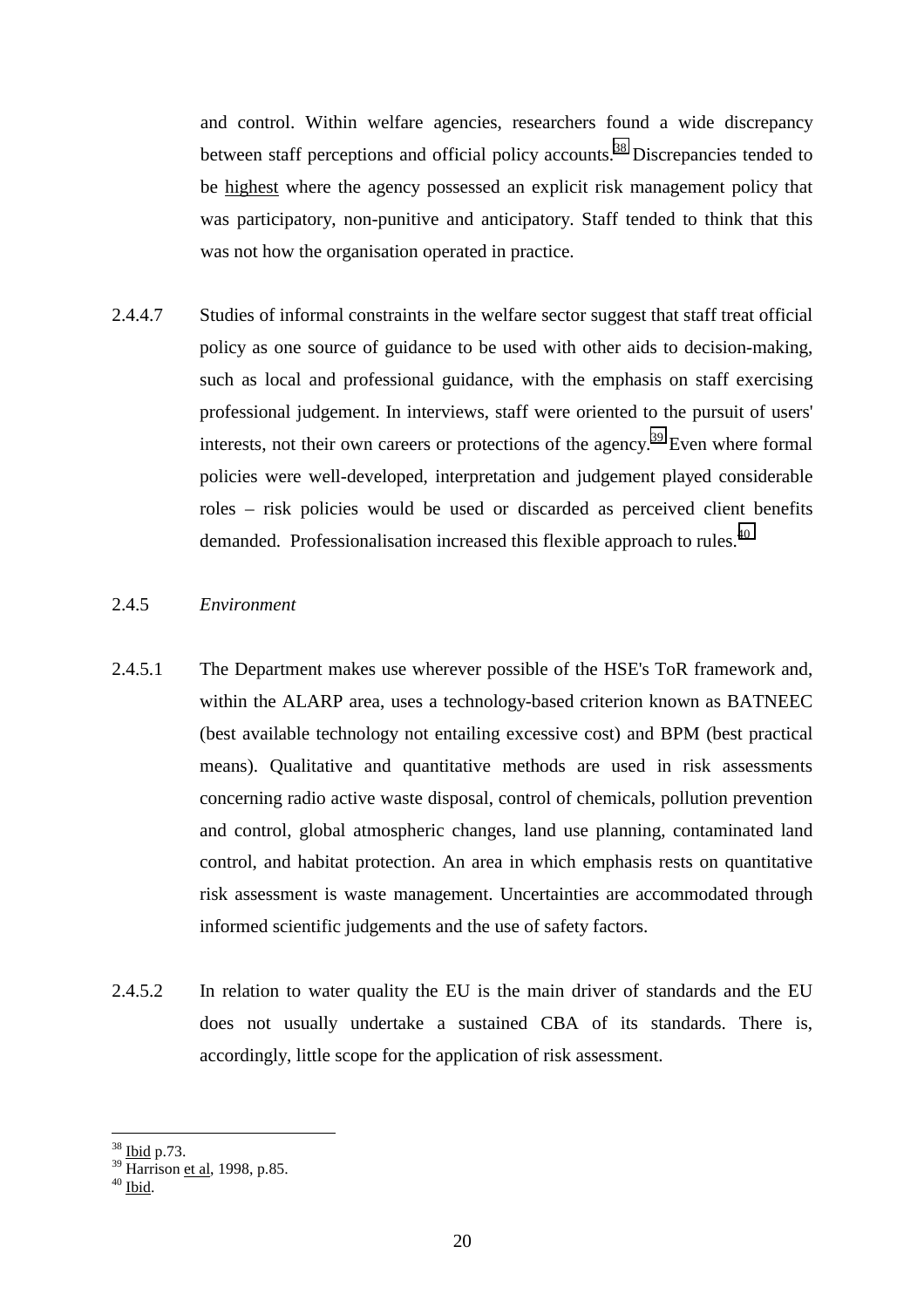- 2.4.5.3 The DoE took the lead in the UK's responses to the UN Sustainable Development Initiative and risk assessment features significantly in ensuing proposals. DoE, moreover, publishes guidance on risk assessment and management issues and sets out how approaches such as BATNEEC and ALARP can be used. In practice the approach is similar to the HSE's ALARP.
- 2.4.5.4 In 1976 the Royal Commission on Environmental Pollution (RCEP) introduced the concept of integrated pollution control (ICP) where it proposed that pollution should be controlled so that damage to the environment as a whole can be minimised.41 The Environment Protection Act 1990 implemented ICP. Within this regime risk assessments inform standard setting, and a primary objective is to prevent harmful releases or reduce unpreventable releases to a minimum. IPC requires that release processes represent the Best Practicable Environmental Option (BPEO) using BATNEEC methods. To this end BATNEEC does not rely only on technical solutions but includes other techniques such as operating environmental management systems and ensuring adequate staff training.
- 2.4.5.5 Overall, most environmental risks are assessed within governmental control regimes and a strong emphasis has been placed on quantitative approaches to the identification of tolerable levels of risk. Social aspects, such as risk perception and communication, have been largely secondary issues.<sup>42</sup>
- 2.4.5.6 In June 1995, the DoE published a guide to risk assessment and management for environmental protection.<sup>43</sup> The guide notes the uncertainties involved in formal risk assessments. It sets out the five stages of risk estimation (describing the intention; identifying the hazard; identifying the consequences; estimating the magnitude of consequences; and estimating the probability of consequences) and discusses how factors such as perceptions, confidence and quality of life should be incorporated into risk evaluations. The guide stresses a number of points, including: in areas of great uncertainty the precautionary principle should only be used where hazards have long environmental lifetimes or accumulative or

 $41$  See Royal Commission on Environmental Pollution 1976, 1988.

<sup>&</sup>lt;sup>42</sup> Parliamentary Office of Science and Technology, 1996, p.36.

 $43$  Department of the Environment, 1995.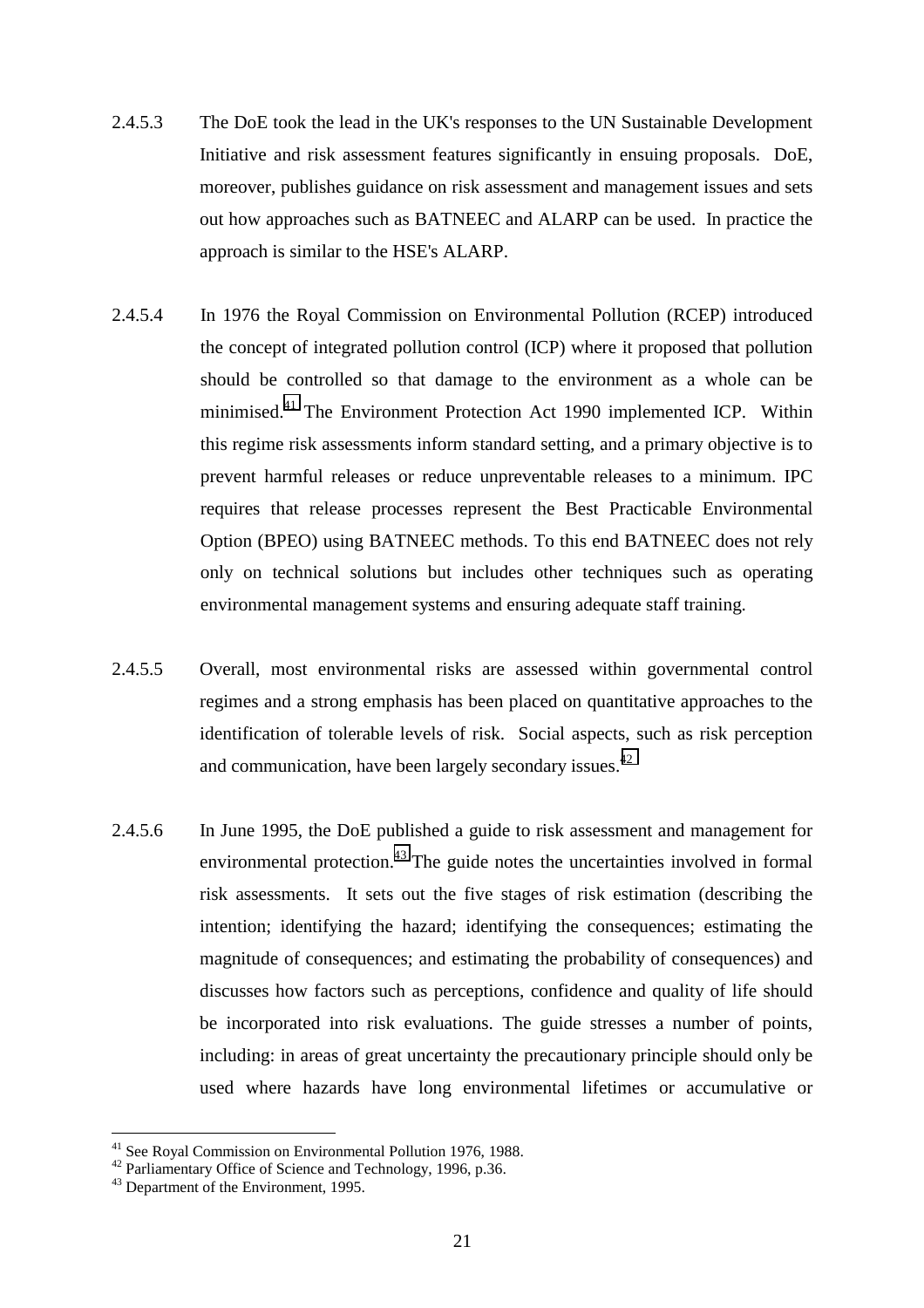irreversible consequences; risk perceptions depend on a wide variety of factors (dread, control, familiarity etc) and independent assessors may, accordingly, be useful in evaluations; it may not be easy to decide where an environmental risk assessment should start; and, irrespective of the risk assessment or CBA, any proposal may be subject to the overriding requirements of ALARP, BPEO or BATNEEC.

# 2.4.6 *Agriculture, Fisheries and Food*

- 2.4.6.1 The regulation of pesticides, flood defences, fisheries, food quality, composition and labelling and hygiene aspects of some specific foods include both qualitative and quantitative risk assessment approaches. Food standards generally are covered by internationally agreed presumptions and are set in terms of tolerability limits based on scientific judgements. Microbiological organisms are mainly controlled by ALARP – based risk management strategies.
- 2.4.6.2 Risks from animal diseases are managed with reference to precautionary principles where uncertainties are encountered in the scientific evidence. (ILGRA noted such an approach in relation to BSE. $^{44}$ )
- 2.4.6.3 MAFF has, in the 1990s, developed a systematic, 'decision framework' approach to risk management. This seeks to evaluate the effectiveness of risk management actions in the light of intended objectives and any indirect regulatory effects. Food safety issues are, moreover, treated with a good deal of attention to subjective factors and issues such as: public expectations; questions of confidence and reputation; consumers' perceptions and a host of factors beyond experts' judgements on safety. There is a departure from 'rational economic' approaches to risk control insofar as: safety is a main objective of regulation but other factors, such as fair competition within the EU, come into play; safety benefits are difficult to quantify; and regulatory regimes are complex and seen to interact with each other.

 $44$  ILGRA p.23.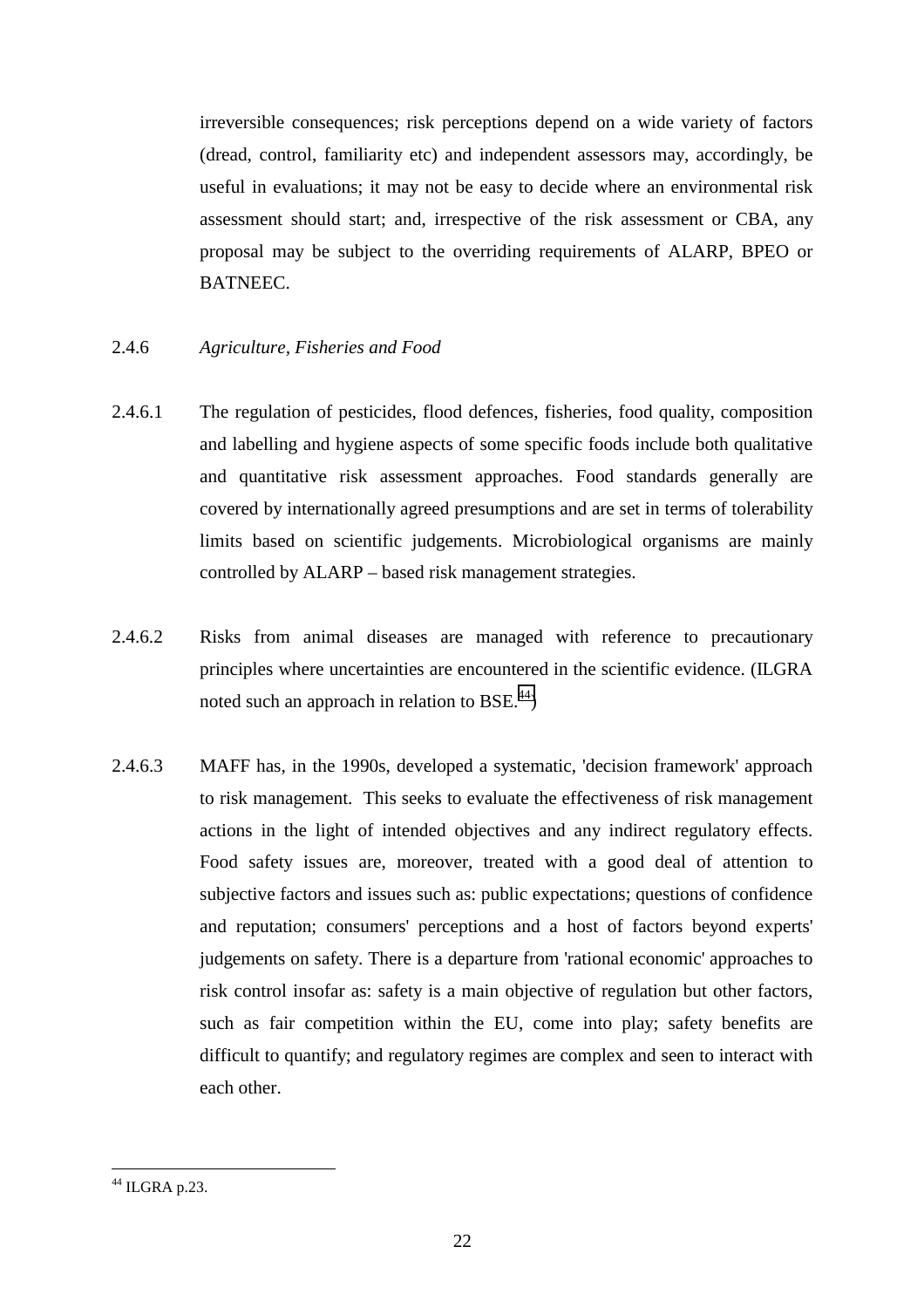# 2.4.7 *Trade and Industry*

2.4.7.1 Risk assessment is generally informal within DTI and used in a variety of ways in different divisions. It is used in particular in relation to the development or adjusting of legislation or standard-setting and in evaluation project failures. Emphasis rests on qualitative rather than quantitative approaches with the object of ensuring that risks are tolerable - that is, suitably low as measured by qualitative guidelines. Since risk assessment is not formalised, little consideration is given to uncertainty and residual risk.<sup>45</sup> Qualitative and quantitative approaches are used in relation to consumer safety, oil and gas and decision-making of facilities.

# 2.4.8 *Defence*

2.4.8.1 The Department uses detailed quantitative models within the nuclear and radiation safety areas and has developed criteria on tolerable protection levels in particular situations.

# 2.5 **Managerial Responses to Risk**

- 2.5.1 Risks, as noted, can be controlled not merely by external regulators (governmental, agency or professional organisation) but by managers and workers within organisations. (The Turnbull Committee placed risk management at the heart of good corporate governance). Focussing on managers, there are a number of reasons for controlling risks: risks may physically destroy businesses or produce economic losses (e.g. through lawsuits); they may damage production levels and profits and share values; they may harm reputations, they may lower quality of service and products; they may produce personal liabilities and diminish personal rewards and prospects.
- 2.5.2 Professional managers, it should be noted, face a number of difficulties in controlling risks within their organisations. They may, for instance, lack full

 $^{45}$  ILGRA, p.24.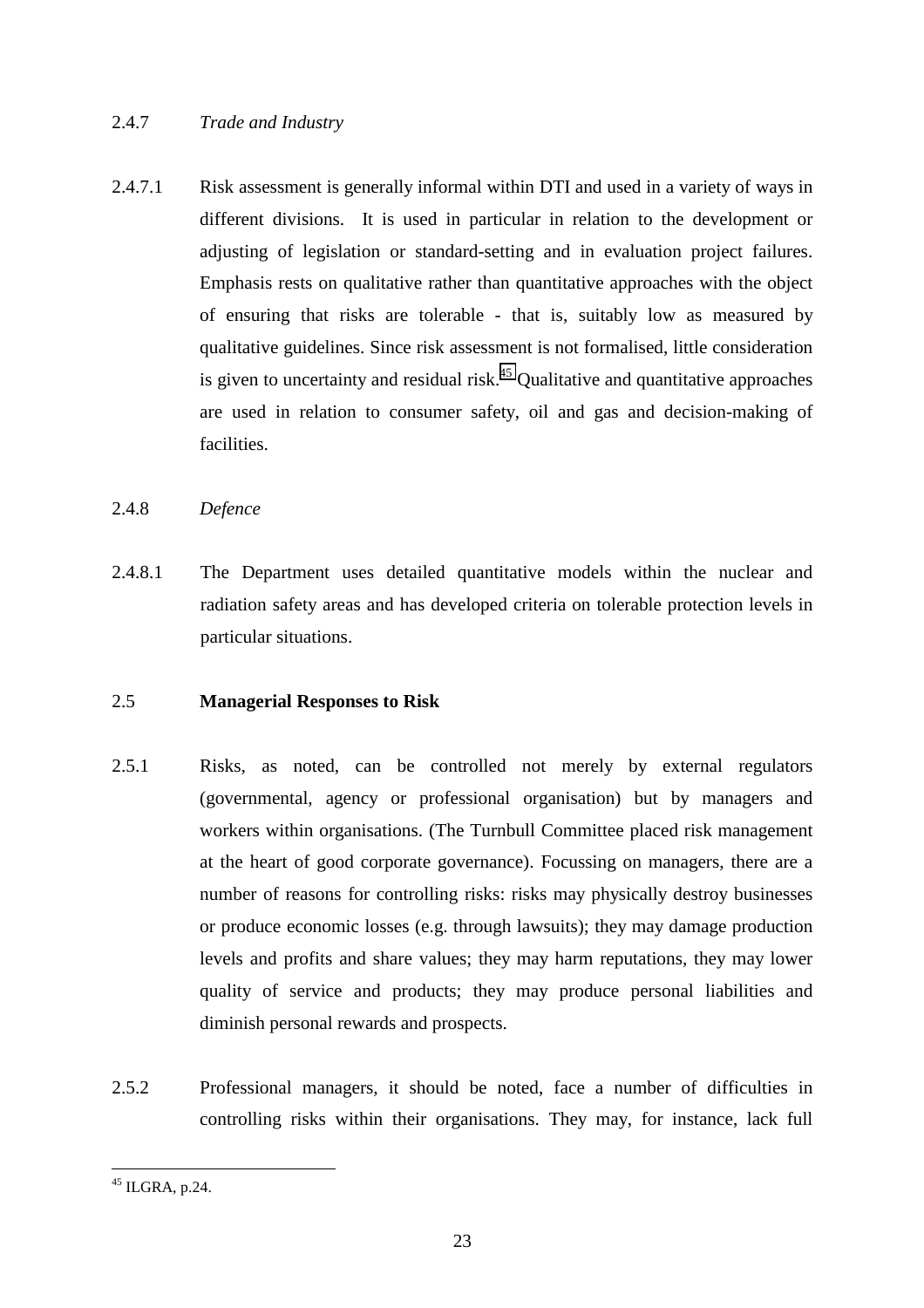information on operations within their own sphere and in the spheres of colleagues. Where there is a movement from line management to project or team management, it may become increasingly difficult to exert control across an the organisation. If increasing specialisation is called for, a manager may lack the expertise to control a host of risks and where risks arise principally 'out in the field' it may be hard for head office managers to exert influence. Resource constraints and demarcations of responsibility may further hinder the would be controller. The causes of risks, moreover, maybe diffused through organisations and systemic, rather than the easily identifiable actions of individuals.

- 2.5.3 Managers, nevertheless, can adopt a variety of approaches designed to reduce risks. The CBI's 1990 study of controlling health and safety risks<sup>46</sup> argued in favour of a "safety culture" approach to risk management and stated that the ability of companies to control risks was related to three themes: the leadership and commitment of the Chief Executive; line management and the involvement of all employees through openness of communications; and the company demonstrating care and concern for those affected by its business. More particularly, control of such risks was seen to require proper training and resourcing, the setting of achievable targets, the proper investigation of incidents, the monitoring and auditing of safety behaviour, the swift remedying of deficiencies, and the flow of up-to-date information to managers. Such a strategy is consistent with the Total Quality Management (TQM) approach which seeks to generate: a highly motivated workforce, committed to producing high quality products and preventing failure; $^{47}$  participatory corporate cultures; and 'corporate learning'.
- 2.5.4 There is some evidence that TQM techniques do improve risk management performance, particularly in areas of high consequence risk. As one commentator has stated: 'Industries involved in managing risk associated with nuclear reactors, software, process hazards and oil transportation are benefiting from the

 $46$  CBI, 1990, p.53.

 $47$  See Horlick-Jones 1996.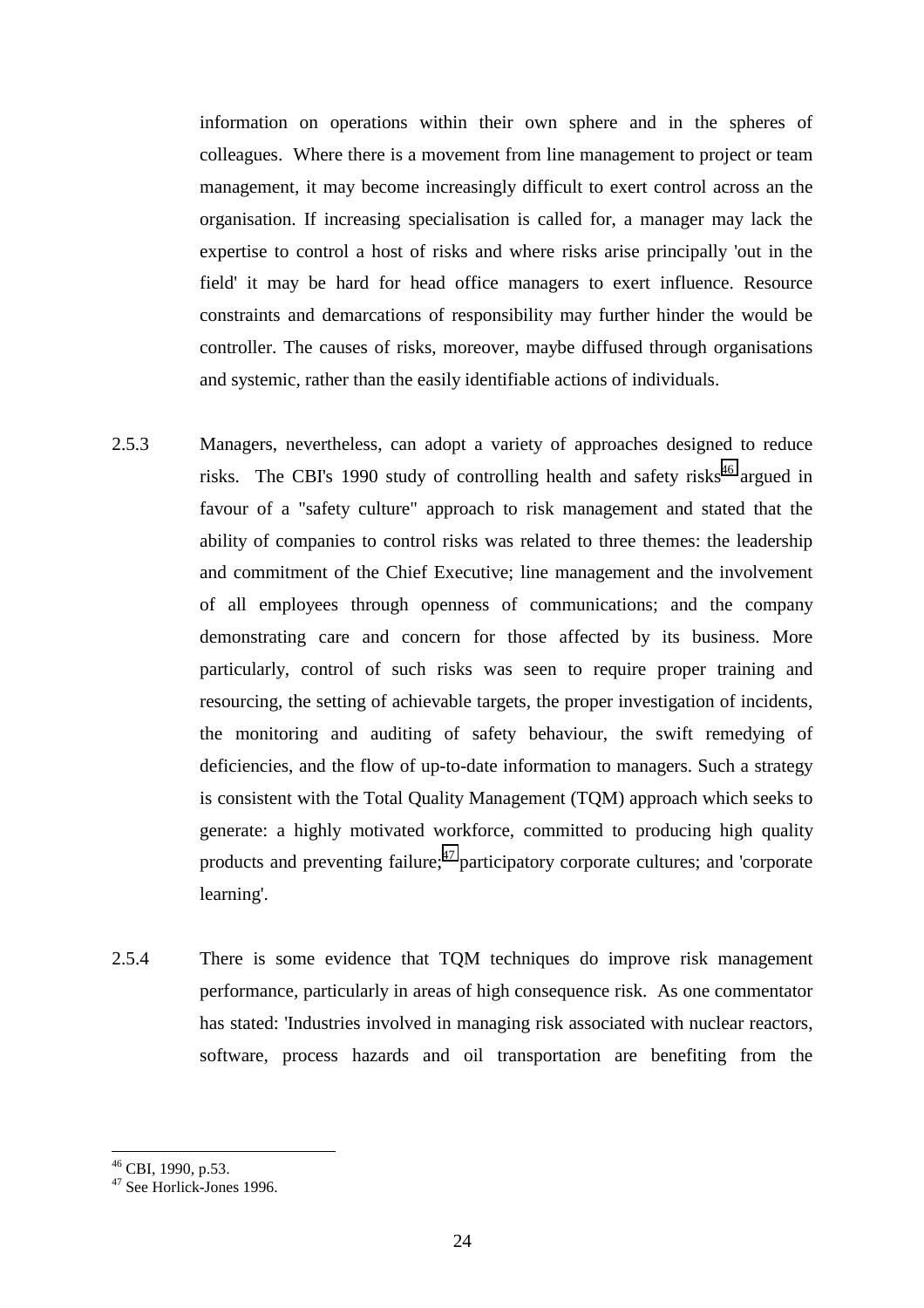advantages of management processes that seek to achieve accident free operations rather than accepting a "tolerable" level of failures'.<sup>48</sup>

- 2.5.5 A further aspect of managing risks involves incorporating public perceptions into managerial decisions. An "engagement" approach was exemplified by Shell's communications strategy over the disposal of the Brent Spar oil storage and loading buoy in the Atlantic in  $1995<sup>49</sup>$  Following strong resistance to its first disposal proposals, Shell engaged in a sustained programme of consultations, seminars and communications with interested parties and pressure groups – a process of responding to concerns rather than defending on initial stated position.
- 2.5.6 Approaches such as TQM and engaged risk management are not, however, difficulty free.<sup>50</sup> Problems maybe encountered where there is a need to identify high-level, high-consequence problems such as the complex latent failure pathways that can lead to disaster. A second pitfall is that the process of auditing and managing risks may become an end in itself, one seen organisationally as more important than generating quality practices.<sup>51</sup> Third, it may be difficult to change corporate cultures "from above" or to take good risk management cultures and "bolt them on" to an organisation. Finally, TQM systems may require levels of resourcing that cause problems for new, small or medium-sized enterprises that lack the requisite in-house expertise.<sup>52</sup>
- 2.5.7 Within the public service there is evidence of both 'engagement' and 'decideannounce -defend' approaches to risk management. Looking at the probation service, Kemshall<sup>53</sup> has contrasted recent central and metropolitan 'top-down' approaches to staff training in risk management (in which headquarters have circulated risk policy to staff via pigeon holes and circulars) with practice in a minority of probation services which had used a working party and consultative

 $48$  Ibid p.151. Horlick-Jones notes that Shell achieved a thirty fold decrease in injuries involving lost time on its tanker fleet when, over 15 years, it introduced a safety management system on  $\overrightarrow{TO}$  in lines.

<sup>49</sup> Kemshall, H., 1998 pp.223-5, Wilkinson 1997.

<sup>&</sup>lt;sup>50</sup> See Horlick-Jones, 1996, p.151;' Fortune and Peters, 1995.

<sup>51</sup> Power, 1994.

<sup>52</sup> Horlick-Jones, 1996, p.151.

<sup>53</sup> Kemshall, 1998, pp.225-7.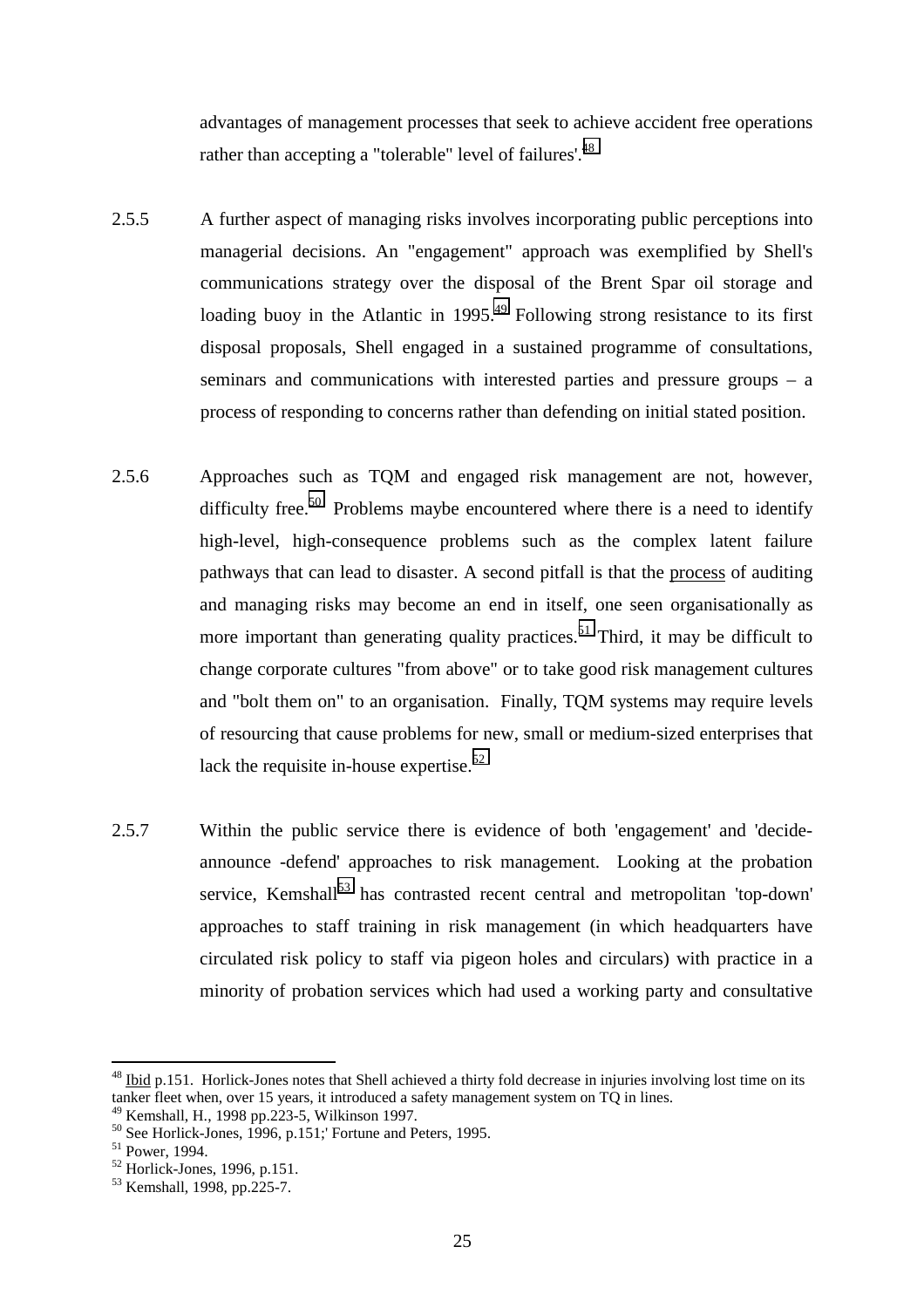approach to the development of risk policies, one involving planned communications with staff prior to implementation of the policy.

2.5.8 The decide-announce-defend process is associated with services that are "closed with low participation and low empowerment."<sup>54</sup> Kemshall comments:

> "In the absence of totally reliable predictive methods the primary organisational response is to substitute the prioritisation of actions or areas requiring attention for predictive tools; or to devolve the choice of tool to local managers. Responses to risk errors are usually characterised by hindsight, bias and allocation of blame in an effort to encourage staff to take more care in future, and a lack of emphasis on a learning culture. Ultimately this can result in inefficiency in risk management strategies, policies which quickly fall into disrepute, and, of course, disaster".

- 2.5.9 Within managerial approaches to risk a distinction can thus be drawn between 'anticipatory' and 'resilience' approaches. Anticipatory systems place emphasis on identifying potential risks in advance and implementing preventative strategies on a precautionary basis. 'Resilience' approaches stress the value of a 'wait and see' procedure characterised by greater flexibility, trial and error, learning and decision-making on the basis of options that are kept open.<sup>55</sup>
- 2.5.10 Some problems with anticipatory approaches are that they can prove expensive o implement and, where there is a predictive failure, the system's ability to respond to new dangers may be limited. This, however, is said to be the approach now prevalent in the criminal justice and the probation areas – with a recent example in the development of registers and surveillance nets for sex offenders. Her Majesty's Inspectorate of Probation (HMIP) issued guidance on risk in 1997<sup>56</sup> which was anticipatory, focussing on the proactive identification and prevention of risks. This approach responded to the uncertainties faced by probation staff by listing points of guidance to inform practice – rather than by providing risk

<sup>&</sup>lt;sup>54</sup> <u>Ibid</u>, p.225.<br><sup>55</sup> See Collingridge, 1996, Wildavsky, 1998.

<sup>56</sup> HMIP, 1997.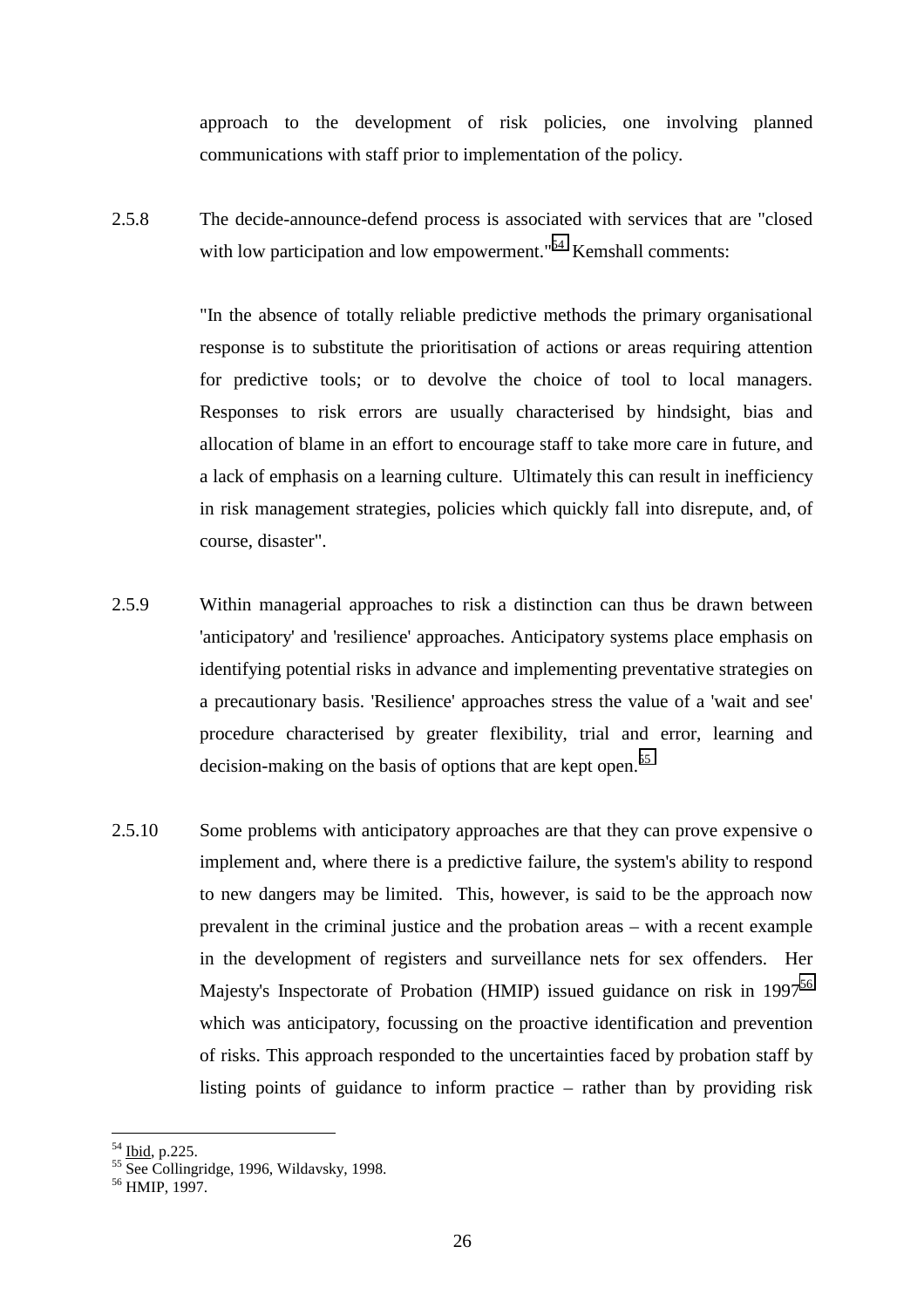assessment methods. Responsibility (and, in turn, blame) was devolved to individual managers and assessors for decision-making.<sup>57</sup>

- 2.5.11 A further difficulty with such anticipatory approaches is that they require risks to be clear cut. Where risks are complex and demand highly situation-specific trade-offs to be made between rights, risks and protections, guidance of the HMIP's type offers little assistance to decision-makers. This approach encourages a focus on defensive decision-making and blaming looms large in the decisionmaking and evaluating processes.
- 2.5.12 Other problems with anticipatory approaches are that they presuppose that a consensus on risks to be avoided can actually be arrived  $at^{58}$  and that excessively wide monitoring of potentially errant risk causers can not only prove costly to the state but can interfere with liberties and prevent proper consideration of the tradeoffs between risk and benefits.
- 2.5.13 Again with reference to the probation sector, Kemshall's Home Office Review<sup>59</sup> concluded that 'best practice' guidance on risk management should acknowledge the limits of prediction in all assessment methods and capitalise on the possible. An holistic approach combining clinical and actuarial methods was advocated so as to cover:
	- specification of the risks staff respond to and how they are to be prioritised and balanced;
	- **Exercification of an appropriate knowledge base and empirically grounded risk** factors based on clinical and actuarial studies;
	- a framework for staff to use this knowledge and utilise the risk factors systematically (including a proper secretarial grounding in the use of risk factors);
	- a mechanism for staff to reflect on their risk judgements.

 $\overline{a}$ 57 Ibid, pp.2; 15; Kemshall, 1998, p.227.

<sup>&</sup>lt;sup>58</sup> Hood and Jones 1996.

<sup>59</sup> Kemshall, 1996.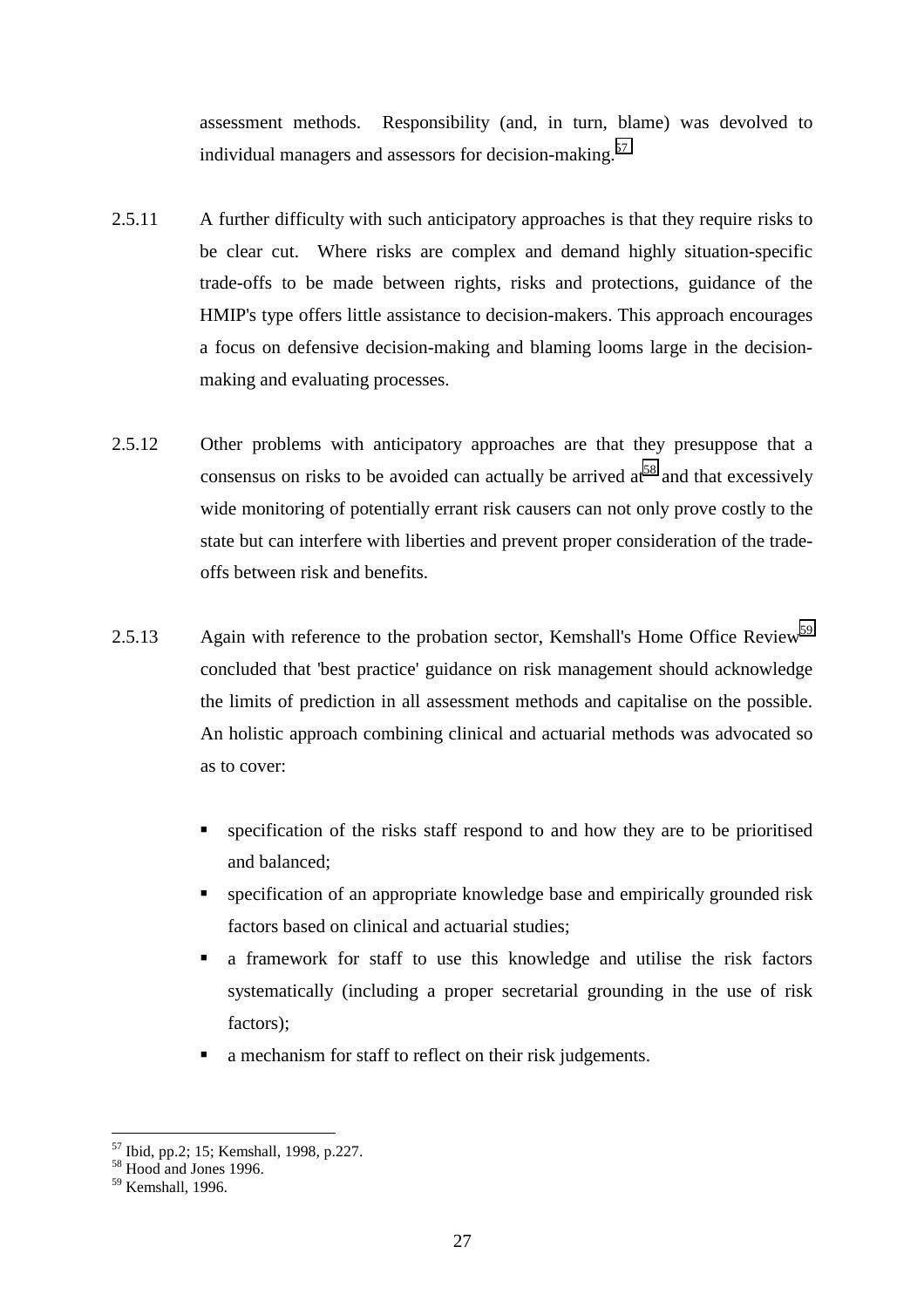- 2.5.14 In pursuit of the above approach, staff would have to be trained in and learn the appropriate actuarial knowledge prior to conducting in depth interviews aimed at clinically assessing patterns of behaviour and motivations. A distinction might, thus, be drawn between 'general predictive hazards' based on actuarial knowledge and 'specific hazards' based on clinical knowledge. $60$  Staff would also have to be trained in definitions of risk, risk assessment, risk management and risk control monitoring procedures.<sup>61</sup> Lists of questions for assessors to explore might be developed but it was important to keep a "constantly alert response to the dynamic nature of risk". $62$
- 2.5.15 In managing high risk persons in the community it was necessary to ensure: risks were appropriately identified by staff; interventions were matched to risks; and interventions were focussed. In risk minimisation activities it was essential that: the effectiveness of interventions was reviewed actively; and that Services could learn from both effective risk management as well as from 'serious incident' failures and reapply this knowledge to practice.
- 2.5.16 Registers, as used in relation to discharged mentally ill patients could be misused, argued Kemshall: "leading to escalation of false positives and unwarranted labelling, intrusion and restriction". $63$  They were labour intensive, with a potential for misallocating resources. Registers of Serious Risk Offenders should, accordingly, be developed and used with caution. Systems of registration could be confused with actually acting on risk. Conferencing procedures in probation could lead to higher levels of tolerated risks – case conferences and group decision-making should, again, be used with care. $64$

 $60$  See Kemshall, 1995.

 $61$  For details of training methods see Kemshall, 1998.

<sup>62</sup> Kemshall, 1996, p.32.

<sup>&</sup>lt;sup>63</sup> Kemshall, 1996, p.33.

 $64$  Ibid.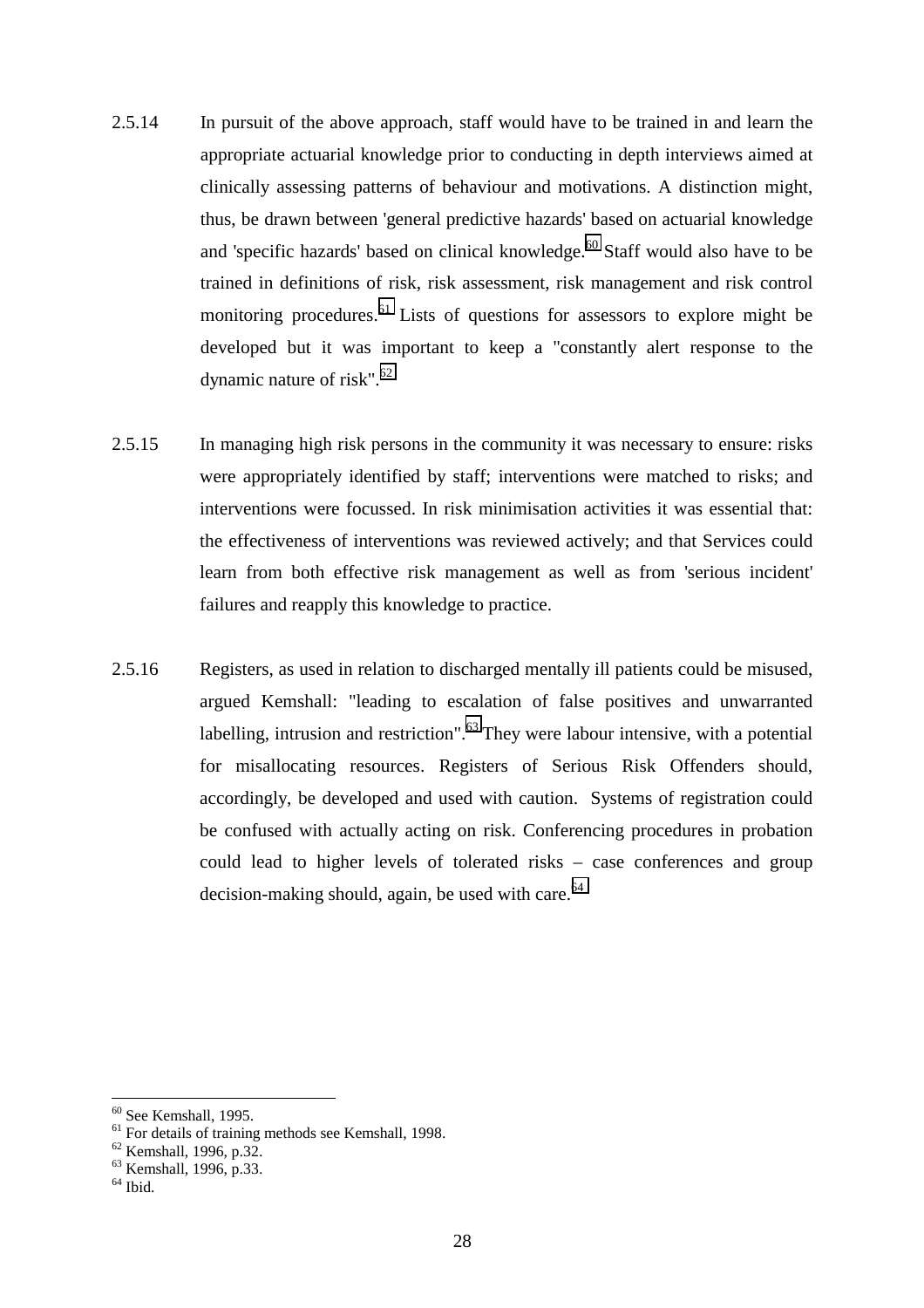- 2.5.17 In the social welfare and social services sector the literature on risk management is thin.<sup>65</sup> In practice, however, notions of risk are becoming embedded in organisational rationales – marked by the development of a Risk Literature by the Social Services Inspectorate in 1994/5. In the criminal justice field, the, Association of Chief Officers of Probation (ACOP) published a "position statement on risk" in 1994 acknowledging the need for a more active approach to risk assessment and management<sup>66</sup> - this gave central place to actuarial calculations of risks, efficient and systematised management of criminal justice agencies, and the targeting of offenders for the efficient use of resources.
- 2.5.18 In relation to children in need, the notion of risk is central in determining case priority. This was revealed in Giller's 1993 study<sup>67</sup> of practices in four local authorities. Work under the Children Act 1989 was found to be prioritised with reference to a list of risk factors and risk considerations loomed larger in areas where concerns about accountability were high. $68$
- 2.5.19 In the child protection area under the Children Act 1989, risk controls are subject to guidance from the Home Office (see Home Office, Working Together, 1991) but the task of establishing local procedures for dealing with suspected and confirmed cases of maltreatment is delegated to Area Child Protection Committee  $(ACPCs).<sup>69</sup>$  The guidance offered to welfare professionals contains little specific instruction on how tensions between competing policy objectives should or can be managed. Professionals are expected to use their judgement, but are held to account through the law, professional controls, public inquiries and the media.
- 2.5.20 In child protection there has been a shift away from preventative work (based on high predictive confidence) which had sought to identify at risk children and towards the development of rapid responses to risk. The latter strategies focus on possible or actual harms and presuppose a lower level of predictive ability.<sup>70</sup> A

<sup>&</sup>lt;sup>65</sup> See Kemshall, Paton, Walsh and Waterson, 1997; Alaszewski and Manthorpe, 1991.

<sup>66</sup> ACOP, 1994.

<sup>67</sup> Giller, 1993.

<sup>68</sup> See Varlon, 1996.

<sup>69</sup> See Tindall, L., and Alaszewski, A.,1998.

<sup>70</sup> See Parton, 1996.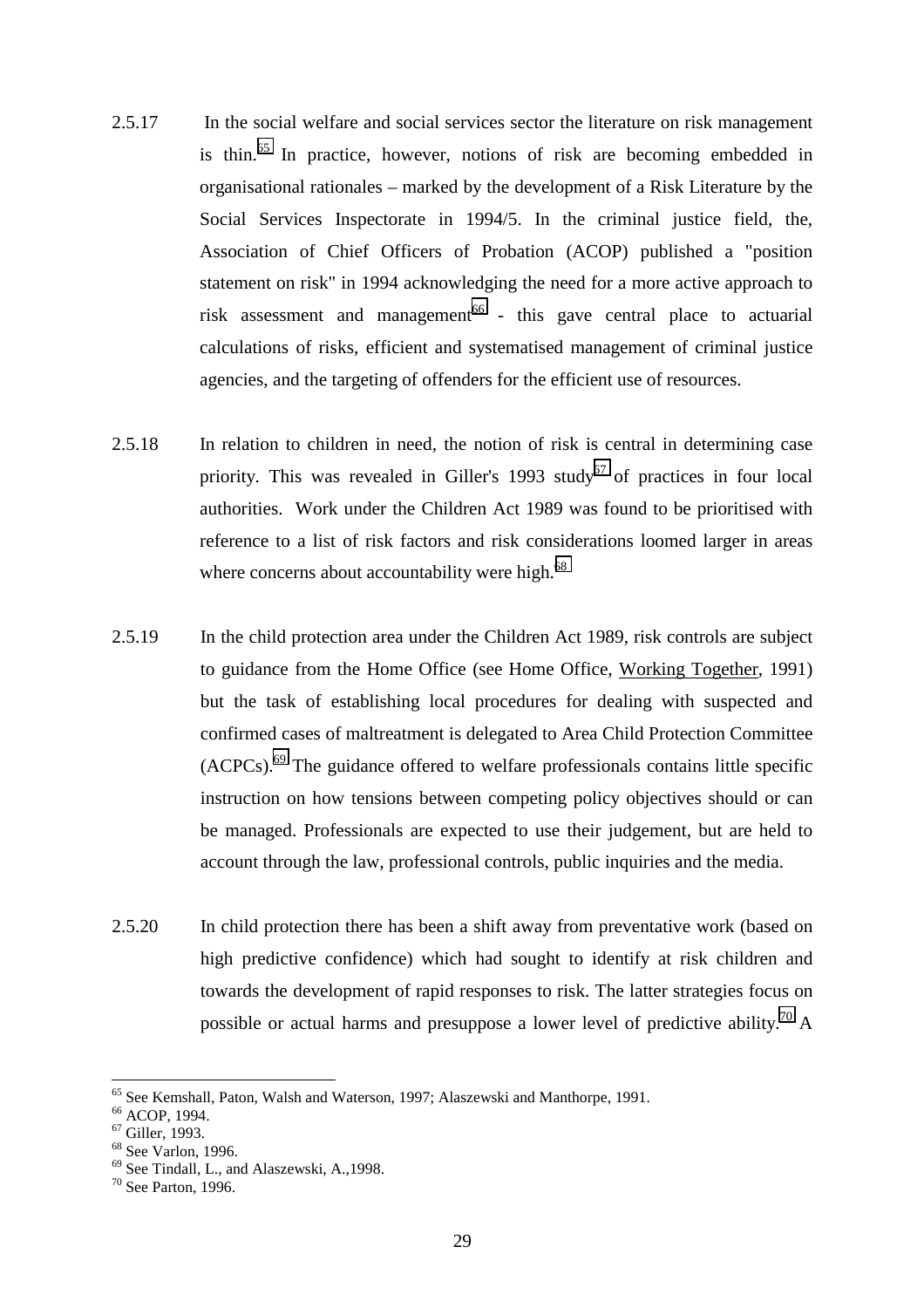problem for social workers is, however, that they may be exposed to media criticism for lack of prevention.

- 2.5.21 In recent years a number of risk management strategies have been introduced in the  $NHS<sup>71</sup>$  as already noted, there has been increasing use of guidelines and clinical protocols. This movement has been driven by perceived needs not merely to control risks but also to integrate research into practice speedily and to standardise practice costs effectively.
- 2.5.22 Most clinical guidelines and protocols have been developed locally at ward or speciality level. In, for example, obstetrics, a team of one or two obstetricians and a similar number of midwives will develop the protocol and this will be reviewed by the rest of the team for approval and adoption. Large variations are, however, encountered in the extent to which such protocols are used – administrative burdens and the difficulties of obtaining agreements may hinder their production.
- 2.5.23 In general protocols are not expected to be learned by rote or applied rigidly and research has revealed disparities of use between nursing and medical staff, with the medics thought to be far more inclined to 'do their own thing'.<sup>72</sup> This creates tension between professional groups with nurses occasionally resenting the 'bending of the rules' by senior surgeons.
- 2.5.24 Focus groups discussions have pointed to a number of special problems in using protocols to control medical professionals. The idea of professional autonomy is considered by many to be at tension with the use of protocols. Many, moreover, consider that protocols stifle the development of innovations and are detrimental to patient care. Researchers have concluded that effective risk control through protocols depends on achieving the right balance between standardising practice and freedom for clinical judgement. It also demands that the culture of the health

 $\overline{a}$  $71$  See Lawton and Parker, 1998, 1999.

<sup>72</sup> Lawton and Parker, 1998, p.5.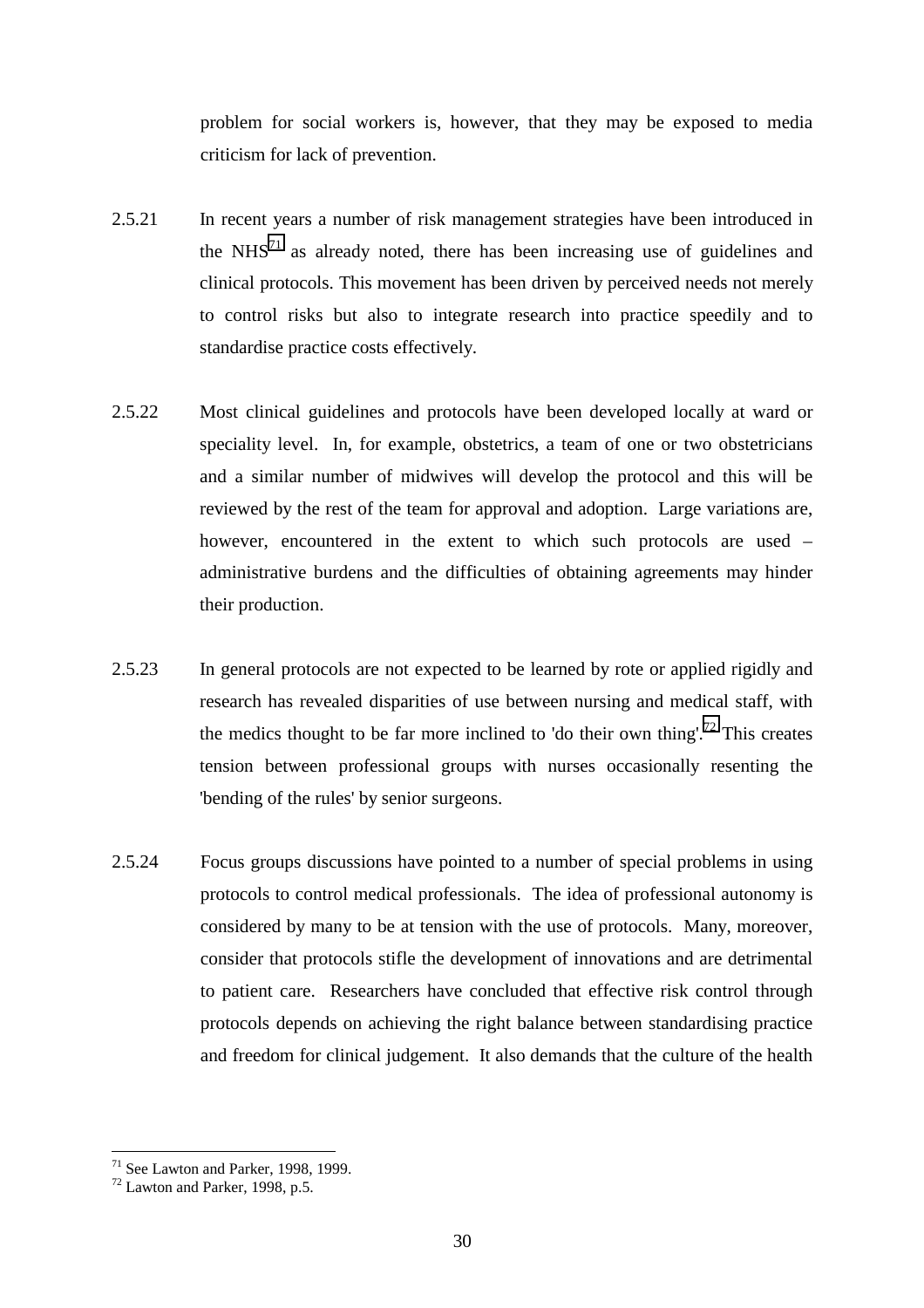service and the beliefs, attitude and norms of its employees are taken into account.73

- 2.5.25 In the health sector, criticisms of professional self-regulation have led to restrictions. In the British NHS greater lay managerial control over medical practice followed the Griffith report and NHS reforms.<sup>74</sup> In post-war social work, bureaucratisation reduced levels of professionalisation and in the child abuse area, public inquiries and departmental responses have been said to have produced legalistic and bureaucratic 'solutions' that turned professionals into passive agents.75 Contrary to this account, it can be contended that professionals can easily exercise judgements in bureaucratic contexts.76 NHS studies have suggested that GPs have not found the role of the Family Health Services Authority (FHSA) to be a threat to clinical autonomy.<sup>77</sup> Other studies suggest that bureaucracy has little effect on physicians.<sup>78</sup> It has been argued in relation to most health and welfare workers, that staff use agency policies and professional guidelines actively to achieve client-oriented goals rather than react to judicial or bureaucratic procedures as passive agents.<sup>79</sup>
- 2.5.26 The NHS Executive places strong emphasis on assessing potential hazards. An NHS Hospital Trust risk policy document that uses NHS guidelines as a basis will seek to ensure that there is an environment that poses the minimum of risk possible. The limitation of this approach is that it can lead to an excessive sense of security and a diminution of the ability to deal with accidents when they occur.80 Public inquiries into child abuse cases illustrate that many disasters are predictable only with hindsight, that actions to prevent harms to children could have been taken but that the information that would have allowed prediction and action was dispersed between a number of organisations.<sup>81</sup>

<sup>73</sup> Lawton and Parker, 1998.

<sup>74</sup> Alaszewski, A, Alaszewski, H., and Harrison, L., 1998; Moran, 1999, Chapter 4.

<sup>75</sup> Howe, 1992.

<sup>76</sup> Alaszewski, Alaszewski, and Harrison, 1998, p.91.

<sup>77</sup> Weiss and Fitzpatrick, 1997.

<sup>78</sup> Prechel and Gupman, 1995 and Moran, 1999. For a similar argument re social workers see Anleu, 1992.

<sup>79</sup> See Alaszewski and Alaszewski, 1998.

<sup>80</sup> Alaszewski and Manthorpe, 1998, p.52.

<sup>81</sup> Wildavsky, 1998, DHSS, 1982.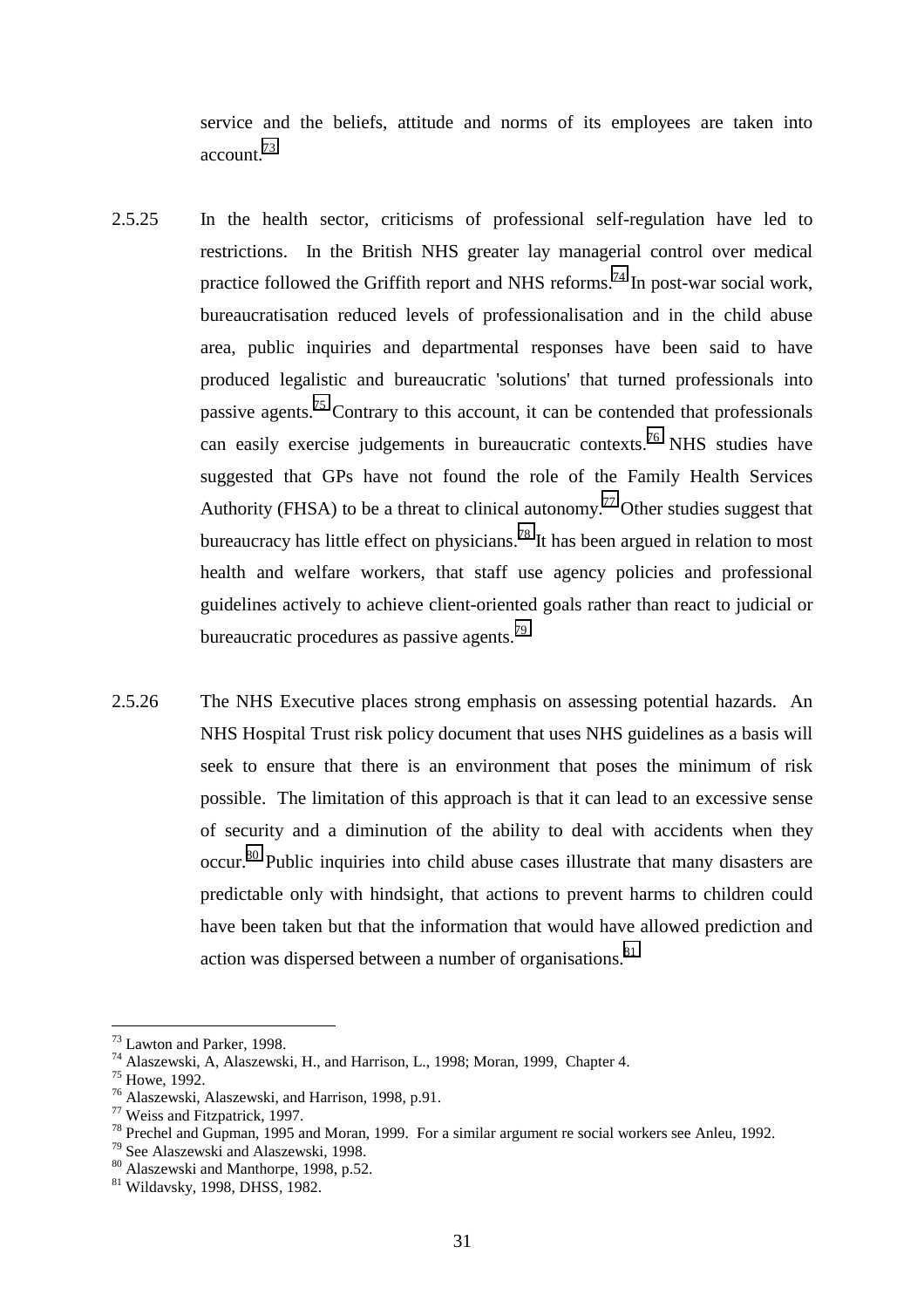- 2.5.27 The case for resilient approaches to the management of risk urges that best practice develops more effectively from the resolution of risk problems rather than from efforts to anticipate. Flexible procedures, it is contended, produce greater risk responsiveness even though they involve high levels of front-line managerial discretion. A reservation concerning resilient strategies may, however, be that some risks may be so severe that society may be unwilling to 'wait and see' and may demand that high levels of effort and money be devoted to prevention.82
- 2.5.28 In looking at managerial controls over risks, a further contrast should be drawn between 'blame-based' and systemic approaches. Critics of blame-based regimes<sup>83</sup> urge that to seek to blame individuals underplays the role of collectivites and organisations in the creation of risks. A study of health care risks by Vincent and others<sup>84</sup> found that health care workers often inherit latent failures (faulty policies, poor communications, and poor management decisions) and that, although individuals are often blamed, a full analysis of risks would reveal the systemic nature of the risks at issue. Systemic approaches focus attention on the broad institutional contexts within which individuals make decisions<sup>85</sup> and, compared to blame-based regimes, allow more forward looking and efficient feedback on the systemic deficiencies that lead to risks. They, accordingly, produce more effective mechanisms for redressing faults than are associated with blame-based structures. That said, however, the public's appetite for blame should not be under-estimated or written off as irrelevant.
- 2.5.29 Within welfare agencies generally, commentators have noted that strong allocations of responsibility or blame may give professions an incentive to coverup and there is a case for confidential systems of reporting. An example is the UK's Confidential Human Factors Incident Reporting Programme (CHIRP).<sup>86</sup> In welfare agencies a key process is the investigation of incidents and accidents and

<sup>82</sup> See Collingridge, 1996.

<sup>83</sup> See e.g. Horlick-Jones 1996 (a); Johnson 1996 and, for a discussion of 'Collibrationalist' approaches,

Kemshall, 1998, pp.236-9.

<sup>&</sup>lt;sup>84</sup> Vincent, 1993.

 $85$  See the debate on whether corporations should be treated holistically for the purposes of criminal liability – reviewed by Wells, 1996.

<sup>86</sup> See Alaszewski and Manthorpe, 1998.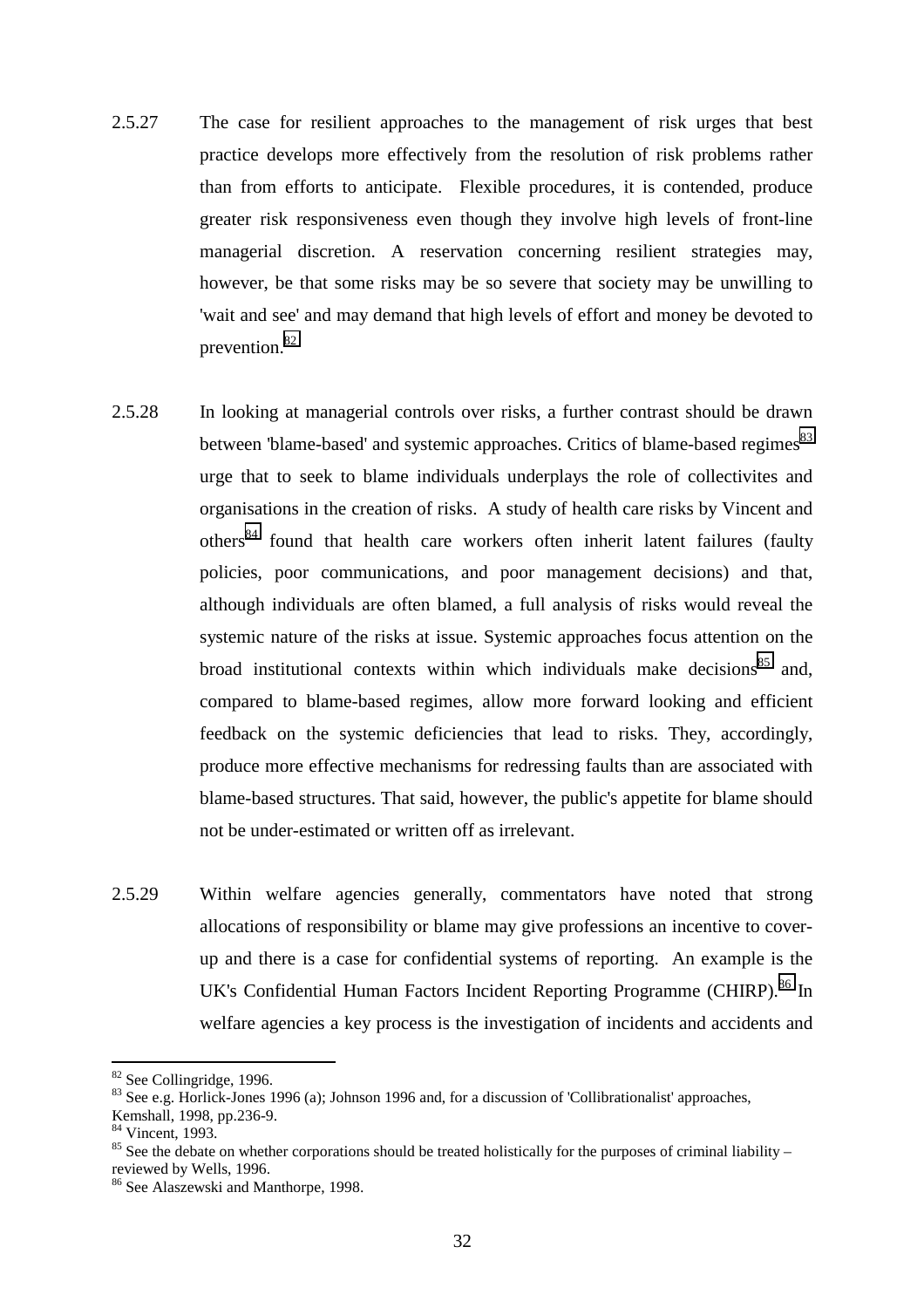the level of trust placed in professionals tends to vary according to professional status. Thus, social workers have not been allowed to self-regulate – errors are subject to external review by inquiries and the media. This contrasts with the medical profession which has traditionally been allowed a high level of selfregulation. Accidents and incidents tend to be investigated by the profession itself. Studies of whistle-blowing in the NHS suggest that there is considerable room for developing further confidential, no-blame reporting systems.<sup>87</sup>

#### 3. **Risk Control and Management: Specific Issues**

# 3.1 **When to Control**

- 3.1.1 Regulators or risk managers can intervene at different stages in the processes that lead to harms. Action can be taken to prevent a dangerous situation arising (as where hotels are fire inspected before admitting guests); action can be taken in response to the act of creating a dangerous situation (e.g. operating a hotel without fire doors); or actions can be prompted on the realisation of harms (fire injuries to hotel guests).
- 3.1.2 The standards used in regulation may reflect the above stages. Specification or design standards seek to prevent; performance (or output) standards look to the seriousness of the acts involved in a process, and target standards look to the harms that result.
- 3.1.3 A number of factors are relevant in judging the best stage in a process at which to intervene.<sup>88</sup>Preventive measures may be appropriate where the costs of rectifying a dangerous state of affairs maybe high, or where risks are large. Act-based interventions tend to be useful where the costs of prevention are high, or where large numbers of prior approvals cannot be processed, or where enforcement is significantly lower cost at the act stage (because, for instance, identifying errant behaviour has become easier). Harm-based interventions may, in turn, prove the most effective control options where, again, enforcement costs are low. It may,

<sup>87</sup> See Hunt, 1995, Public Concern At Work, 1997.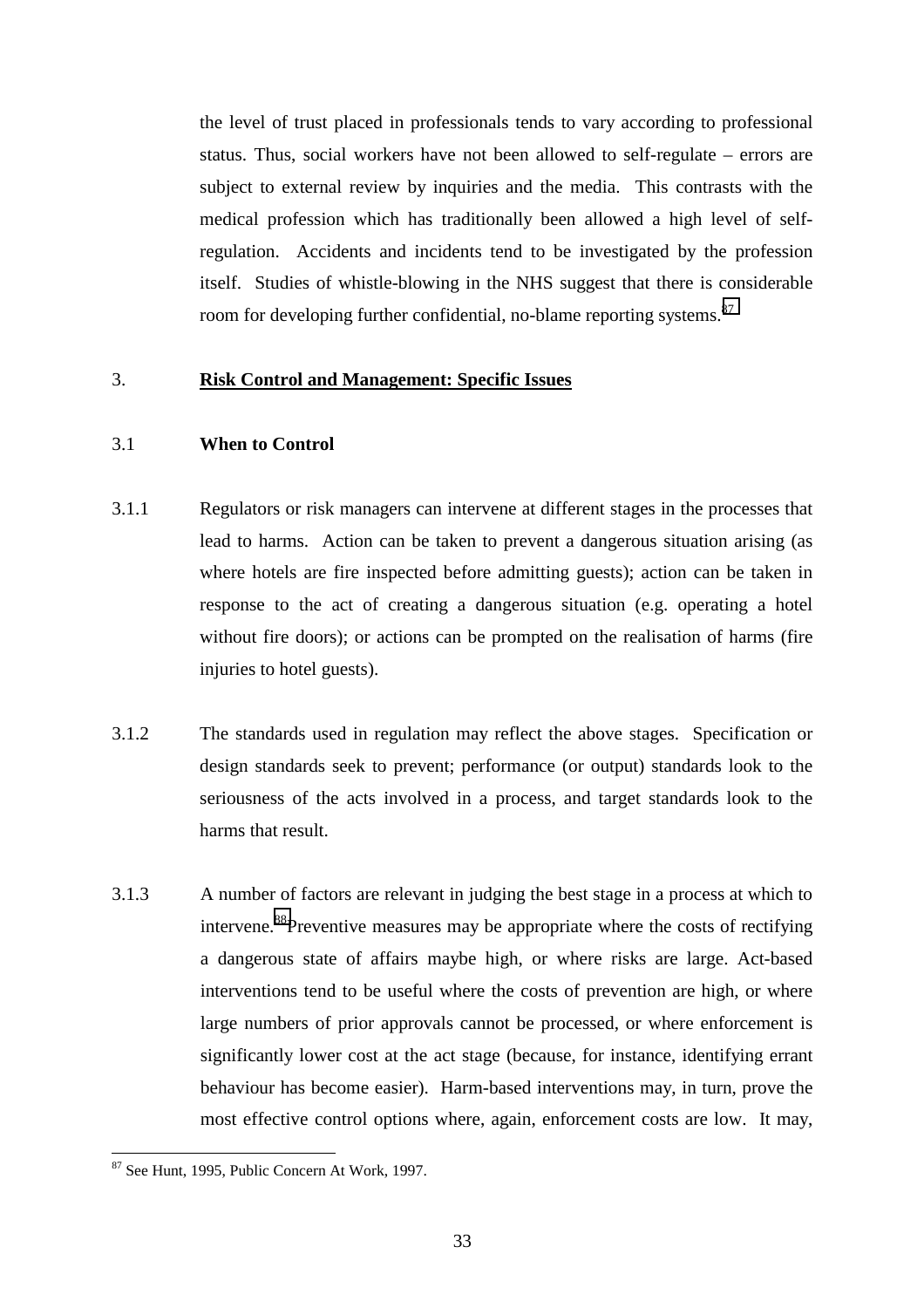for instance, be cheaper for the state to punish 'small' numbers of harm causers than for it to pursue those who cause huge numbers of dangerous acts to occur, especially where only a small percentage of such acts result in harms.

- 3.1.4 Where there are considerable uncertainties concerning the risks that arise from a process, an important issue is whether the risk controllers should aim to err on the safe side by taking precautionary steps – whether it is better to go wrong (if at all) by over rather than under intervening.<sup>89</sup>
- 3.1.5 The precautionary principle has been defined by the United Nations Conference on the Environment and Development (UNED) as:

"Where there are threats of serious or irreversible environmental damage, lack of full scientific certainty shall not be used as a reason for postponing cost-effective measures to prevent degradation".

- 3.1.6 The precautionary principle is incorporated in the European Economic Treaty and other international treaties and conventions on environmental issues. The principle extends beyond the environmental field but "its adoption is far from universal".90
- 3.1.7 The form the precautionary principle should take is controversial. To some it means that potential risk creators should have to justify benefits in advance. At the other extreme, some would only allow regulation when risks are clearly shown to be unacceptable.
- 3.1.8 Within UK government departments, the general approach is to base decisions on risk assessments and to take a precautionary approach in the absence of full evidence, and in particular, where risks are serious. This approach, as noted, is seen in the HSE's general regulatory philosophy and was endorsed by the

 <sup>88</sup> See Shavell, 1993.

<sup>&</sup>lt;sup>89</sup> See Shrader-Frechette, 1991, for an argument in favour of precautionary actions.

<sup>&</sup>lt;sup>90</sup> ILGRA, 1998, p.25.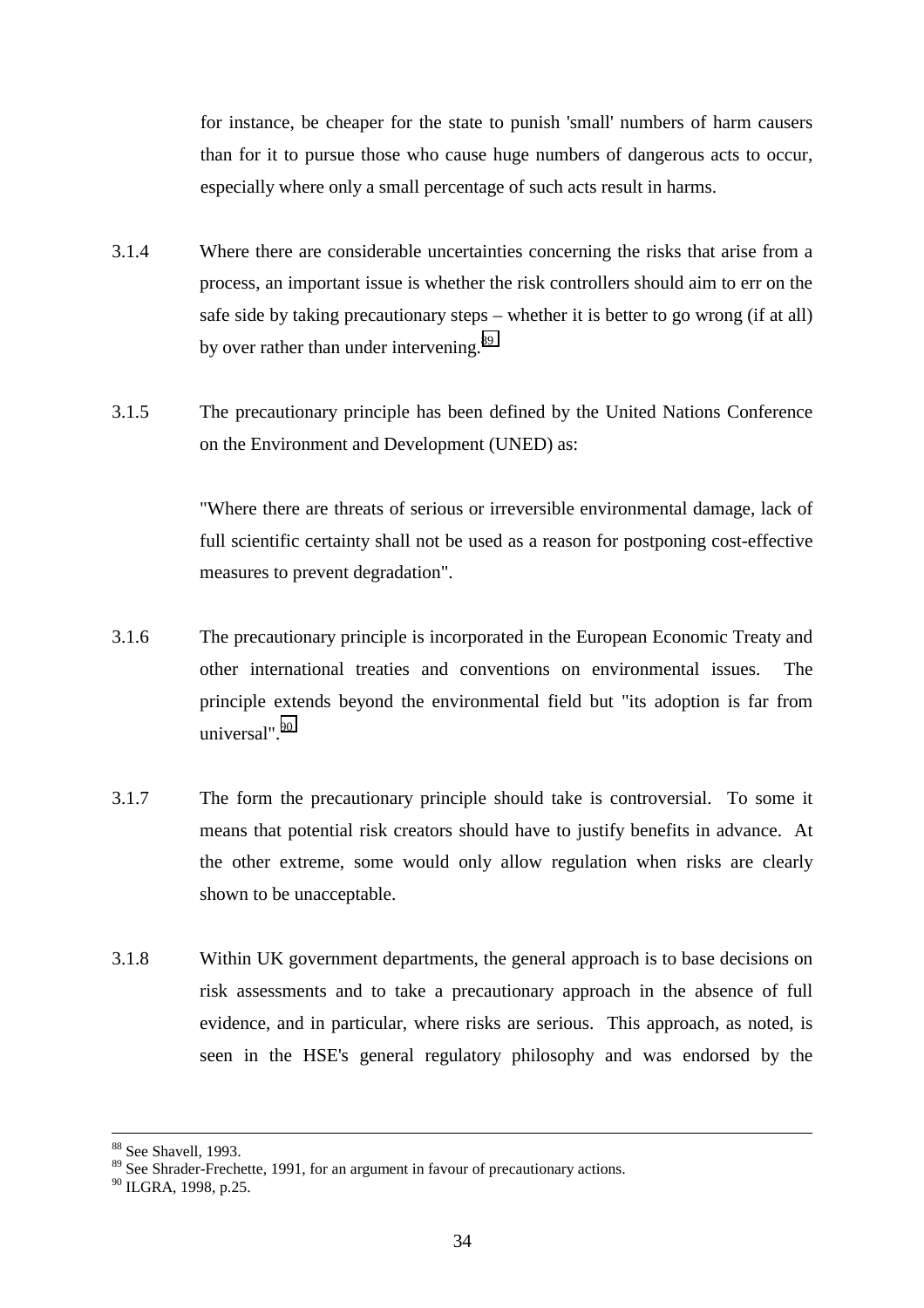Government in  $1995/6<sup>91</sup>$  It has yet to be developed into a rigorous system for policy analysis<sup>92</sup> but has been said to reflect three important considerations:<sup>93</sup> first, that the role of science in decision-making is subject to challenge; second, that appraisal methods are increasingly recognised as having their own limitations; and, third, that there is an important place for public participation in decisions on risks, with a role for dialogue between experts, governments and the public to create consensus on inherent uncertainties and tolerabilities of risk.

3.1.9 It has been suggested that there are three basic options in dealing with uncertainties relating to risks: to make the uncertainties explicit; to calculate how changes in the assumptions used will affect calculations; and to identify a range of conditions that could exist in the future and examine what might happen of those conditions occurred. $94$ 

#### 3.2 **Processes for Risk Control: Rational versus Social**

- 3.2.1 Standard-setting for risk control purposes can be associated with very different models of process. 'Economic' or 'rational' philosophies may suggest that standards be driven by CBAs and that 'illogical' lay perceptions of risk are left out of account. Stephen Breyer has, along these lines, argued that risk control regimes should be 'depoliticicised' and that small groups of specialists should be established in government with the mission of producing a set of rational priorities for risk regulatory programmes.<sup>95</sup> The group would act rationally and, to this end would be insulated from political pressures.
- 3.2.2 Critics of unbridled rationality have urged that experts are no more rational than lay persons; that scientists and experts create as many uncertainties as they dispel; and that risk priorities are perceptual, distributional matters that must be negotiated through exchanges of views rather than trusted to experts making

 $91$  See House of Lords, 1995, Department of Environment, 1996.

 $92$  Parliamentary Office of Science and Technology 1996, p.47.

<sup>&</sup>lt;sup>93</sup> See Adams, 1995.

<sup>&</sup>lt;sup>94</sup> See Parliamentary Office of Science and Technology, 1996, p.48.

<sup>&</sup>lt;sup>95</sup> Breyer, 1993.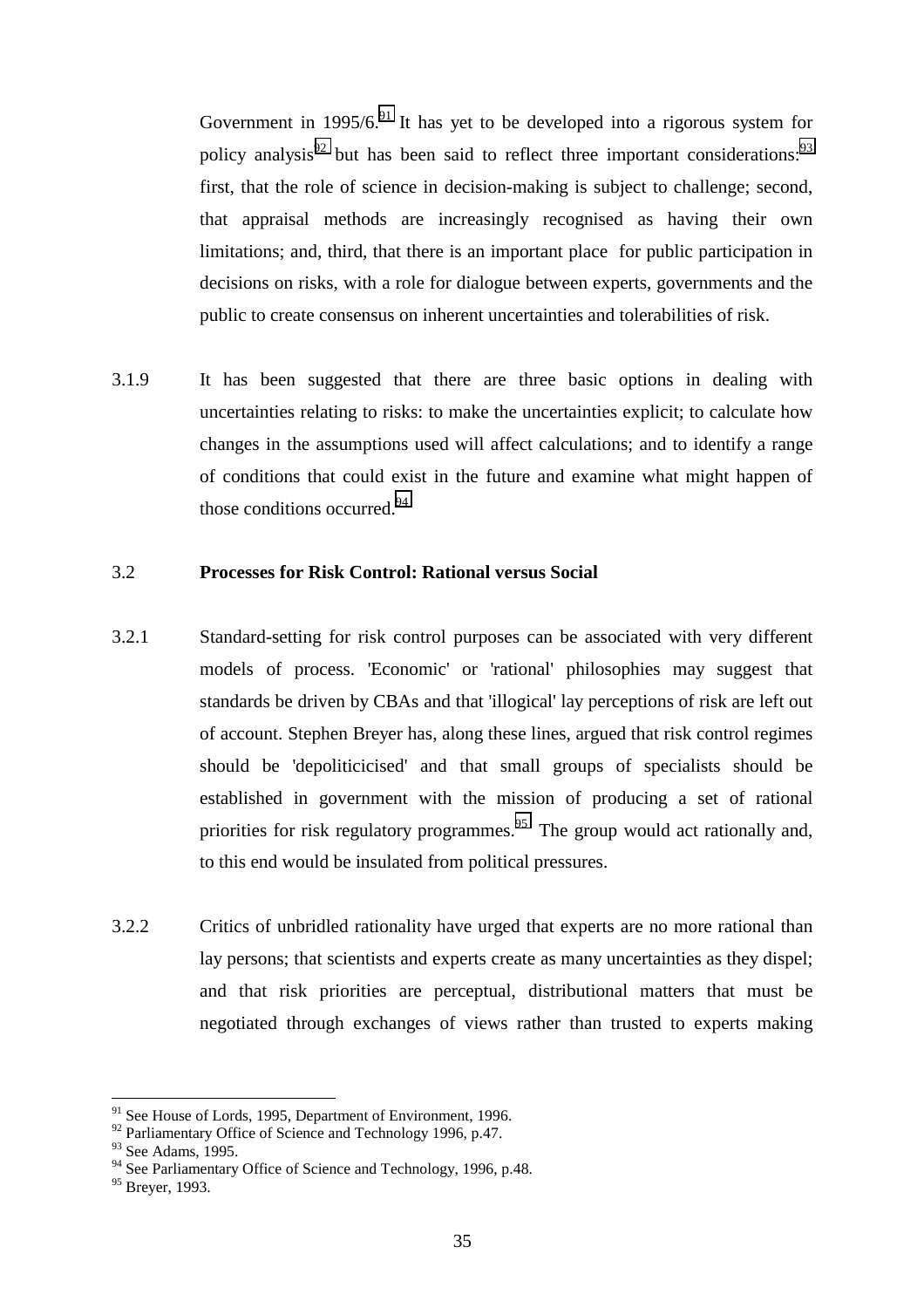hidden value judgements.<sup>96</sup> Suggestions for setting rational risk assessments within 'social', 'democratic' or 'participatory', processes have involved proposals that such assessments be 'ethically weighted' to reflect public perceptions and preferences concerning risks; that alternative risk analyses and evaluations should routinely be carried out in policy-making and that 'weighted expert opinions' be used to incorporate forecasts by experts in areas of uncertainty.<sup>97</sup>

- 3.2.3 In UK government it has been accepted in some circles that risk controls cannot be designed on a purely rational, technical, or 'natural science' basis and that subjective, perceptual elements must be taken on board in policy-making. Thus, the HSE has for some years consulted on different perceptions of risks from chemical exposure and the 1987 Layfield report on the proposed construction of the Sizewell B nuclear power station involved a risk evaluation taking account of public opinion.<sup>98</sup>The DoE's 1995 Guidance on Risk Assessment and Management also accepted that subjective elements were relevant to risk assessments and had to be incorporated in management processes.<sup>99</sup> The Environment Agency has also accepted that 'sound science' can only inform rather than dictate decisions.<sup>100</sup>
- 3.2.4 Recently, UK government has seen the development of a number of models for combining rational and social, quantitative and qualitative, methods into risk assessments and controls.<sup>101</sup> These models aim to make decision-making open, accountable, credible and inclusive (of non-experts as well as experts). They aim also to build consensus around proposals for risk control.<sup>102</sup>
- 3.2.5 In 1996-8 ILGRA embarked on an inter-departmental project to provide guidance to Departments on good practice in risk communications.<sup>103</sup> The aims were: to produce an informed debate on risk; to produce a "constructive interaction" at all

<sup>&</sup>lt;sup>96</sup> Giddens, 1994; Beck, 1992; Wynne, 1989.

<sup>&</sup>lt;sup>97</sup> Shrader-Frechette, 1991.

<sup>&</sup>lt;sup>98</sup> Layfield, 1987.

<sup>99</sup> DOE 1995; Parliamentary Office of Science and Technology, 1996, pp.37-46. See also Cabinet Office, 1996, DoE 1995; Her Majesty's Inspectorate of Pollution, 1995; HM Treasury, 1996, p.23, Department of Health, 1998, p.7.<br><sup>100</sup> Parliamentary Office of Science and Technology, 1996, p.47.

<sup>&</sup>lt;sup>101</sup> Parliamentary Office of Science and Technology, 1996, p.19; Department of Health, 1998.<br><sup>102</sup> Ibid and see Soby, B.A. et al, 1993; Environmental Council, 1994. For Hampshire County Council's use of such processes see Parliamentary Office of Sciences and Technology, 1996, p.20.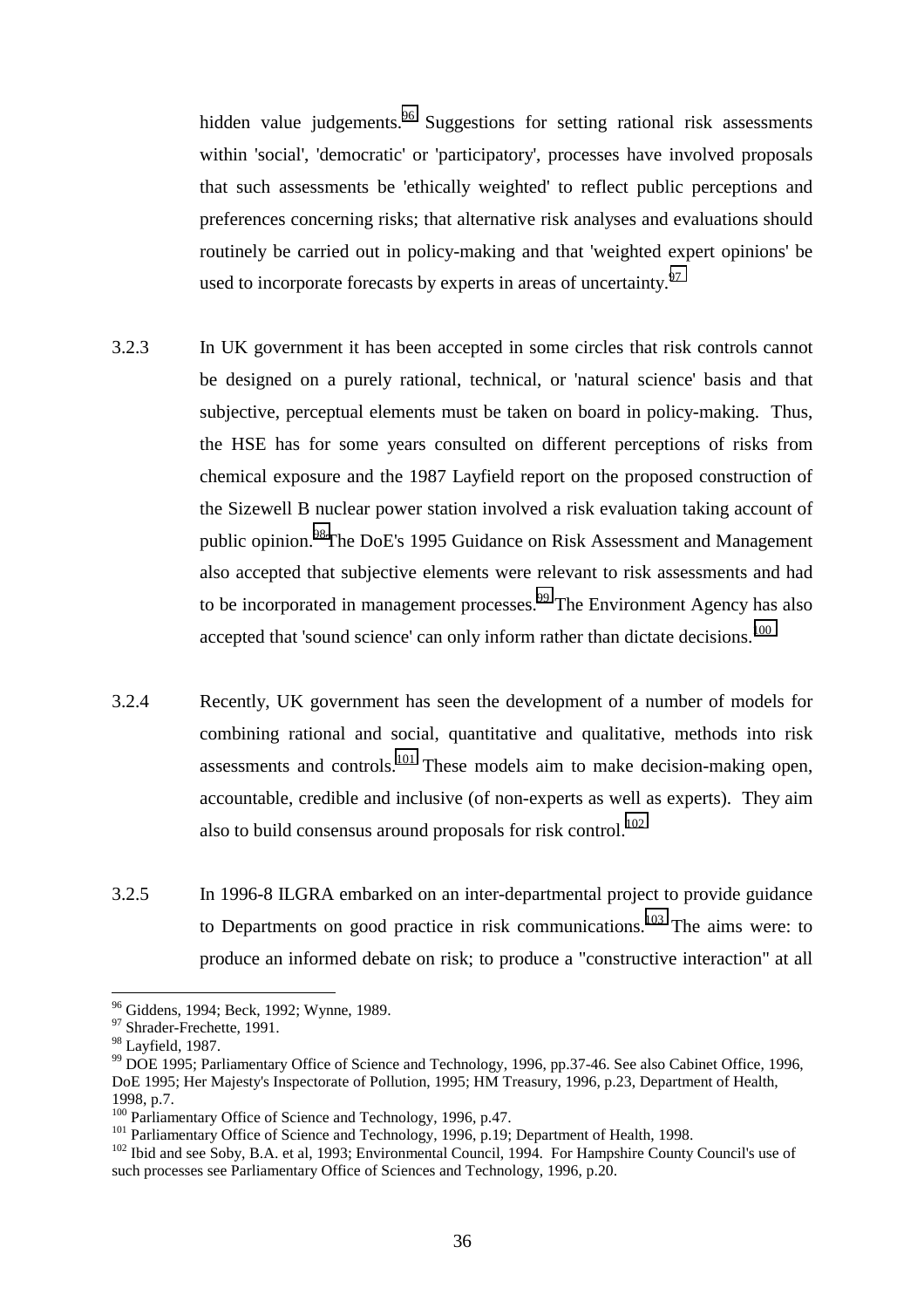stages of decision-making; to improve understandings between public and Government on policy-making about health, safety and environment; and to influence behaviour positively.

- 3.2.6 The results of ILGRA work have been a short guide for officials on communications about  $risk^{104}$  and a report on research results.<sup>105</sup> ILGRA's research found that much good practice on risk communication (as well as a wide variety of practices) was encountered in UK government but that: it was exceptional for communication to be treated as an integral part of risk management policy; risk communication was too often seen as a one-way operation; risk debates were often technical in nature, presenting barriers to public inclusion and not inspiring confidence or trust; and that in certain fields the provision of independent advice via expert committees was widely distrusted.<sup>106</sup> ILGRA's 1998 Guidance aimed to respond to these shortcomings by encouraging wider and more constructive risk communication practices.
- 3.2.7 It has been noted already that the Cabinet Office demands that risk assessments accompany the compliance cost assessments that have to be submitted to ministers when decisions are taken on whether and how to control risks. The Cabinet Office's guidance on risk assessment tends, however, to restrict rather than broaden considerations involved in risk assessments.<sup>107</sup> The guidance demands that benefits be valued in monetary terms and compared to costs imposed an business. This ties the process to 'objective' risk assessment and leaves issues of perception to Ministers. Critics urge that this allows the CBA to drive policy-making and runs counter to the participatory direction favoured by much risk research.<sup>108</sup>

<sup>&</sup>lt;sup>103</sup> ILGRA, 1998, pp.15-18.<br><sup>104</sup> ILGRA, 1998 (a).<br><sup>105</sup> ILGRA, 1998 (b).<br><sup>106</sup> ILGRA, 1998 p.16.<br><sup>107</sup> A point made by the Parliamentary Office of Science and Technology, 1996, p.42.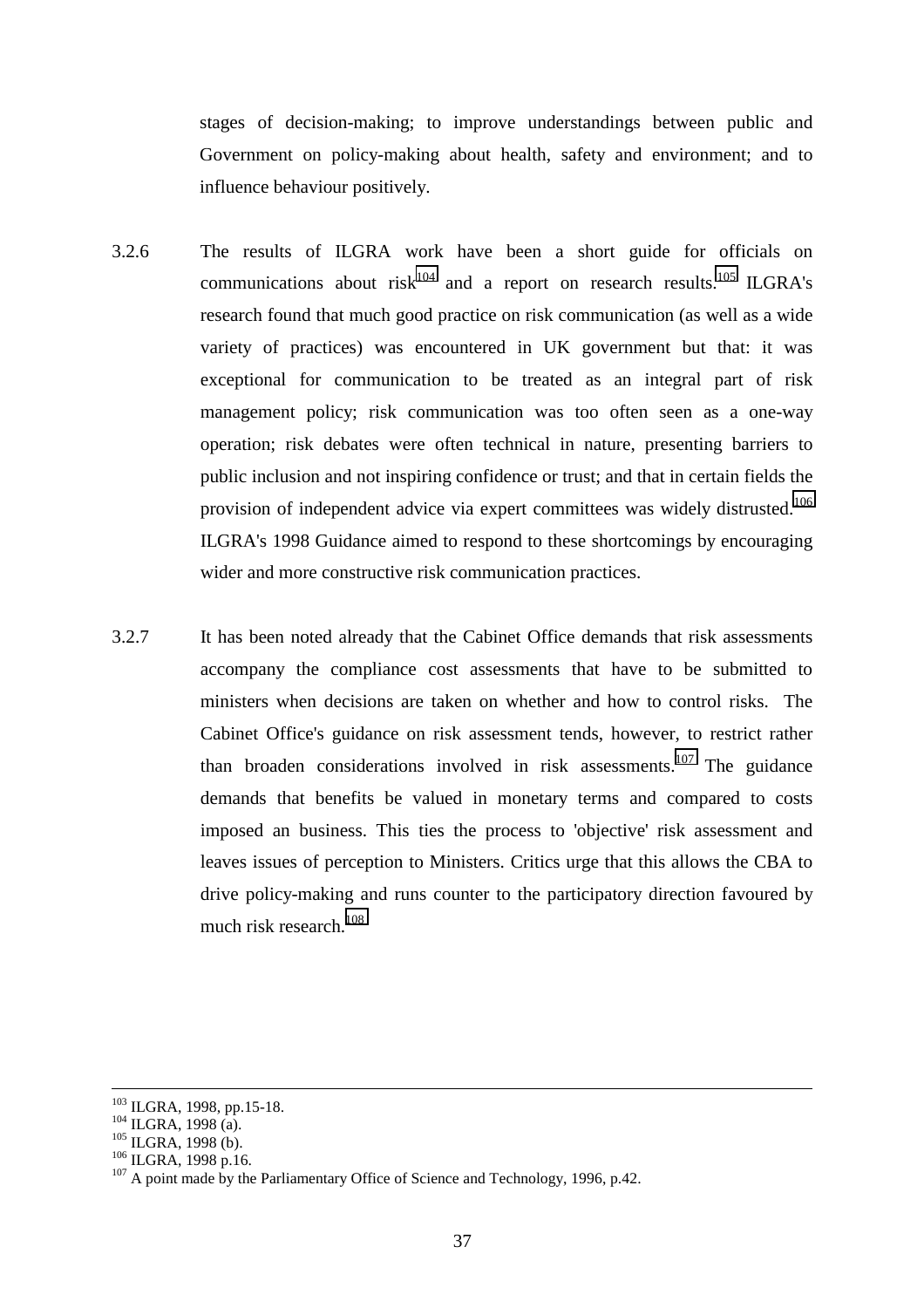#### 3.3 **Institutions for Risk Control: the Professions and Others**

- 3.3.1 The task of controlling risks may fall to a number of institutions, notably: central government departments, regulatory agencies, self-regulatory bodies, such as the professions, and private companies. This section notes the relative strengths and weaknesses of insurers, independent agencies and self-regulating professions.
- 3.3.2 Insurers are limited as risk managers in a number of well known ways.<sup>109</sup> Private insurance companies will not always find it profitable to match premiums narrowly to individual risks; competition may prevent the pooling of information on risks; problems of solvency may distort the market and private insurers may not offer cover on a number of risk types.
- 3.3.3 Regulatory agencies have proliferated in the UK since the fifties<sup>110</sup> and are exemplified by bodies such as the Civil Aviation Authority, Health and Safety Commission/Executive and Independent Television Commission. The acknowledged strengths of such institutions are that they offer independence from central government (which is of special value if quasi-judicial decisions have to be taken); they offer their staff a sustained career structure; they allow continuity of expert policy-making across changes of government (they can accordingly plan in the long term); and they can carry out a variety of functions ranging from adjudication and enforcement to specialist policy-making.
- 3.3.4 The weakness of agencies is often said to be that: they offer only limited accountability; they are vulnerable to ministerial interference; their combining functions may produce the worst of a number of worlds; they may produce policies that conflict with those of the Government; and they may be liable to capture by business interests.

 $\frac{108}{109}$  Ibid.<br> $\frac{109}{109}$  Roval Society, 1992, p.139.

<sup>&</sup>lt;sup>110</sup> See Baldwin and McCrudden, 1987, Baldwin and Cave, 1999, chapter 5.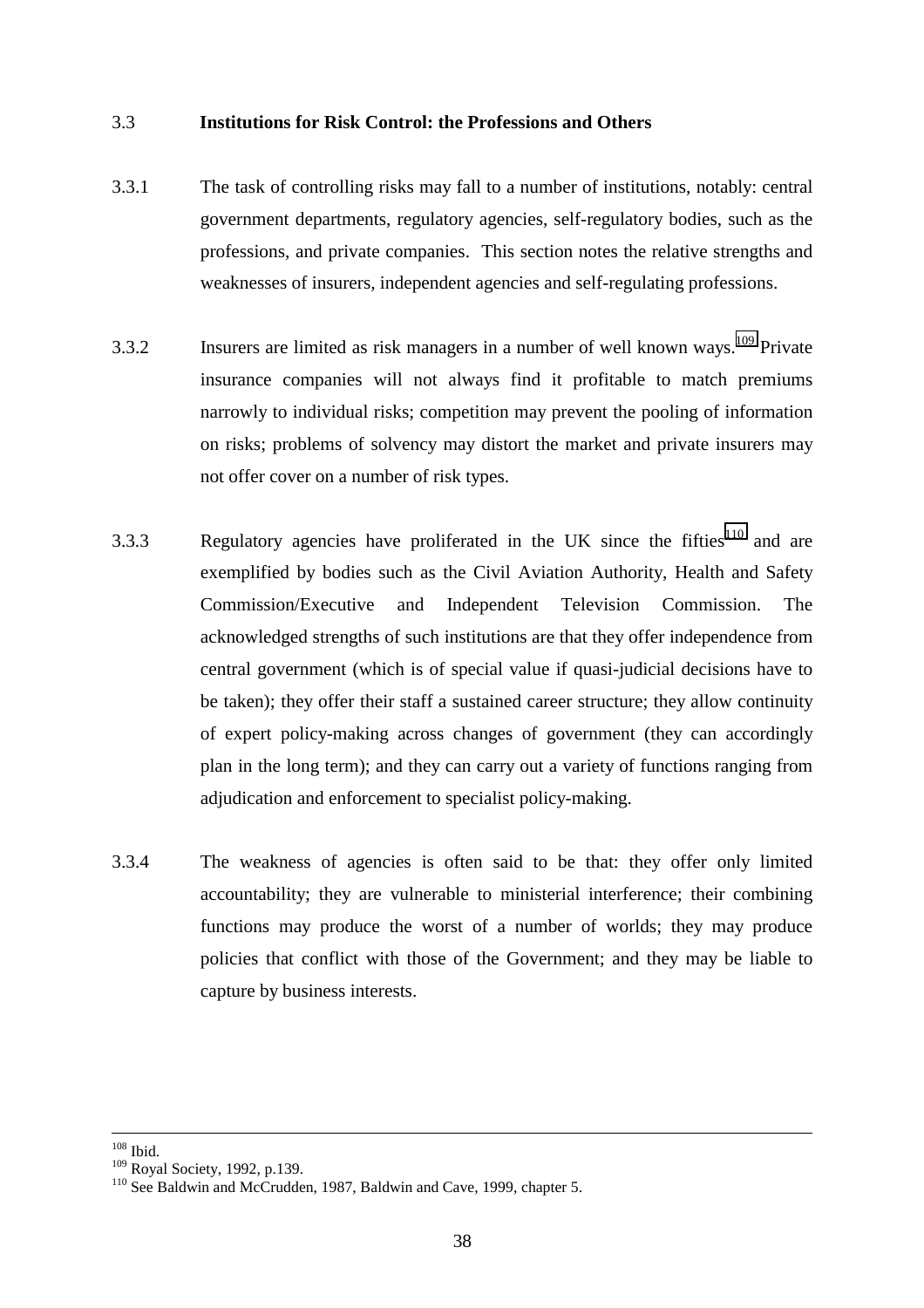- 3.3.5 Self-regulation, as commonly encountered in the UK professions tends to be associated in the literature with a number of strengths.<sup>111</sup> First, a familiar claim is that self-regulatory bodies can usually command higher levels of relevant expertise than outside bodies. The controllers, thus, know the shortcuts and tricks of the trade and can control the risks of errant membership behaviour very efficiently. Such expertise might be 'bought-in' by outside regulators, but proponents of self-regulation contend that it is their ongoing contact with operational affairs that keeps self-regulators more up-to-date and effective then outsiders.
- 3.3.6 A second, off-cited virtue of self-regulation is that the professional body will have a special knowledge of what regulated parties will see as reasonable in terms of obligations. This allows standards to be set in a realistic manner – one that produces 'identification' with the rules and higher levels of voluntary compliance than is possible with outside-driven rules.<sup>112</sup> Misjudging levels of rule accountability leads, say proponents of self-regulation, to low levels of voluntary compliance, high state enforcement costs and inefficient controls.
- 3.3.7 A third strength of self-regulation, especially claimed in the professions, is that there are low costs of securing information. Self-regulators have low monitoring and enforcement costs because they are in close contact with practitioners and such costs are borne by members not the State.
- 3.3.8 The ability of self-regulators to act informally and independently of rules is a fourth claimed strength. Bodies such as the Law Society, it is said, can control risks of errant conduct by peer group influence, informal advice and discussion, training, codes, charters, guidance notes and reference to the cultural understandings shared by professionals. Such informal controls can reduce risks in ways that formal rules cannot and they mean that disputes can often be resolved informally without reference to expensive legal processes. When professionals exercise judgements, control through rules may, as noted, prove

<sup>&</sup>lt;sup>111</sup> On self-regulation generally see NCC, 1999; Black, 1996; Ogus, 1995; Baldwin and Cave, 1999; Baggott and Harrison, 1986; Graham, 1994.

 $112$  For this point see Baldwin and Cave, 1999, p.127.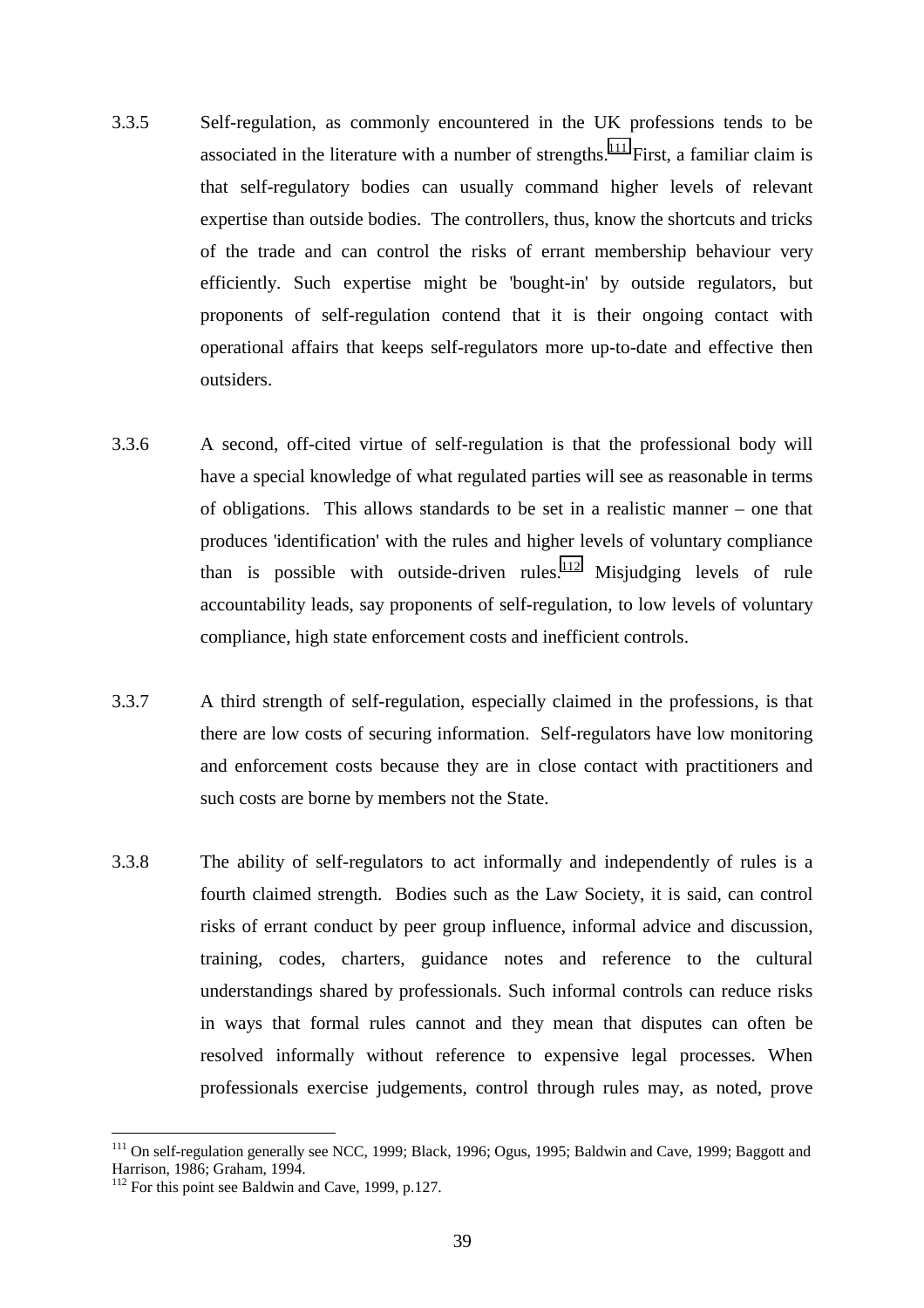difficult and non-rule-based controls are especially useful. In relation to the selfregulation of press complaints, it has been argued that a move away from informality brings legalism and defensiveness and high expense in the place of co-operative processes for complaints resolution.<sup>113</sup>

- 3.3.9 Self-regulation has been viewed with suspicion, however, for a number of reasons. A first difficulty arises where membership of the body or profession is voluntary. If membership is not compulsory, risks may be ill-controlled because risk creators are likely to be found disproportionately in the body of maverick non-members. The 'regulatory paradox' is that those who are regulated tend to be those 'responsible' parties least in need of regulation.<sup>114</sup> It is arguable that in all self-regulatory regimes there should be appropriate incentives (legal, operational or economic) to 'join the association.'
- 3.3.10 A second concern with self-regulation is that in some areas professional status is used for market-enhancing purposes and there maybe few formal obligations to meet any particular level of standards or training requirements. (In the health sector a report to the Department of Health from the University of Exeter made this point in 1997 in relation to proponents of alternative and complementary medicine.)<sup>115</sup> Where, moreover, a number of self-regulatory bodies compete for members, this may lead to a competitive lowering of standards or to confirmation of the lowest standards encountered in the field.
- 3.3.11 A particular worry in relation to the professions is that changes may occur so that the common understandings that justified and underpinned professional selfregulation may disappear – the gentlemen may be joined by players. This, it has been argued, took place in the financial services sphere in the eighties and nineties where new entrants upset 'the common community of understanding, where shared norms, culture, and practices enabled business to be conducted on

<sup>&</sup>lt;sup>113</sup> See Lord Wakeham in the House of Lords, 5 February 1998, (discussed Baldwin and Cave, 1999, pp.127-8); Black, 1997, pp.30-7.

<sup>&</sup>lt;sup>114</sup> See Baldwin and McCrudden, 1987, pp.151-3 and National Consumer Council (NCC) 1999.<br><sup>115</sup> See NCC, 1999, p.13.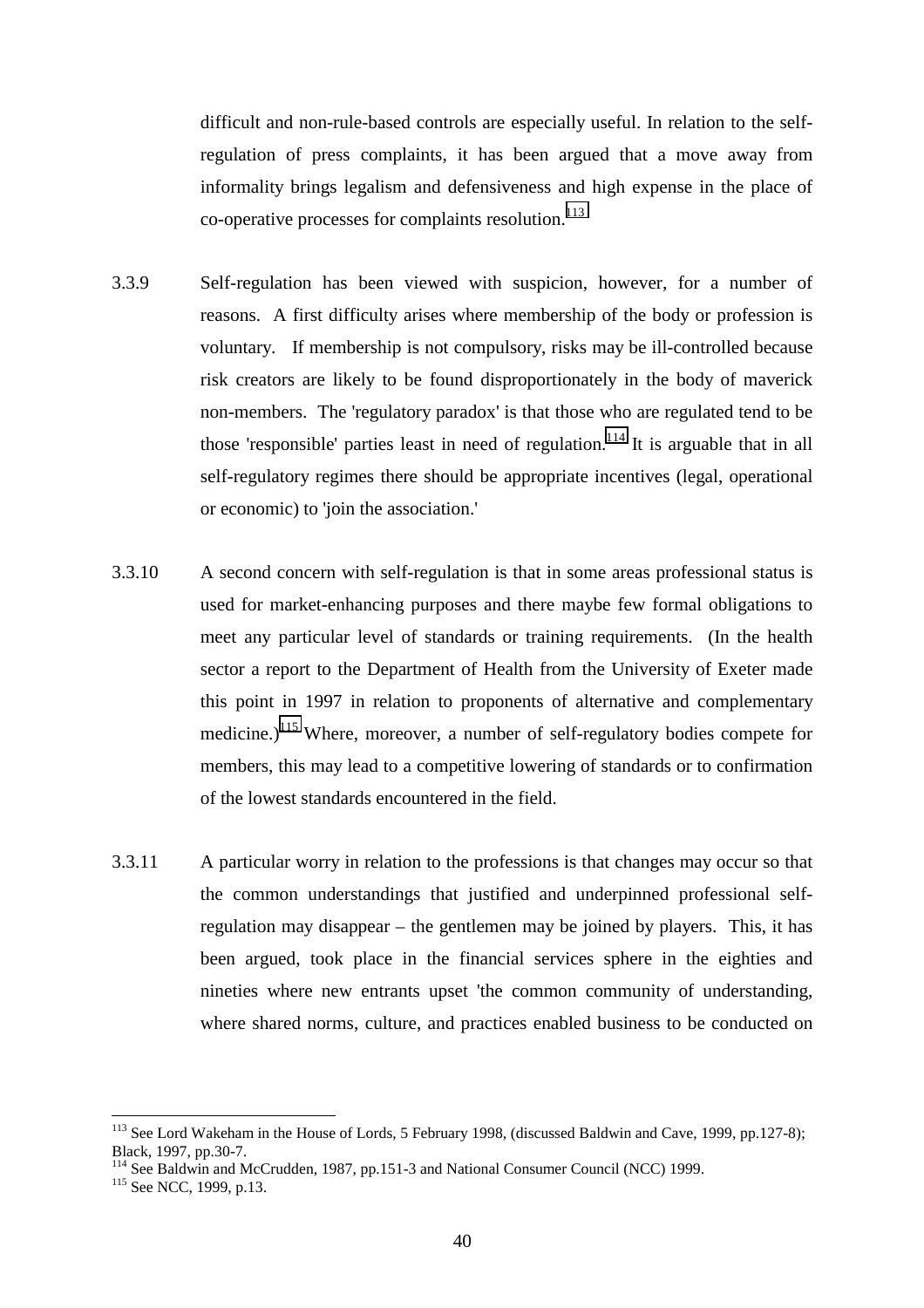the basis of trust with the collective norm being reinforced by representatives of the group'.<sup>116</sup>

- 3.3.12 Critics of self-regulation may also see such regimes as making manifest the capture of power by groups who are unaccountable through normal democratic channels. They may add that self-regulation can act in a manner that is unfair to outsiders because non-members have poor levels of access to decision and policymaking processes. Past UK experience, indeed, suggests that self-regulators have a sporadic, unstructured and patchy record of consultation.<sup>117</sup> Self-regulators may also be poor enforcers of standards against members because they fear a loss of members and a lowering of their income base.
- 3.3.13 The NCC<sup>118</sup>has addressed issues of public confidence in self-regulation, urging that such frameworks must involve, inter alia: strong external involvement in design and operation; a separation of the scheme from industry institutions; full representation of consumers and other outsiders on the governing body of the scheme (with a majority of lay members); clear statements of principles and standards (to be published); adequate sanctions for those breaching codes and a majority of lay members within the system for redressing complaints. The NCC has argued<sup>119</sup> that if there is not a majority of lay persons on the governing body for rule-making in a professional self-regulatory regime, there should be regular outside scrutiny from a competition authority to ensure that entry standards are not anti-competitive; and from government to impose statutory rules where the profession does not protect the public interest. The NCC suggests, furthermore, that there should be a presumption against self as opposed to external, regulation.120
- 3.3.14 The NCC reported in 1998 on a number of particular aspects of trade association self- regulatory regimes that had caused concern. Among the points highlighted were the following.

<sup>&</sup>lt;sup>116</sup> Black, 1999, p.52.

<sup>&</sup>lt;sup>117</sup> Graham, 1994, p.198.<br><sup>118</sup> NCC, 1998.

 $^{119}$  NCC, 1999, p.64.<br><sup>120</sup> Ibid pp.67-8.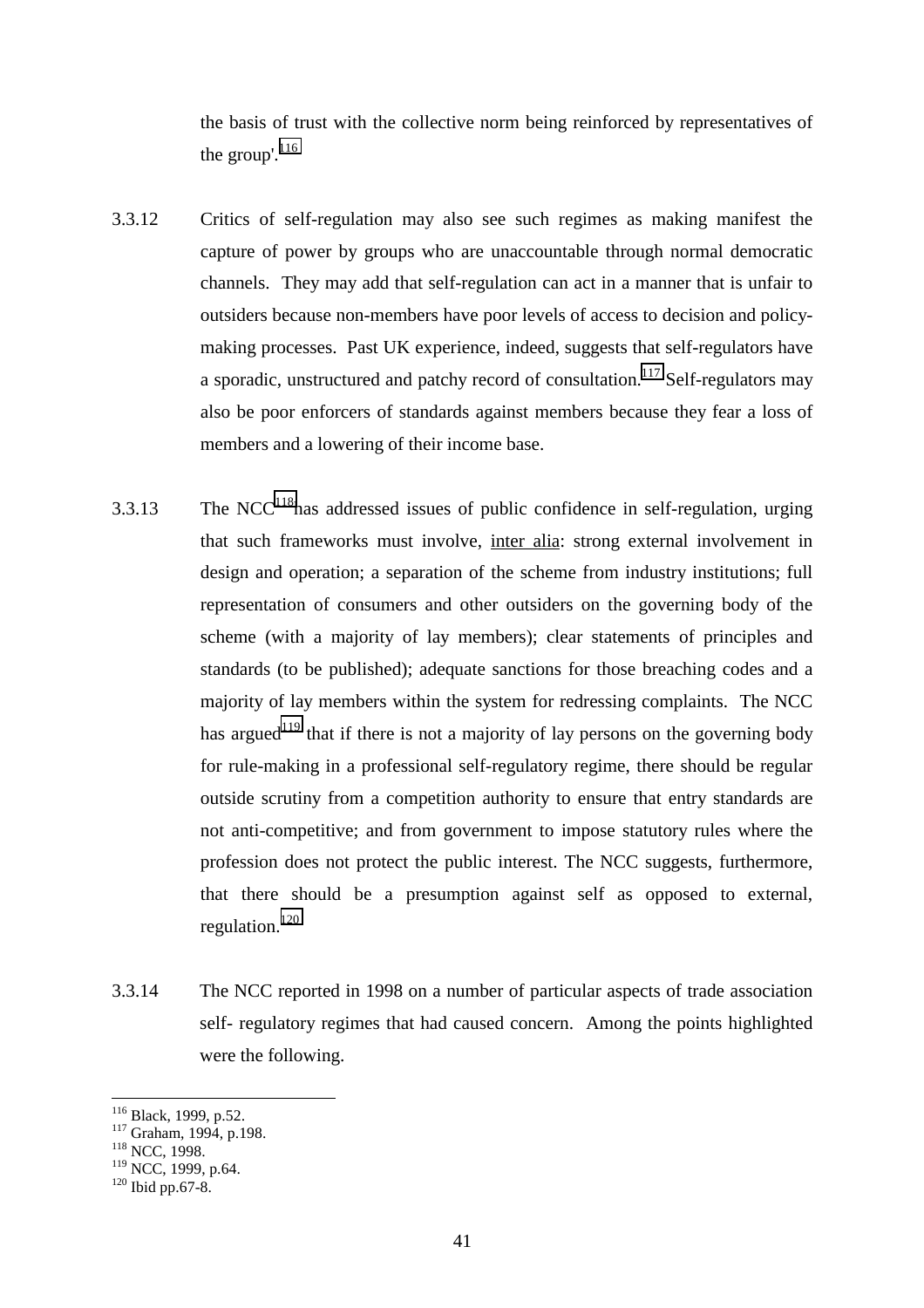- 3.3.15 The trade associations surveyed in 1996 by the Consumer Congress showed an 'alarming picture of inactivity and complacency'. Only two out of twenty-seven associations had researched consumer awareness or attitudes concerning their codes. Lay involvement was rare. $121$
- 3.3.16 Trade associations had difficulty in reconciling their roles of protecting members' interests and regulating standards of service.<sup>122</sup> They faced 'disciplinary conflicts' especially when faced with expulsion as a main sanction.
- 3.3.17 The numbers using redress schemes were 'disappointingly low' and codes of practice were generally of low visibility.
- 3.3.18 Studies of particular self-regulated sectors by the NCC revealed a series of further problems. In the insurance industry the regime was flawed in relation to: complaints handling and claims; the competence required for selling insurance; the lack of flexible sanctions; the weakness of monitoring; the misleading guidance relating to disclosure of status (as tied agent or independent intermediary); and redress.
- 3.3.19 In the advertising industry self-regulation was generally thought to be successful but the NCC put much of this down to the 'underlying threat of legislation and the availability of special sanctions' as well as the independence of the Advertising Standards Authority (9 out of 13 members were lay). Reservations concerned the length of time the ASA took to process complaints and the resulting limitation of deterrence; the weak regime of sanctions and the regime's poor accessibility.
- 3.3.20 In relation to the Law Society and the Office for the Supervision of Solicitors (OSS) the NCC noted the looming threat of legislation to create an independent body to replace the self-regulatory OSS. Concerns were whether the lay membership had much influence on regulation and complaints handling: 'The chief influence on regulation and complaints handling is the Law Society's

 $\overline{a}$ 

 $121$  NCC, 1998, pp.34-5.<br> $122$  See OFT, 1998.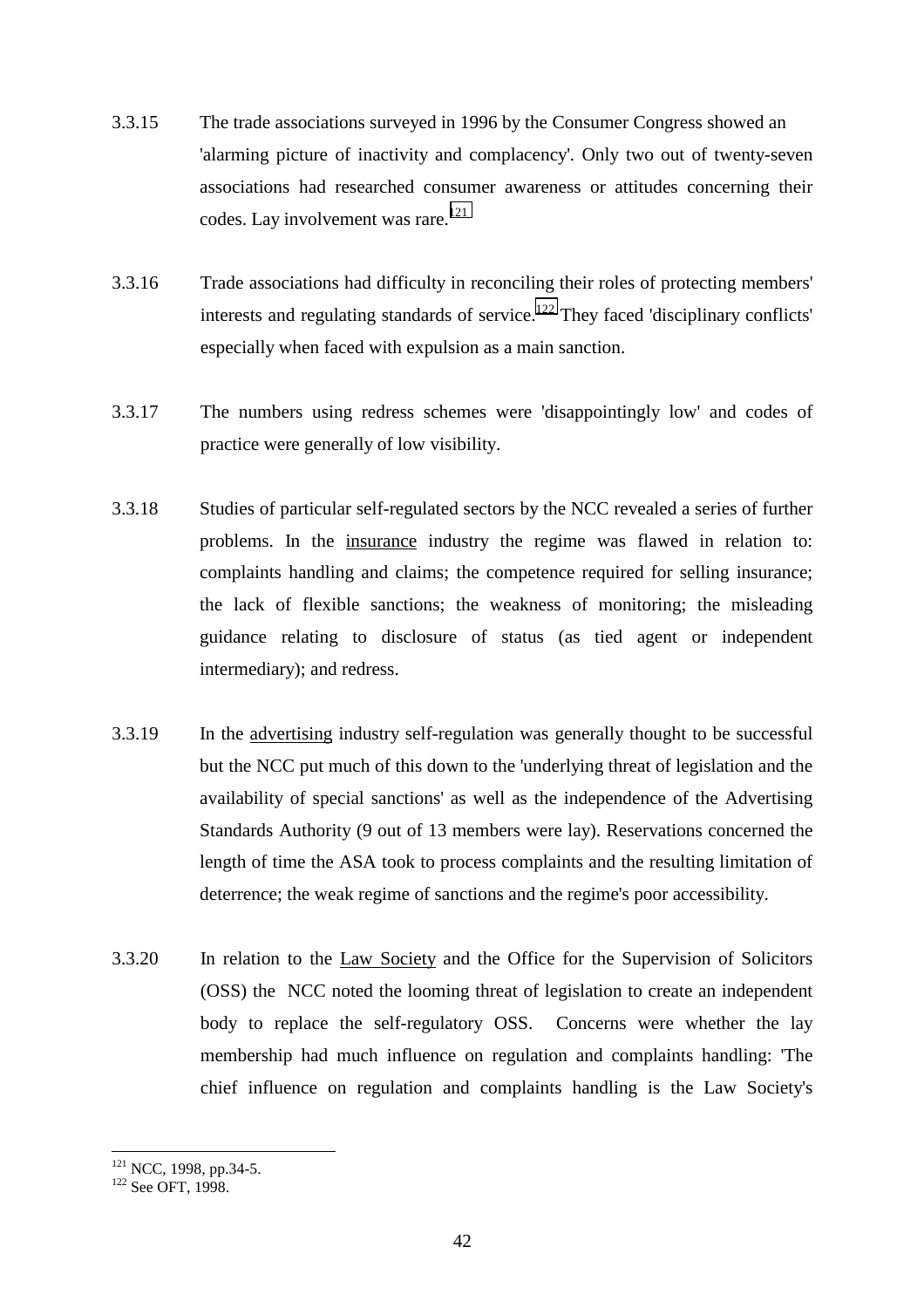Council.<sup>123</sup> The complaints mechanism had 'never commanded public confidence' and delays and questions about the OSS's independence remained as worries. Sanctions for dishonesty and serious misconduct were 'arguably not well enough used'. Penalties for inadequate service and minor misconduct were not adequate.

- 3.3.21 In the building profession the NCC encountered no less than seventy associations and doubted whether consumers could identify a reliable association. Particular problems in this industry were: the lack of rigorous membership controls in associations; the poor frequency of inspections and the exposure of the industry to unregulated 'cowboys'.
- 3.3.22 In the health sector the NCC examined the regulatory bodies for professionals including those for General Practitioners, Nurses, Midwives, Chiropodists, Dentists and Opticians. A number of problems were identified in the health profession's self-regulatory systems, including the following.124
- 3.3.22.1 The primary aim of professional regulation was to protect the public but it had other, contradictory functions. It limited access to professions, promoted the profession's own interests and involved a tension between the public interest and professional protectionism.
- 3.3.22.2 There was no over-arching body to monitor and evaluate the extent to which professional self-regulation served the needs of patients in the context of increasing use of multi-disciplinary care.
- 3.3.22.3 People were poorly protected when using private sector services (which may be publicly funded) where, for instance: doctors do not have to have specialist training to practice a speciality; the professions allied to medicine do not have to be state registered; and anyone can set up a cosmetic surgery clinic and advertise for patients.

 $\overline{a}$ <sup>123</sup> NCC, 1998, p.49.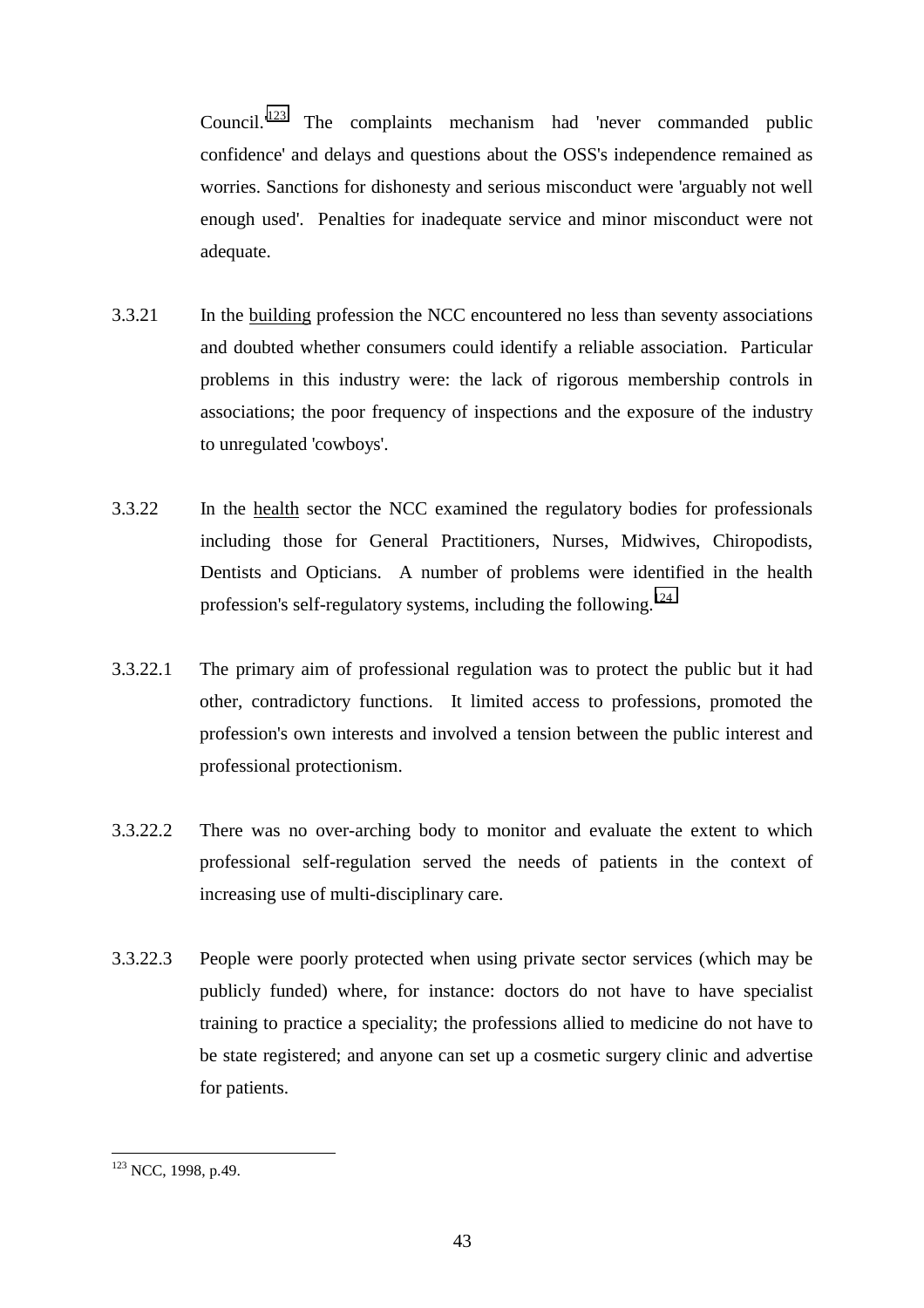- 3.3.22.4 Unregistered professionals could be used in NHS services, for instance in general practice, or through nursing or locum agencies.
- 3.3.22.5 Consumers did not understand which 'titles' were protected and which were not for instance the use of the terms 'nurse', 'physiotherapist' or 'psychologist'.
- 3.3.22.6 There was no clarity about what it meant to be 'on the register' with variation between bodies in the extent to which extra qualifications, current practising status (active or not), re-validation or recertification, and previous actions taken against the practitioner, were included.
- 3.3.22.7 There was a lack of openness in the various procedures employed by the bodies (e.g. relating to criteria used in screening complaints; reasons for rejecting complaints; information about the complaints).
- 3.3.22.8 Lay and consumer participation varied in extent on self-regulatory councils and in committees and in the local audit and other processes which were an integral part of self regulation.
- 3.3.23 *Self regulation versus regulation*

The contrast between self-regulatory and regulatory mechanisms can be drawn too starkly.125 Nearly all regulatory systems involve elements of self-regulation (e.g. where firms monitor their own compliance) and nearly all self-regulatory mechanisms are subject to some degree of external oversight – even if this is merely the 'shadow' of potential government regulation. Nor should it be assumed that controls over risks always take the form of body A controlling regulatee B's conduct. Regimes of control often involve a host of institutions and pressures that relate to different or common aspects of the activity regulated. To take an example: the risk of sub-standard legal services being supplied by a lawyer is not controlled wholly by a single body such as the Law Society or Bar Council – up to twenty institutions have rules or operate procedure that impinge

<sup>&</sup>lt;sup>124</sup> See NCC, 1999, pp.54-5.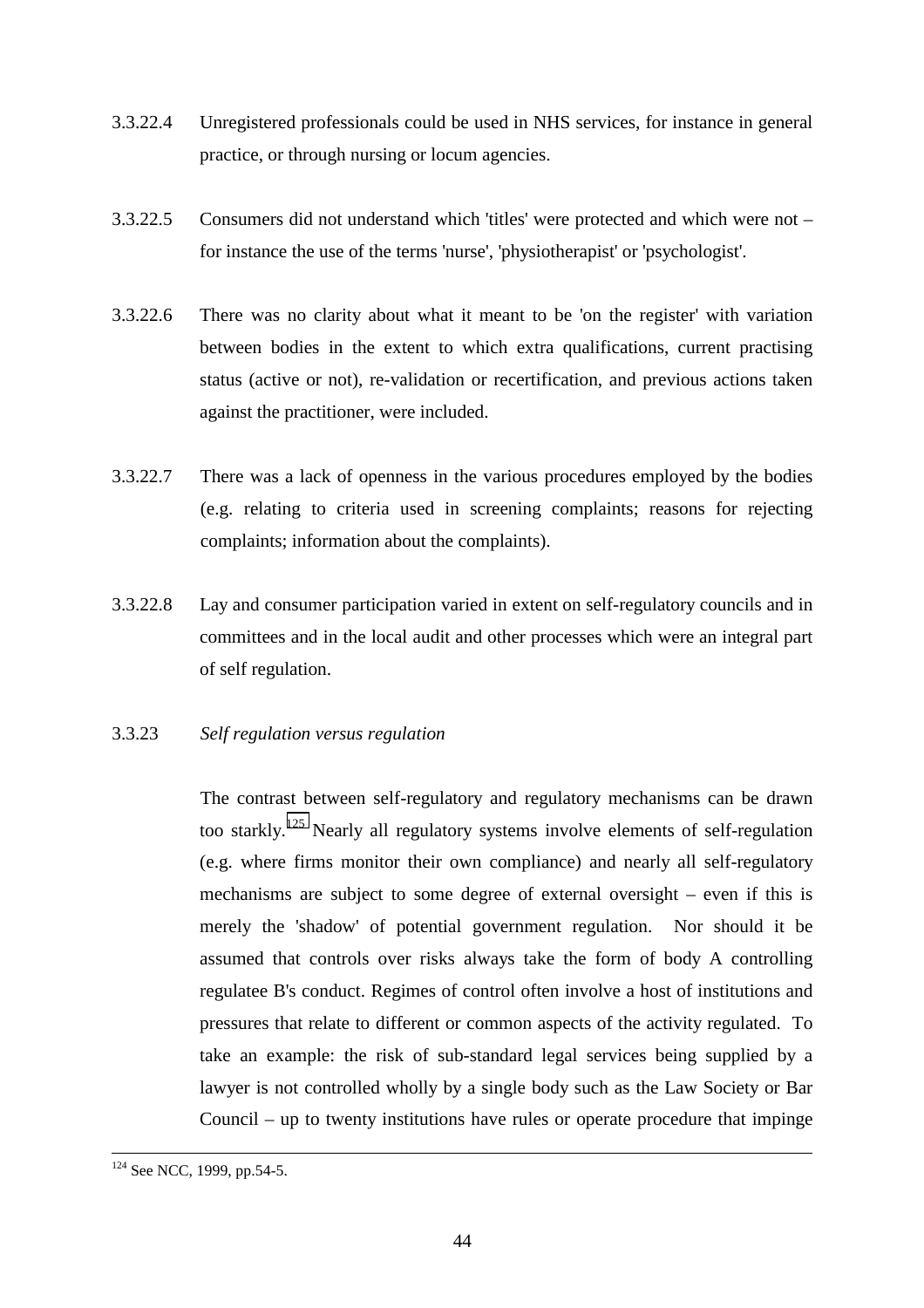on the quality of legal provision (e.g. Law Society, Bar Council, Inns of Court, Specialist Bar Associations, Chambers, Lord Chancellor's Department, Parliament, Judiciary, Court Officials, Solicitors Firms, Barristers' Clerks, Legal Aid Providers, Insurers, Universities, Ombudsman, Pressure Groups etc, etc.).<sup>126</sup>

#### 3.3.24 *Appraisal and Feedback*

Within the public sector there are numerous examples of routinised risk control appraisal mechanisms. As noted already, the HSE's general approach is to encourage policy-makers to set up systems for monitoring and evaluating the performance of risk control measures.127 Follow-up procedures as encountered in the HSE, aim to establish: whether risk controls have achieved intended results; whether modifications of approach are demanded because of changes in, for example, technologies or public concerns; whether the information gathering or risk assessment methodologies used, or the assumptions, or the CBA that underpinned the relevant policy, needs to be reconsidered; whether improved knowledge or data would have improved the relevant decisions or policies at issue; what lessons can be learned to guide future regulatory decisions, to improve decision-making processes, or to create greater trust between regulators and those affected by risks. Bodies such as the HSE and Home Office have an established record of commissioning outside research on the effectiveness of risk control systems in operation.

#### 3.4 **Enforcement and compliance**

3.4.1 There is a fairly substantial UK and overseas literature on enforcement and the ways in which enforcement officials regard compliance but the literature on how those subject to regulation consider compliance is relatively underdeveloped. This section is largely drawn from the literature on compliance with state regulatory regimes or regimes where there is a mix of state and other regulatory

<sup>&</sup>lt;sup>125</sup> Baldwin and Cave, 1999, p.136-7.<br><sup>126</sup> See Baldwin, 1997.<br><sup>127</sup> For discussion see HSE, 1999, pp.39-40 and HSE 1999(a).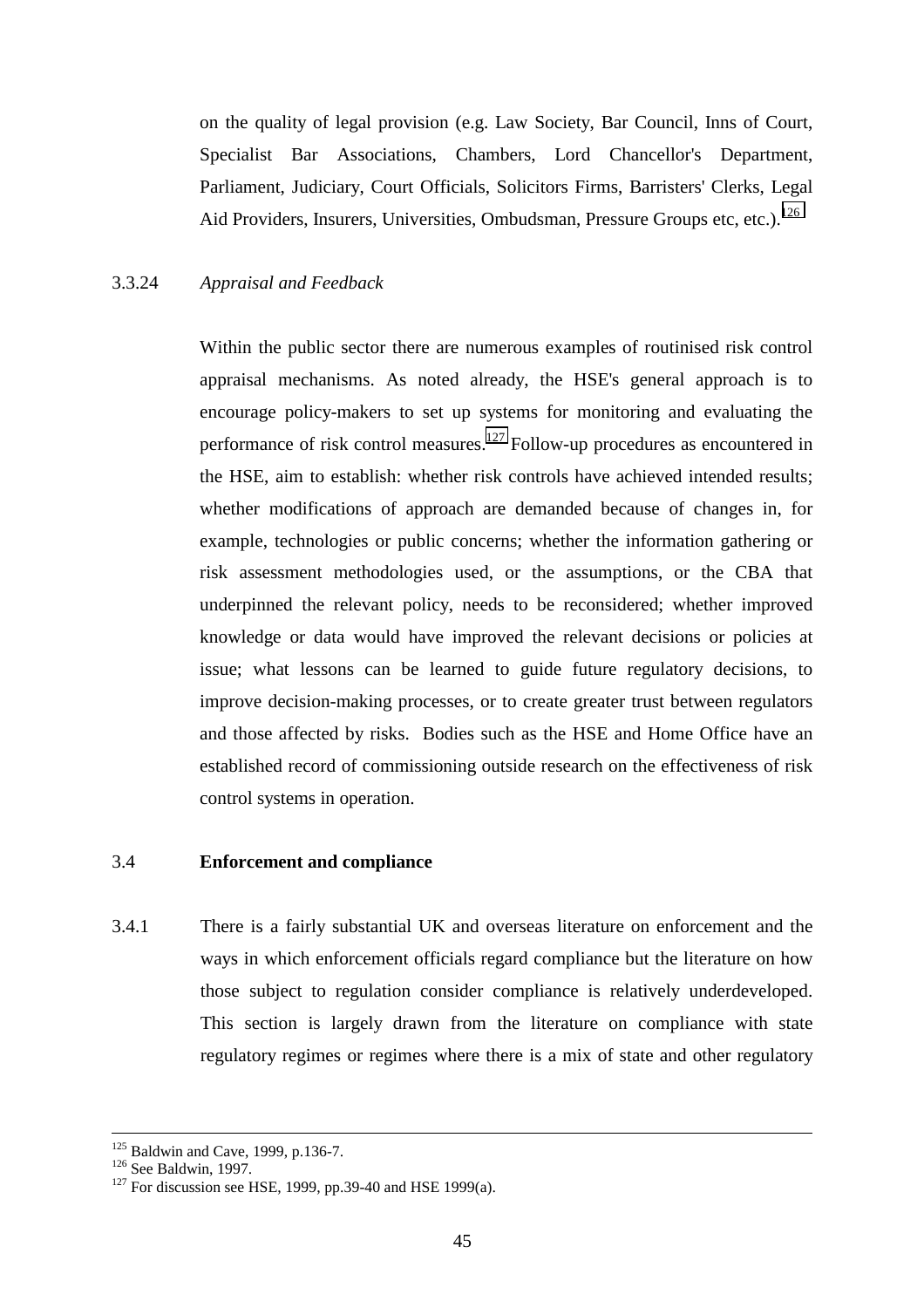structures – as, for example, where the state co-opts and guides organizational risk management systems.

# 3.4.2 *The Concept of Compliance*

Regulation aims to control, but not to eliminate, risk. This is not straightforward since definitions of risk and the tolerability of risk vary over time and according to circumstances. Often they are contested. What constitutes compliance is thus often subject to negotiation and change.<sup>128</sup> This in turn has implications for securing compliance.

#### 3.4.3 *Securing Compliance*

- 3.4.3.1 A variety of factors has been found to influence the ability of enforcement officials to secure compliance. The primary factors are:
- 3.4.3.2 Legal frameworks which are often vague incorporating broad legal standards and involving the exercise of discretion. The literature suggests that specific legal standards are more readily prosecuted than those which are more broadly framed. Specific, detailed standards may, however, prove inflexible and less capable than more general rules of taking into account changing understandings and approaches to the tolerability of risk.<sup>129</sup> Detailed rules may also fall foul of criticisms that they tie up operations in red tape and do not encourage risk creators to think creatively.<sup>130</sup> Some commentators have argued that different types of rule have to be linked to different compliance-seeking strategies in order to achieve effective risk control. Detailed rules, for instance, may be usefully employed where there is a need to prosecute recalcitrants, but more general rules may be appropriate where the regulator is promoting a message to parties who are well-disposed to comply<sup>131</sup>

 $128$  Di Mento, 1986[Aalders, 1993]; Hutter, 1997.

<sup>&</sup>lt;sup>129</sup> Baldwin, 1995.<br><sup>130</sup> Baldwin, 1995.<br><sup>131</sup> See Baldwin, 1995, chapter 6.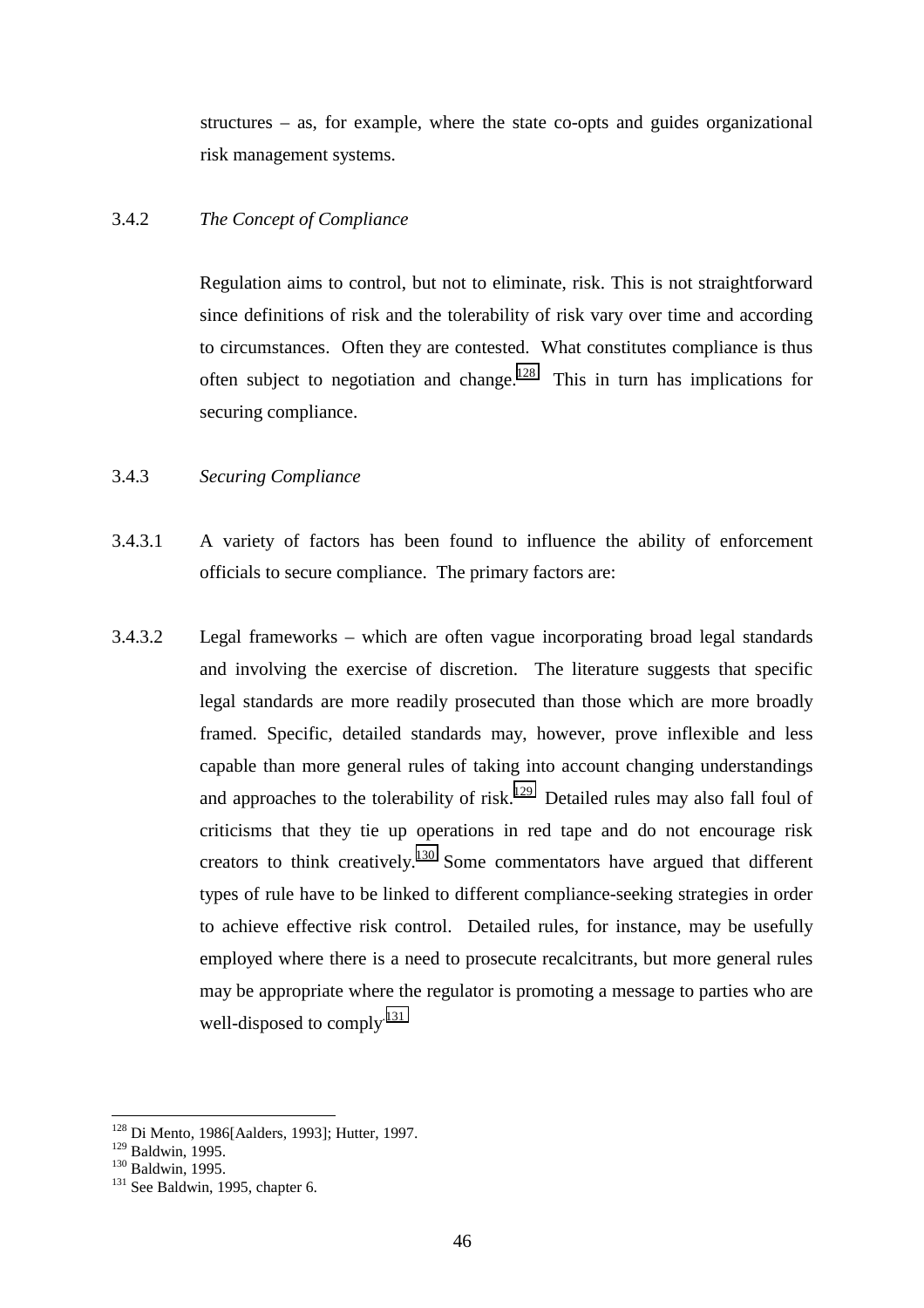- 3.4.3.3 Enforcement is influenced by the legal powers available to enforcement officials, for example, powers to access private space and confidential information; powers to collect evidence and interview persons; and powers to sanction. The legal rights of the protected are also relevant (e.g. rights to information disclosure; the right to know<sup>132</sup>).
- 3.4.3.4 The potency and immediacy of sanctions for non-compliance influences enforcement. Where officials regard the sanctions as derisory they may be reluctant to resort to law. Some argue that weak sanctions are ineffective and do not deter,<sup>133</sup> others can find no evidence that the level of penalty influences deterrence.134
- 3.4.3.5 The seriousness of the risks to be prevented, affects compliance and widelyvarying levels of risks may be encountered, ranging from high probability to low probability risks, and from catastrophic consequences to low levels of harm. Generally compliance is most readily secured where the risks consequences are serious and probability of harm high. In these circumstances the evidential demands of law may be more readily satisfied and there may be less public tolerance of non-compliance.<sup>135</sup>
- 3.4.3.6 Securing compliance is generally more easily achieved in reactive as opposed to proactive situations, most particularly in circumstances where there is highly visible evidence of non-compliance, such as an accident or where the noncompliance is visible to complainants. Important here may be public accountability - where non-compliance is visible, the agency may be exposed to high levels of scrutiny and thus maybe more inclined than otherwise to secure compliance formally and speedily.  $136$
- 3.4.3.7 Frequency of interaction between the regulators and the regulated is a factor that has been identified by a variety of studies as an influence on the ways in which

<sup>&</sup>lt;sup>132</sup> Cohen, 1991; Knegt, 1989.

<sup>&</sup>lt;sup>133</sup> Carson, 1982; Clinard and Yeager, 1980; Croall, 1992; Richardson et al, 1993.<br><sup>134</sup> Gray and Scholz, 1991.<br><sup>135</sup> Hutter, 1997; Jasanoff, 1986; Short and Clarke, 1992.<br><sup>136</sup> Black, 1971; Hawkins, 1984; Hutter, 1997.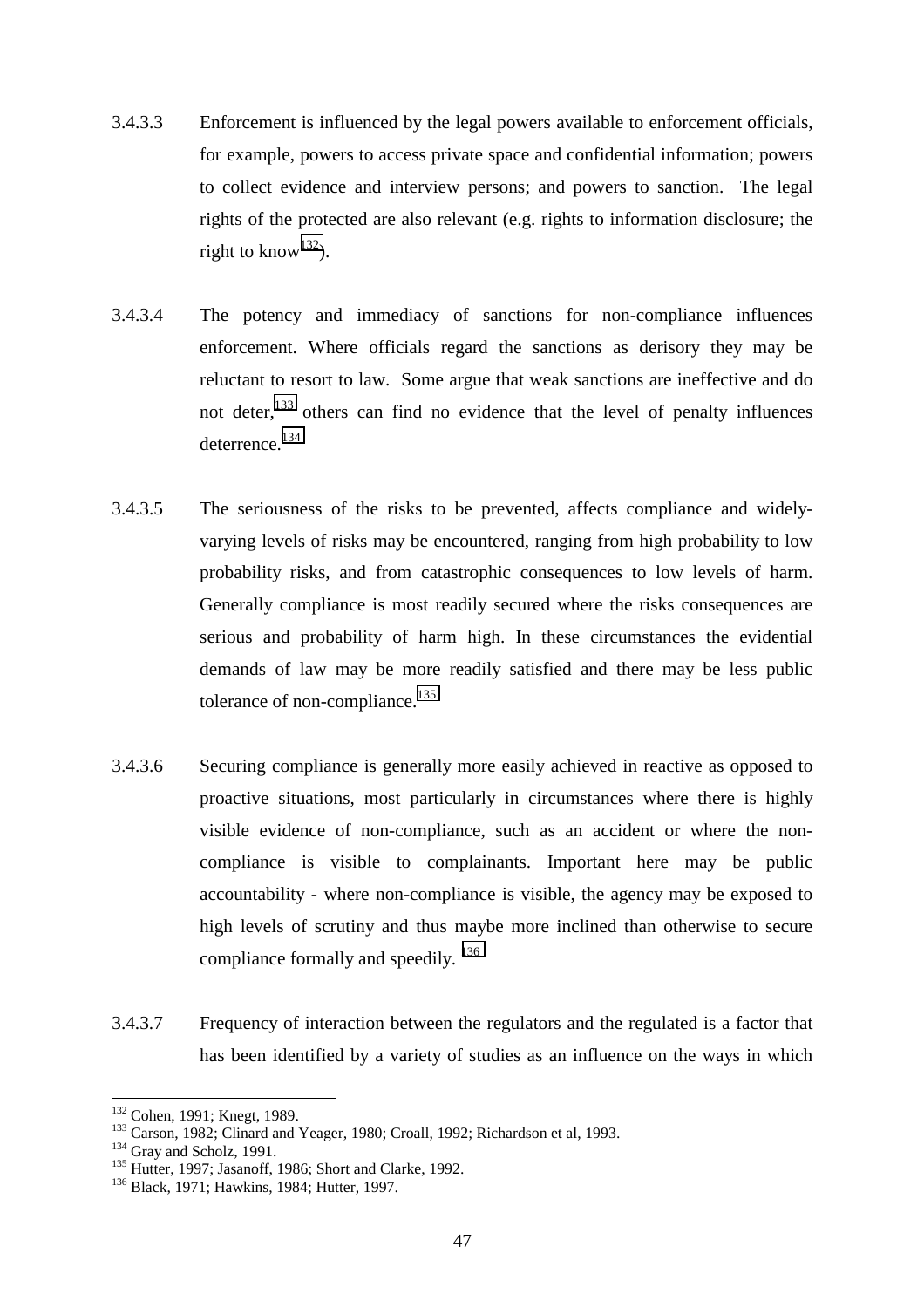compliance is secured. Where interaction is frequent there is a tendency to use informal, persuasive enforcement techniques to secure compliance.<sup>137</sup> One point of caution here is that high levels of interaction can lead to leniency, even capture.<sup>138</sup>

- 3.4.3.8 The regulated's willingness and capacity to comply is a matter often related to the size of the regulated organization. Regulatory capacity refers to technical, informational and economic ability to comply and often larger companies fall into this category more readily than smaller companies. The influence is two-fold. On the one hand, there may be a greater willingness to comply. This may, for instance, be related to intra-organizational pressures such as the employment of in-house experts such as compliance officers. On the other hand, greater regulatory capacity affords greater ability to challenge regulatory demands.<sup>139</sup> It should also be noted that large organizations can pose problems of their own because the risk management problems encountered by them may be complex and even generated by their very size. The potential for non-compliance is thus much greater.<sup>140</sup> Some commentators divide regulatees into the well-informed, well-intentioned; well informed, ill-intentioned; ill informed, well-intentioned; ill-informed, ill intentioned, and argue that different techniques should be deployed in relation to these groupings when compliance is sought.<sup>141</sup>
- 3.4.3.9 The political influences that impinge on efforts to secure compliance are various, ranging from the general political environment (eg. the strength of pro-regulation interests) to the preferences of political authorities, recent disasters, and budgetary constraints. Such factors may influence the strength of the regulatory mission and tolerability of risks. Again, the nature of the precise influence is complicated and likely to vary across time and place.<sup>142</sup>
- 3.4.3.10 A variety of factors relating to the nature of the regulatory institution will also influence the ways in which compliance is secured. Such factors include the

<sup>&</sup>lt;sup>137</sup> Aalders, 1993; Grabosky and Braithwaite, 1986; Hutter, 1997; Scholz, 1984.<br><sup>138</sup> Ayres and Braithwaite, 1991.<br><sup>139</sup> Bardach and Kagan, 1982; Braithwaite and Fisse, 1987.

<sup>&</sup>lt;sup>140</sup> Di Mento, 1986; Hutter, 1997; forthcoming; Vaughan, 1982.<br><sup>141</sup> Baldwin, 1995, Chapter 6.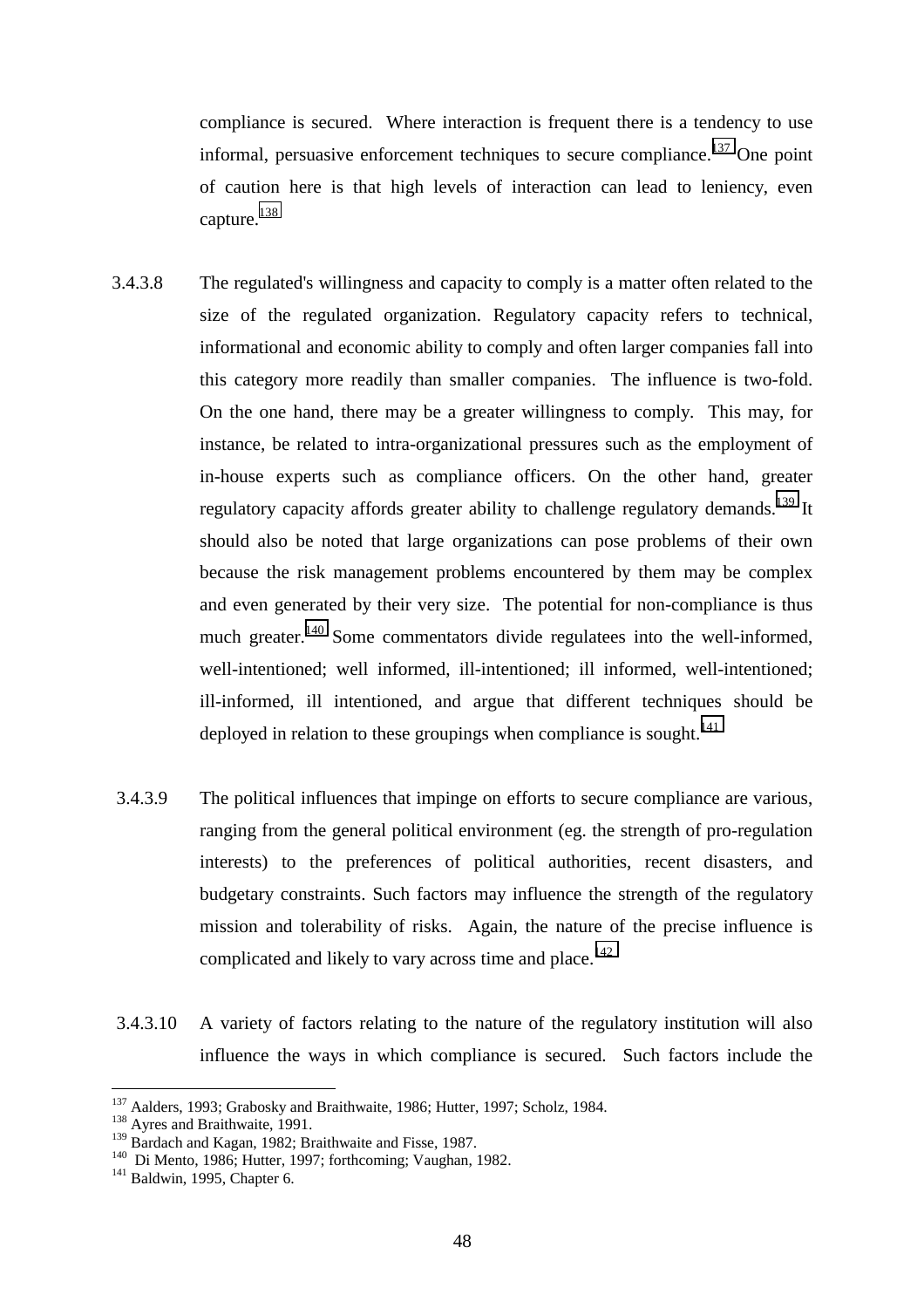leader's policy approaches; beliefs about enforcement style; and degrees of staff professionalism. The regulatory capacity of the agency and its staff are important and especially significant may be the technical and professional ability of inspectors to understand regulatory problems. <sup>143</sup>

# 3.4.4 *The Inclination to Comply*

- 3.4.4.1 It is important to distinguish between the compliance of the organization and the compliance of individuals within the organization. There is no straightforward explanation of compliance. Organisations and individuals vary in their abilities and motivations to comply and they differ over time and across issues. Moreover it needs to be understood that compliance varies between organizations and also within organizations.
- 3.4.4.2 Enforcement officials' assessments of compliance focus on both levels. At the organizational level, they focus upon systems and, at the micro level, upon different categories of people (eg. employers and employees; specialists and generalists; the skilled and unskilled; the experienced and inexperienced).
- 3.4.4.3 Compliance is judged according to a variety of criteria which may vary between organisational compliance and individual compliance.<sup>144</sup> These include:
	- the organization's / individual's commitment to regulatory objectives;
	- their attitude towards compliance;
	- the record of compliance;
	- the quality of management;
	- an organization's ability to comply;
	- an organization's treatment of its staff;
	- the size of an organization - relating to complexity and potential for noncompliance.

<sup>&</sup>lt;sup>142</sup> Bardach and Kagan, 1982'; Carson, 1982; Dwyer, 1990; Hutter, 1988; Niejmeijer, 1989.<br><sup>143</sup> Bardach and Kagan, 1982; Hawkins, 1984; Mashaw and Harfst, 1991; see generally Kagan, 1994 for an excellent summary of the literature.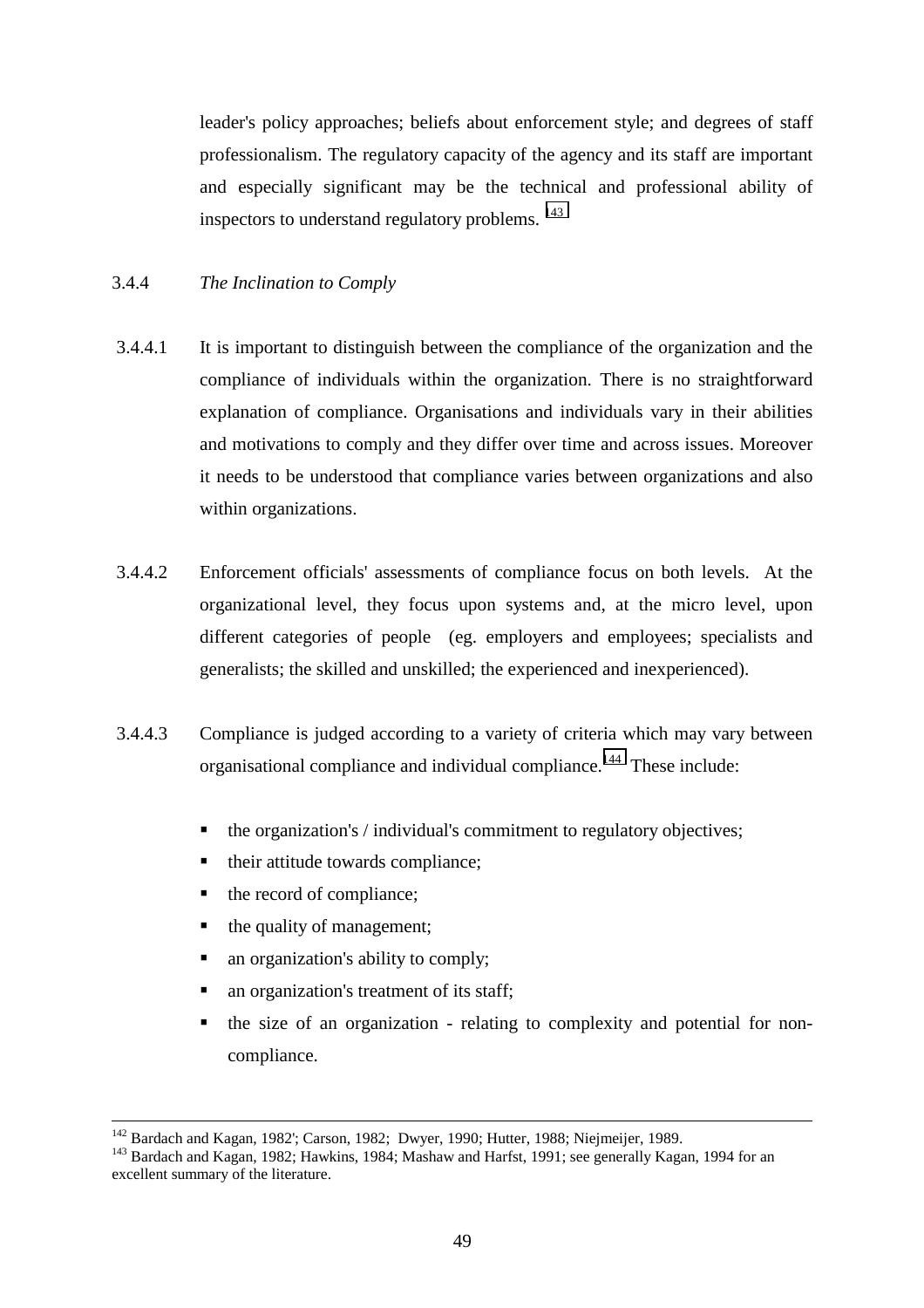- 3.4.4.4 Explanations of compliance and non-compliance, therefore, involve a complex of factors.145 Studies of compliance and non-compliance from the point of view of the regulated suggest that following factors affect the inclination to comply.
- 3.4.4.5 *Self-interest* may be both a positive and negative influence on compliance.
- 3.4.4.6 Self-interest is most widely interpreted as cost-related,  $146$  this very much reflects the focus of most studies of regulation upon the business sector. Profitability is regarded as a pressure militating against compliance. Some authors simply relate compliance and non-compliance to cost, but others regard financial resources alone as an insufficient explanation of compliance – and, one might add, non $compliance.$ <sup>147</sup>
- 3.4.4.7 *Indirect costs* may be a pressure leading parties to comply.148 These costs include the threat of private lawsuits, increased insurance premiums, the prospect of compensation payments and claims, and avoiding the indirect costs of accidents, including 'downtime' and labour dissatisfaction cost.<sup>149</sup>
- 3.4.4.8 Self-interest may contribute a pressure to comply for more fundamental reasons. The most striking example of this involves sites where strict compliance is necessary to the viability of the works.<sup>150</sup> In such cases there is much more than profitability at stake for the whole site of production could be in danger. The most obvious example is a chemical works where, for example, safety considerations may be paramount as non-compliance may produce catastrophic results. In these cases, corporate and regulatory concerns coincide.
- 3.4.4.9 Self-interest arguments emerge as explanations of individual non-compliance.<sup>151</sup> It is argued that there is a variety of pressures upon employees and that non-

<sup>&</sup>lt;sup>144</sup> This is documented in Hutter, 1997.<br><sup>145</sup> Di Mento, 1989; Massey 1979; Sigler and Murphy, 1988.<br><sup>146</sup> Chelius and Smith, 1987.<br><sup>147</sup> Di Mento, 1986; Wilson, 1980.<br><sup>148</sup> Sigler and Murphy, 1988: 69.

<sup>&</sup>lt;sup>149</sup> Bardach and Kagan, 1982.<br><sup>150</sup> Genn, 1993.<br><sup>151</sup> Becker, 1968.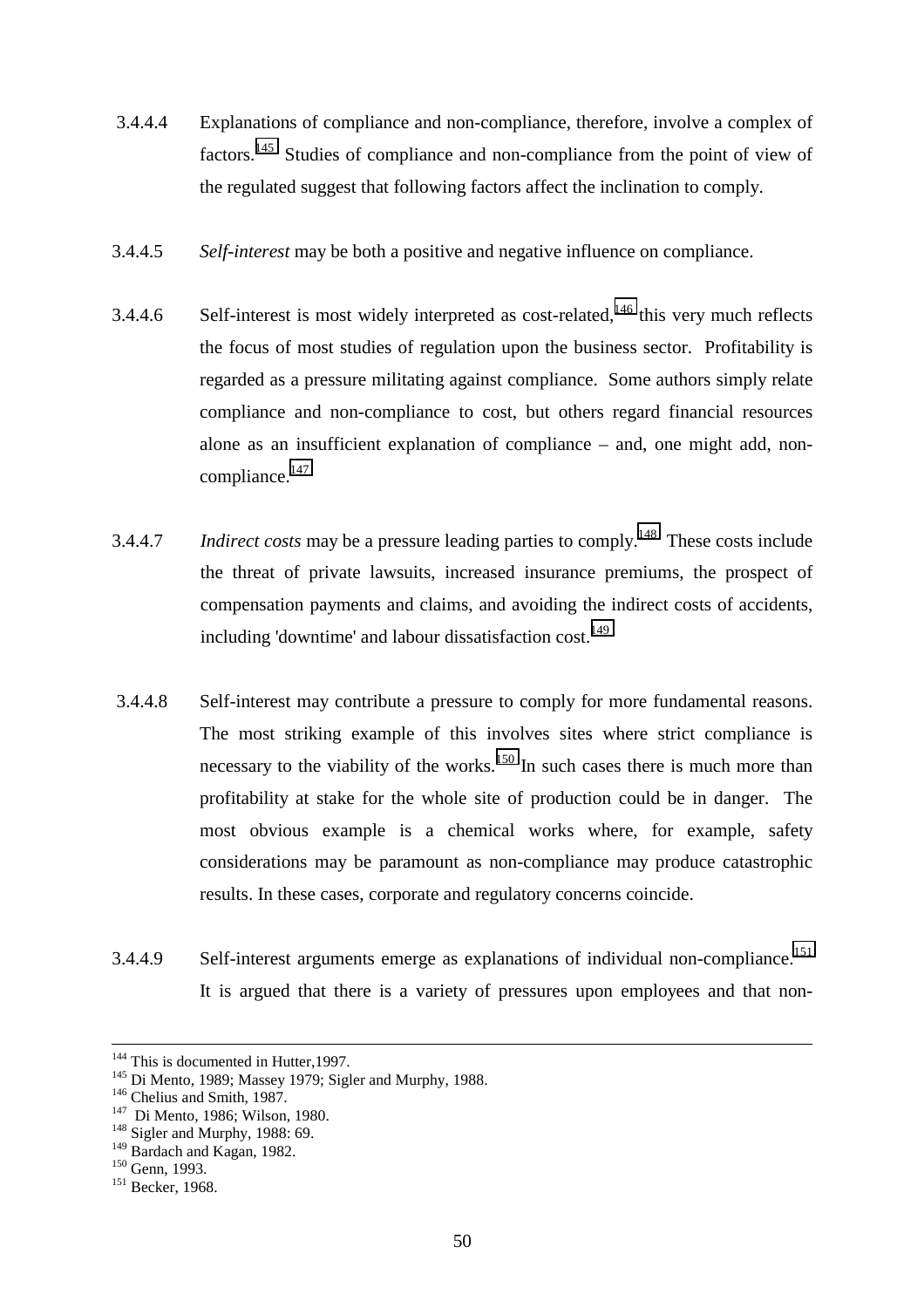compliance may be caused where it appears more 'rational' to fulfil other more highly prized objectives such as finishing the job as quickly as possible.<sup>152</sup> The decision to comply may thus be the result of a trade-off between risk taking and other objectives, some of which will incline towards compliance and others of which will lead to non-compliance.<sup>153</sup>

- 3.4.4.10 *Corporate responsibility* may provide a motivation to comply. There are, of course, a variety of interpretations of corporate social responsibility<sup>154</sup> and these are reflected in compliance theory. The most clear-cut explanation of this type is that companies comply because of adherence to moral principles, for example a genuine concern for the environment or the health and safety of the workforce.<sup>155</sup> This suggests a commitment both to the spirit and the letter of the law.
- 3.4.4.11 Other companies may comply, not because they believe in the law, but because they feel that they have an obligation to comply out of 'good citizenship'. In this type of firm decisions are principled but this does not mean that compliance is inevitable, there is the possibility of principled non-compliance.<sup>156</sup>
- 3.4.4.12 Individuals may also comply for moral reasons or because someone feels that they should be a 'good citizen'.  $157$  There is contradictory evidence about whether or not legal obligation plays a role in individual compliance.<sup>158</sup>
- 3.4.4.13 *Protection of reputation* is regarded as a central influence leading towards compliance.<sup>159</sup> Large companies are seen as particularly concerned to protect their image and so are those whose relationships with the public are already or potentially strained. Business is clearly perceived to be susceptible to external

 $152$  Dawson et al, 1988; Hutter, forthcoming.

<sup>&</sup>lt;sup>153</sup> Hutter, 1997.<br>
<sup>154</sup> Stone, 1975: Hutter, forthcoming.<br>
<sup>154</sup> Stone, 1975: Hutter, forthcoming.<br>
<sup>155</sup> Sigler and Murphy, 1988; Hutter, 1997.<br>
<sup>156</sup> Kagan and Scholz, 1984.<br>
<sup>157</sup> Brittan's (1983) study of the impact compliance was the major explanation of compliance.

<sup>&</sup>lt;sup>158</sup> Brittan, 1983 cf Makkai and Braithwaite, 1994.

<sup>159</sup> Braithwaite, 1989; Clinard and Yeager, 1980; Miller and Sturdivant, 1977; Olsen, 1992.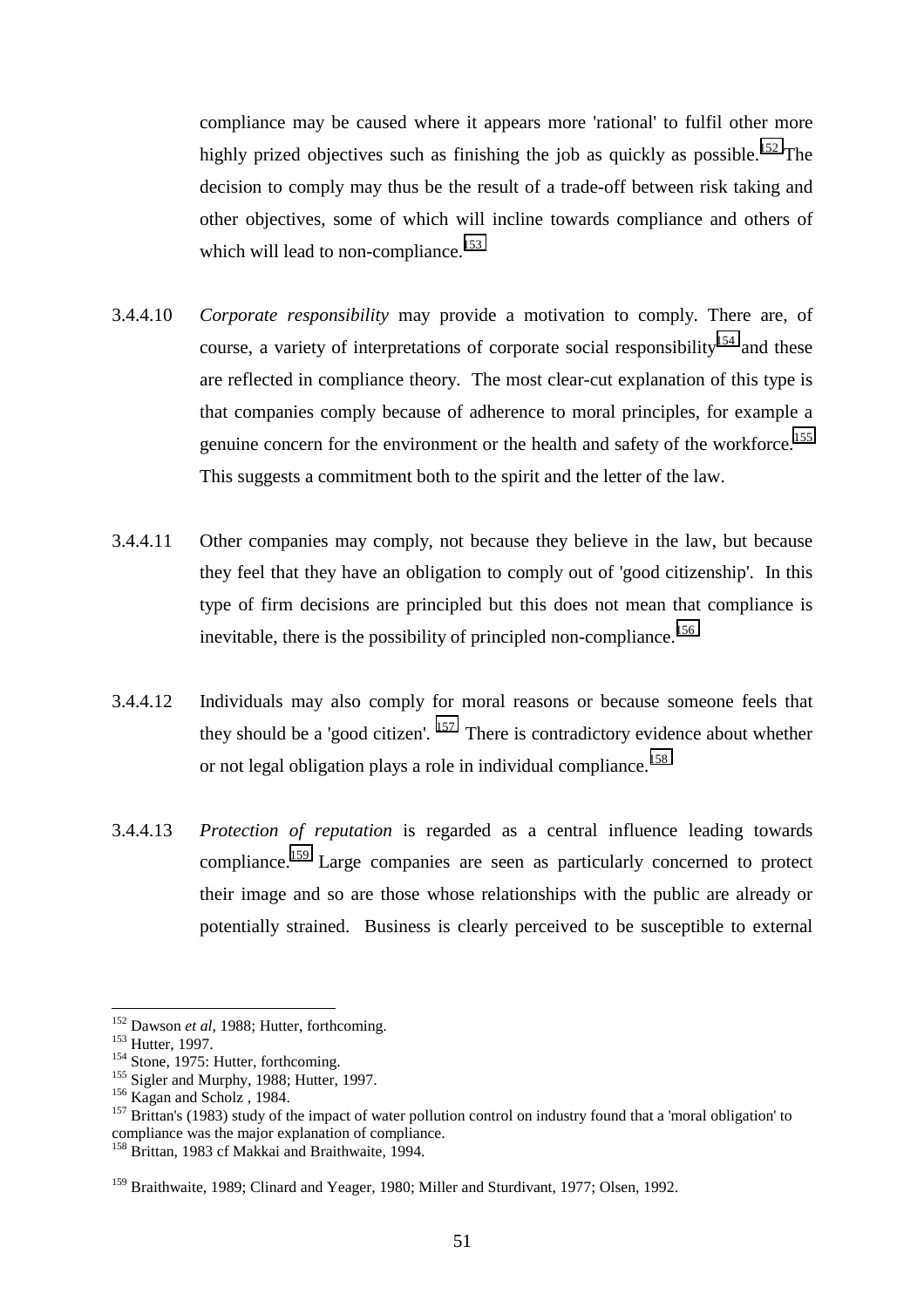pressures from a variety of sources, ranging from consumers to peer groups.<sup>160</sup> Indeed, it is precisely such pressures that identify publicity as an important form of social control for corporations.161 Individuals may also comply out of a desire to protect their professional reputations.

- 3.4.4.14 *Enforcement* of the regulations may be a significant motivation to comply but the evidence is contradictory. Some authors adopt a classical deterrence approach to the importance of enforcement and argue that penalties will only deter if sufficiently high to have an impact on profitability.<sup>162</sup> Others can find no evidence that higher penalties provide more deterrence than lower penalties and emphasize instead the damaging symbolic effects of being punished at all.<sup>163</sup>
- 3.4.4.15 The *likelihood of detection* may also be significant in explaining compliance,<sup>164</sup> but again the evidence is contradictory.<sup>165</sup>
- 3.4.4.16 The most common explanation of workplace deviance is *ignorance* or a lack of awareness of the *law*<sup>166</sup> and some claim that ignorance is widespread.
- 3.4.4.17 A related explanation of non-compliance suggests that a *lack of awareness of the risks* is associated with non-compliance but the evidence is not conclusive since non-compliance may occur where the risks are well understood and even where they are known to be serious.<sup>167</sup>
- 3.4.4.18 *Intra-organizational pressures* are significant factors in motivations to comply or not comply. Non-compliance may be associated with a negative corporate culture where compliance is not encouraged and where there may be peer pressure not to

<sup>&</sup>lt;sup>160</sup> Di Mento, 1986.

<sup>&</sup>lt;sup>161</sup> Fisse and Braithwaite, 1983.<br><sup>162</sup> Carson, 1982; Clinard and Yeager, 1980; Gunningham, 1984; Pearce, 1976.<br><sup>163</sup> Gray and Scholz, 1991.<br><sup>164</sup> Witte and Woodbury, 1985.<br><sup>165</sup> Brooks and Doob, 1984.<br><sup>166</sup> Brittan, 198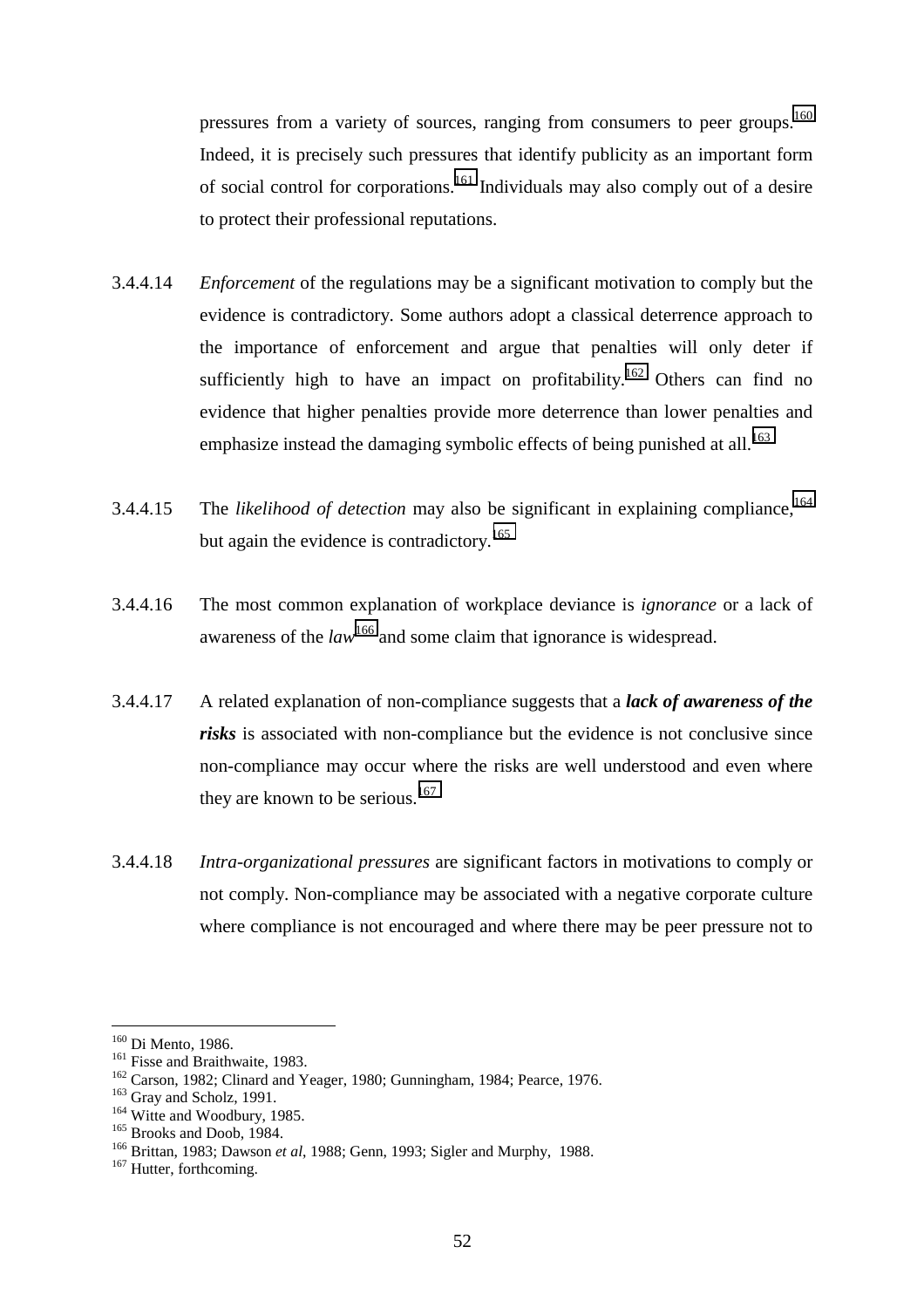comply.168 A positive corporate culture, may, could encourage compliance and lead to intra-organizational pressures to comply.<sup>169</sup>

- 3.4.4.19 Associated factors include *low worker morale*, which may be a consequence of low pay or industrial action. Occupational health and safety inspectors in Britain have identified this was a major reason for non-compliance.<sup>170</sup>
- 3.4.4.20 There may be *competing organizational objectives*, notably production pressures, which may conflict with regulatory objectives. This is a dominant theme in the literature on risk taking and is reflected in the trade-offs individuals make between risk-taking and compliance.<sup>171</sup>
- 3.4.4.21 *Assessing compliance levels may be difficult*This is especially so where the risks are less than catastrophic and there is greater scope for negotiation and flexibility. Much regulatory non-compliance may also be hidden. There may be no third party aware of the non-compliance, indeed in the absence of a complaint or inspectors chancing upon non-compliance there may be no awareness of the offending. This is partly because no harm may have been caused, the nature of much regulation being to manage risks so as to prevent harm rather than just react once harm has been caused. This may place the regulated in a strong position both with respect to non-compliance remaining unknown and challenging regulatory decisions about what are acceptable levels of risk-taking.
- 3.4.22 Compliance is sought at a number of levels, notably the organizational and individual. Compliance theory offers limited guidance on what motivates people to comply. What is known is that it is complicated and changing. The evidence about the importance of differing factors is contradictory, it seems to depend in

<sup>&</sup>lt;sup>168</sup> Massey, 1979; Sigler and Murphy, 1988; Whitehurst, 1977.

<sup>169</sup> Bardach and Kagan, 1982.<br>  $170$  Hutter, 1997.<br>
<sup>170</sup> Hutter, 1997.<br>
<sup>171</sup> Carson, 1982; Heimer, 1988; Hutter, forthcoming; Nelkin & Brown, 1984.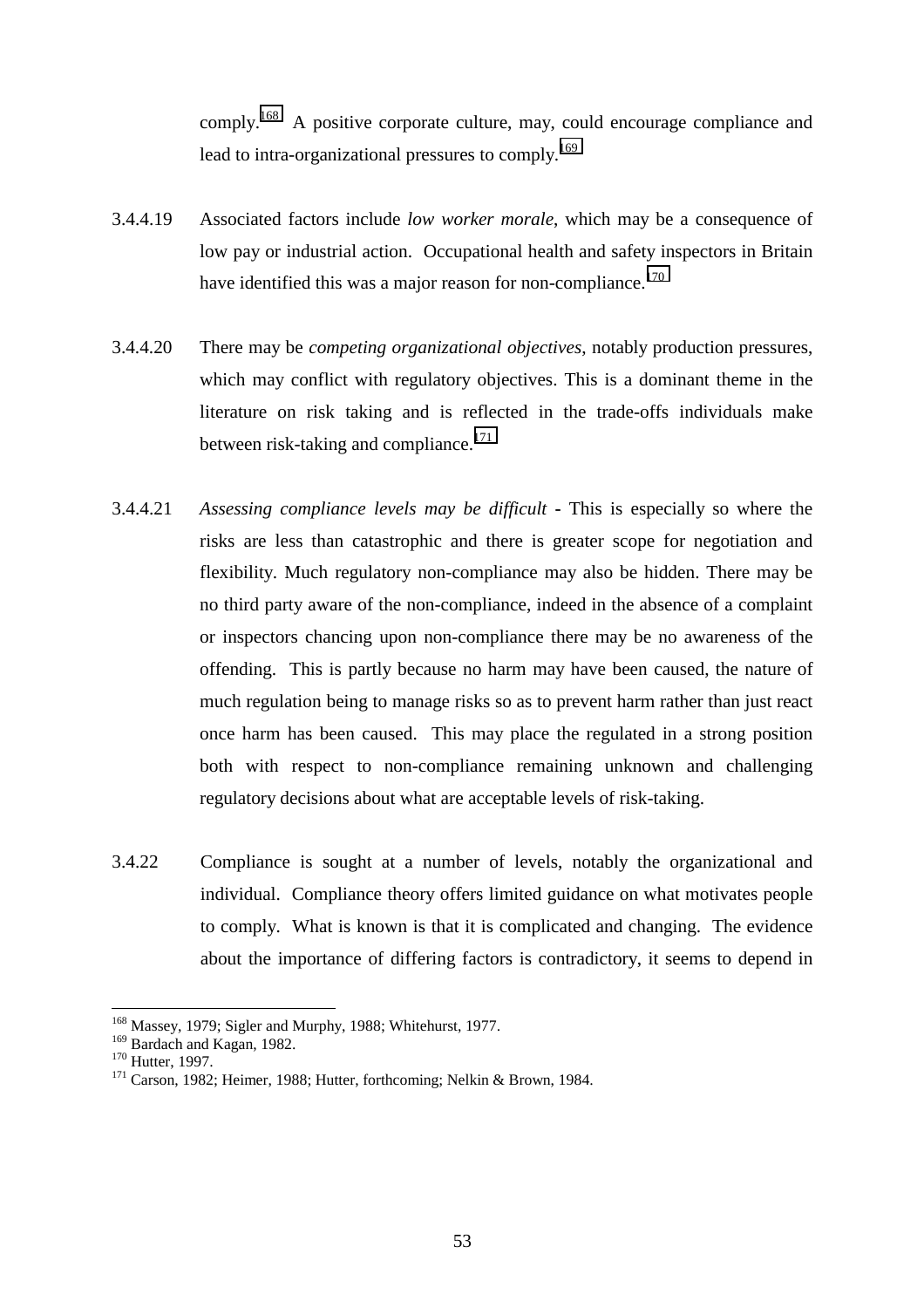part on circumstances. The clearest policy message, therefore, seems to be to design a system which takes into account the variety of factors identified as being important and which can be responsive to the range of circumstances likely to be encountered.

# 3.4.5 *The Limitations of Compliance*

- 3.4.5.1 Complete compliance with the relevant rules may not reduce risks in the ways that policy-makers intend or desire. The 'right results' may not be achieved, even where there is compliance, for two main reasons. The first of these is that parties may indulge in 'creative compliance' and side-step the rules (as where an athlete avoids using a banned drug but takes a substance with the same effect as the banned drug).<sup>172</sup> The rule is not broken but the rules' intention is flouted. The propensity creatively to comply around the rules will depend on the balance of costs and rewards involved, which, in turn, will vary according to such factors as the regulator's ability to clamp down on creative compliance with new rules, on the relevance of general rules (which may curtail creative compliance with particular rules); the period during which the benefits of non-compliance will be enjoyed; and the legal uncertainties involved.
- 3.4.5.2 A second reason why compliance may not reduce risks efficiently is that the rules involved may be under-or over-inclusive. Under-inclusive rules fail to cover all of the creators of the relevant risks, over-inclusive rules may reduce the relevant risks but may discourage or prevent desirable behaviour and this may prove socially costly.

#### 4. **Conclusions**

4.1 Good risk regulation and management regimes must satisfy a number of desiderata.173 They must be effective in reducing risks to appropriate levels and must achieve the right balance of reductions across different risks – an objective

<sup>&</sup>lt;sup>172</sup> See McBarnet and Whelan, 1991; Baldwin and Cave, 1999, pp.102-3.

 $173$  For a discussion of benchmarks see Baldwin and Cave 1999, chapter 6 and for governmental yardsticks see DTI, 1998, and Better Regulation Task Force, 1998.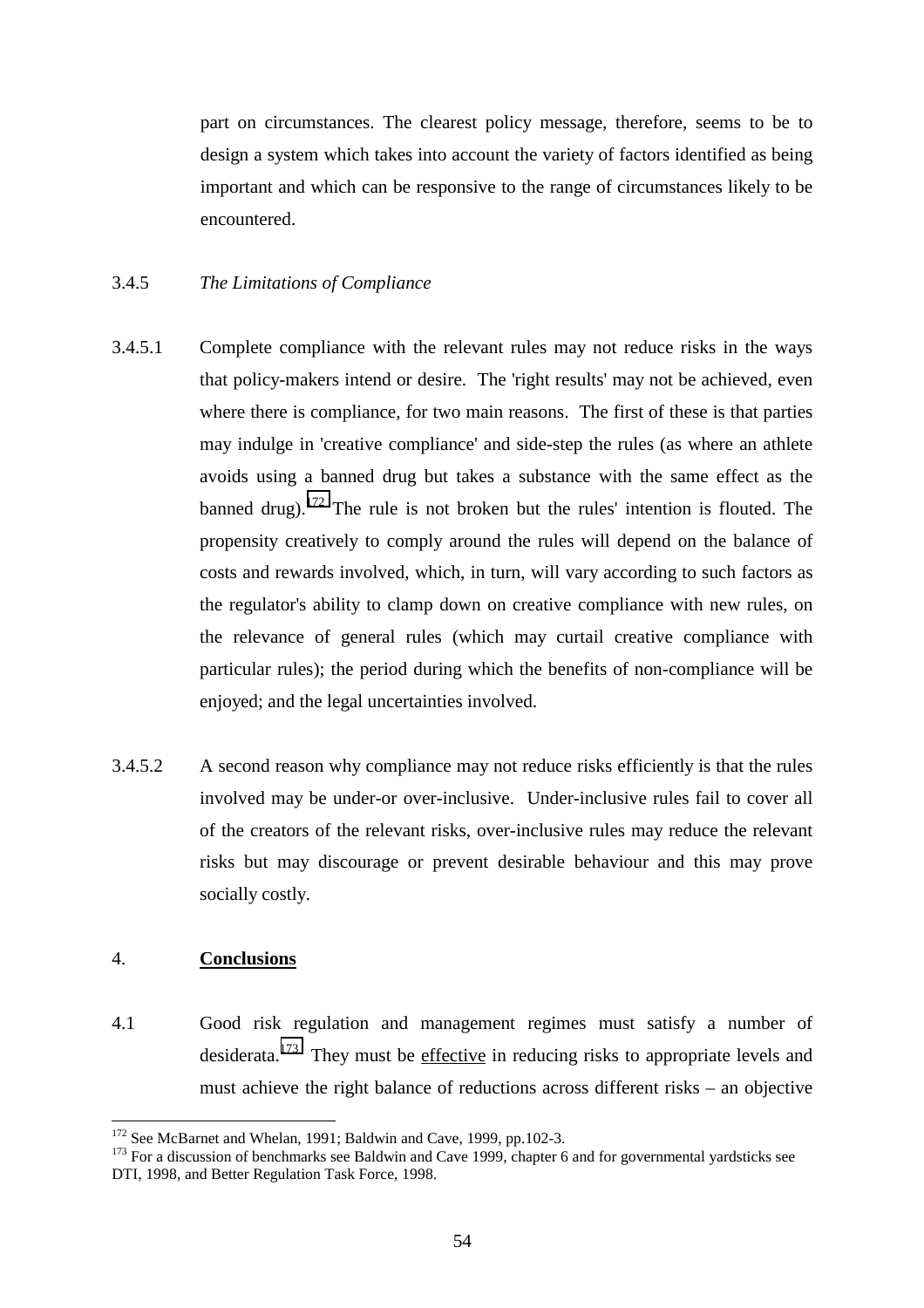that itself raises issues on the appropriateness of (or mandate for) any given set of trade-offs between different risk reductions. Effectiveness also demands that regimes are flexible and responsive to new information and varying circumstances. They must be efficient in so far as the above objectives are achieved at reasonable (or even least practicable) cost. They should, in addition be accountable, open and fair. They must, accordingly, be subject to proper democratic controls, disclose information reasonably, adopt processes that give access to interested or affected parties and produce results that are not biased or disproportionate.

- 4.2 As has been seen, risks can be controlled in a variety of ways: within organisations and externally; by compulsion or voluntarily; and by an array of devices. Tactically and philosophically a number of approaches can be contrasted: anticipatory versus resilience; blamist versus non-blamist, quantitative versus qualitative; rational versus social; result-based versus process-oriented $174$ .
- 4.3 Within government and industry there is a rapidly growing appreciation, first, that risk assessments have a role to play in decision and policy-making processes and, second, that approaches to risk have to take on board the qualitative and perceptual dimensions and well as the quantitative. Within such strategies as the HSE's ToR and Total Quality Management, efforts have been made to integrate risk assessments into the broader standard-setting and managerial approaches but counter tendencies have been encountered in the Cabinet Offices' espousal of CBA-driven regulation.
- 4.4 The optimal stage at which to intervene in a risk creation process is an important issue. In different circumstances it may be best to exert control at the preventive, the act or the harm stage of an activity. A pitfall to be avoided is an approach that seeks always to intervene at a particular stage. Preventive and precautionary approaches may be called for in certain circumstances (where harms are extreme and/or irreversible) but, under different conditions such strategies as screening

<sup>&</sup>lt;sup>174</sup> See Royal Society, 1992, p. 159.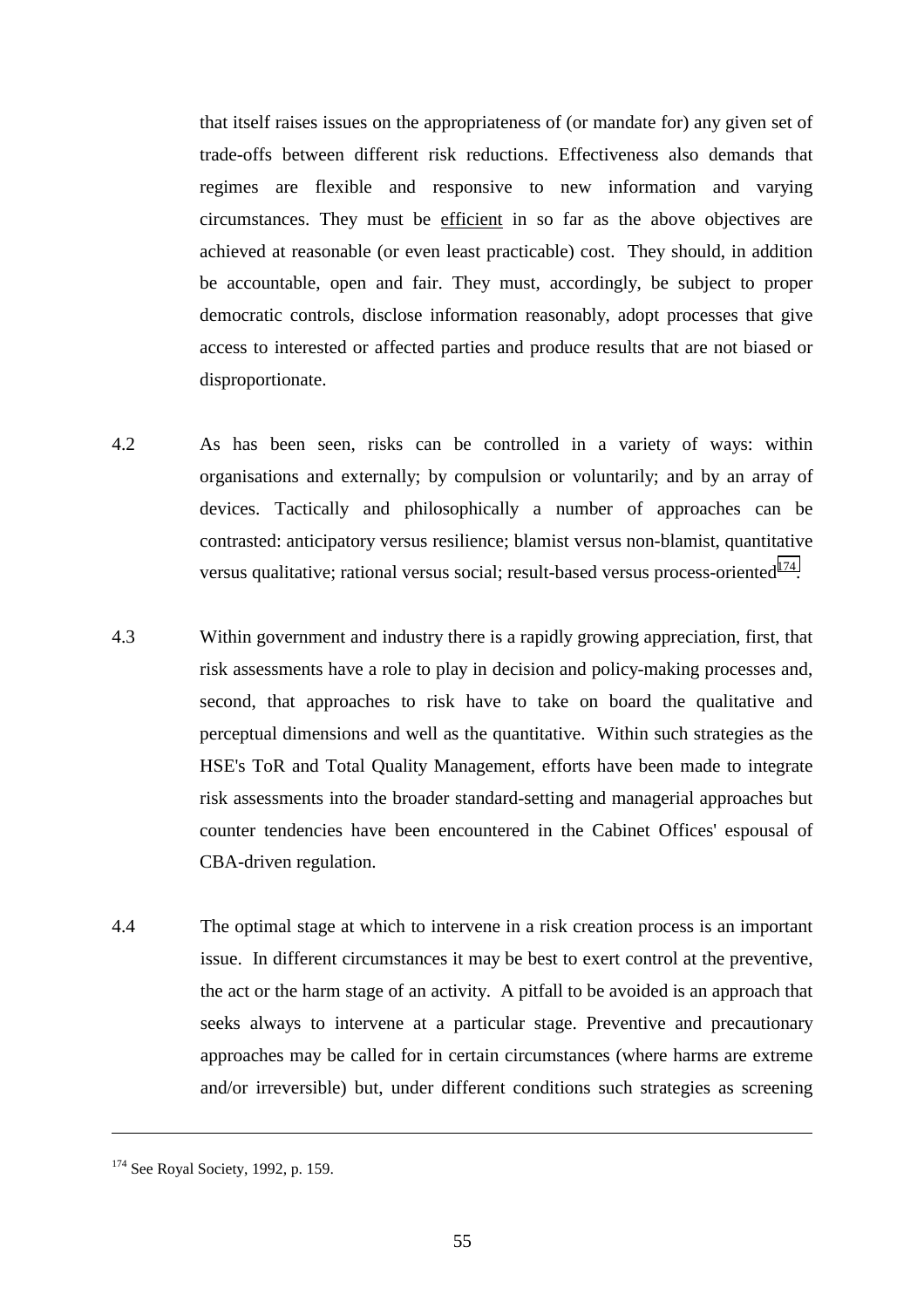and the regulation of potential risk creators may involve very high costs and restrictions for no material gain. An astute approach to the point of intervention will direct actions towards the stage that gives the best combination of cost and risk-reducing benefit while taking account of relevant policy or distributional concerns.

- 4.5 In relation to institutions, particular attention was paid to professional, selfregulatory bodies and note taken of claims and criticisms. A review of self regulation, however, reveals that it can be operated in conjunction with a variety of forms of governmental oversight, with degrees of lay input, openness, and accountability. As a result, it is difficult to conclude that self-regulation is intrinsically more or less suspect in its operations than fully independent regulation. Both have strengths and weaknesses as risk control devices. In relation to both types of institutional framework the way forward lies in devising combinations of controls that offer satisfactory performance on the various fronts discussed in section 4.1. above. Self-regulation can work badly and is prone to a number of weaknesses but it is a mode of control that can be harnessed to good effect.
- 4.6 Looking to enforcement, we found that a number of factors have been found to conduce to the effective exertion of control and to the tendency of parties and firms voluntarily to comply with the relevant rules. It was noted, however, that securing compliance with formal rules may not always suffice to achieve desired ends. The rules may be under or over-inclusive, parties may 'creatively comply' around the rules, and formal rules may not be the best tools for influencing certain forms of behaviour – attention, in many sets of conditions, might more profitably be devoted to such matters as staff selection, education and training methods, peer group pressures, incentives in employment, public promotional work, review processes and procedures.

56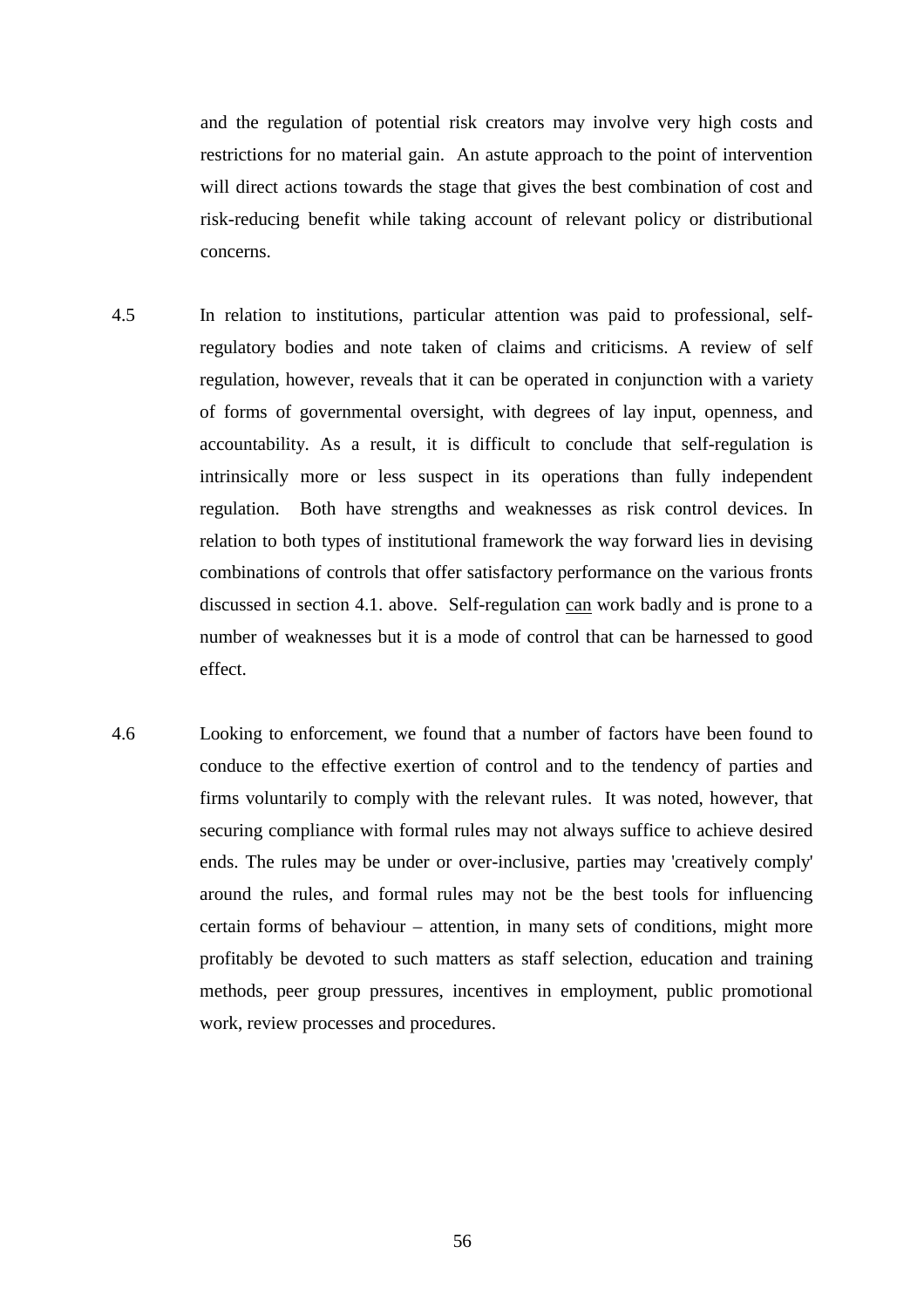4.7 Areas of professional judgement, it was noted, present special problems of risk control particularly through the application of formal rules. The decisions involved are often of high importance, low visibility and high discretion. Professionals tend to cherish such domains of judgement and to be resistant to control devices.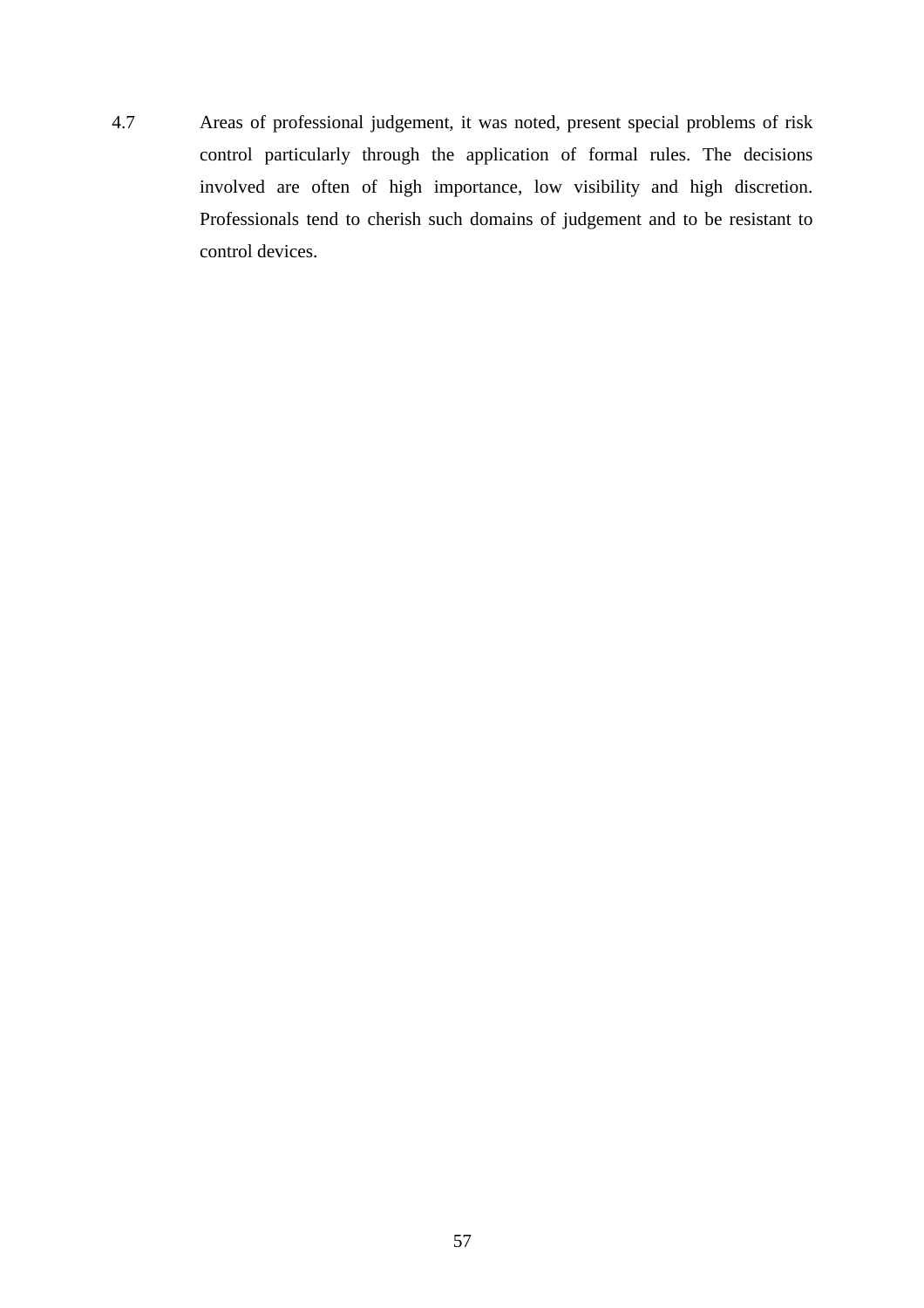#### **References**

Aalders, M., 1993, 'Regulation and In-Company Environment Management in the Netherlands', Law and Policy 15(2): 75-94.

ACOP, 1994, Guidance in the Management of Risk and Public Protection.

Adams, J., 1995, Risk.

Alaszewski, A., Alaszewski, H., and Harrison, L., 1998, 'Professionals, Accountability and Risk' in Alaszewski et al (eds), 1998.

Alaszewski, H., and Alaszewski, A., 1988, 'Professionals and Practice in Alaszewski, et al (eds.) 1998.

Alaszewski, A., Harrison, L., and Manthorpe, J., (eds.), 1998, Risk, Health and Welfare.

Alaszewski, A., and Manthorpe, J., 1991, 'Interactive Review: Measuring and Managing Risk in Social Welfare', 21 British Journal of Social Work 277-90.

Alaszewski, A., and Manthorpe, J., 1998, 'Welfare Agencies and Risk' in Alaszewski et al 1998.

Anleu, S., 1992 'The Professionalisation of Social Work' Sociology 26, 1.

Ayres, I., and Braithwaite, J., 1992, Responsive Regulation.

Baggott, R., and Harrison, L.J., 1986 'The Politics of Self-Regulation' 14 Policing and Politics 143.

Baldwin, R., 1995, Rules and Government.

Baldwin, R., 1997, Regulating Legal Services, Lord Chancellor's Department Research Series, No. 5/97.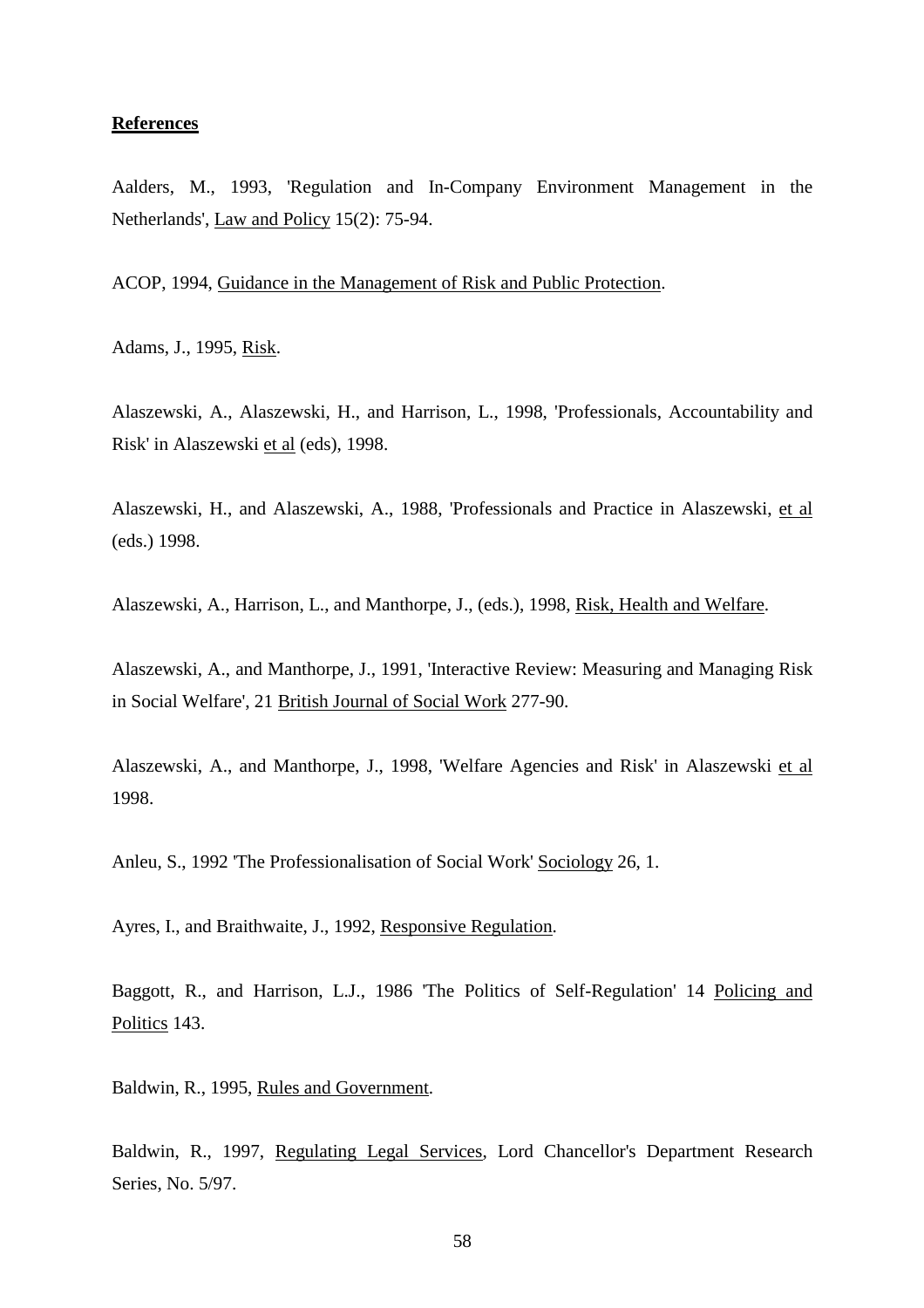Baldwin, R., and Cave, M., 1999, Understanding Regulation: Theory, Strategy and Practice.

Baldwin, R., and McCrudden, C., 1981, Regulation and Public Law.

Baram, M.S., 1980 'Cost-Benefit Analysis: An Inadequate Basis for Health, Safety and Environmental Regulatory Decisionmaking' 8 Ecology L.Q. 463.

Bardach, E., and Kagan, R., 1982, Going by the Book: The Problem of Regulatory Unreasonableness.

Beck, U., 1992, Risk Society.

Better Regulation Task Force, 1998, A Guide to Better Regulation.

Black, J., 1996, 'Constitutionalising Self-Regulation', 59 Modern Law Review 24.

Black, J., 1997, Rules and Regulators.

Braithwaite, J., 1987, 'Self-Regulation and the Control of Private Crime', in C.A.S. Shearing, P. (ed) 1987, Private Policing.

Braithwaite, J., 1989, Crime, Shame and Reintegration.

Breyer, S.J., 1993, Breaking the Vicious Circle: Towards Effective Risk Regulation.

Brittan, Y., 1984, The Impact of Water Pollution Control on Industry, (Oxford: Centre for Socio-Legal Studies.)

Brooks, N., and Doob, A.N., 1990, 'Tax Evasion: Searching for a Theory of Compliant Behaviour', in M.L. Friedland (ed), 1990, Securing Compliance.

Cabinet Office, 1998, Regulation in the Balance: A Guide to Regulatory Appraisal Incorporating Risk Assessment (1996, revised in 1998).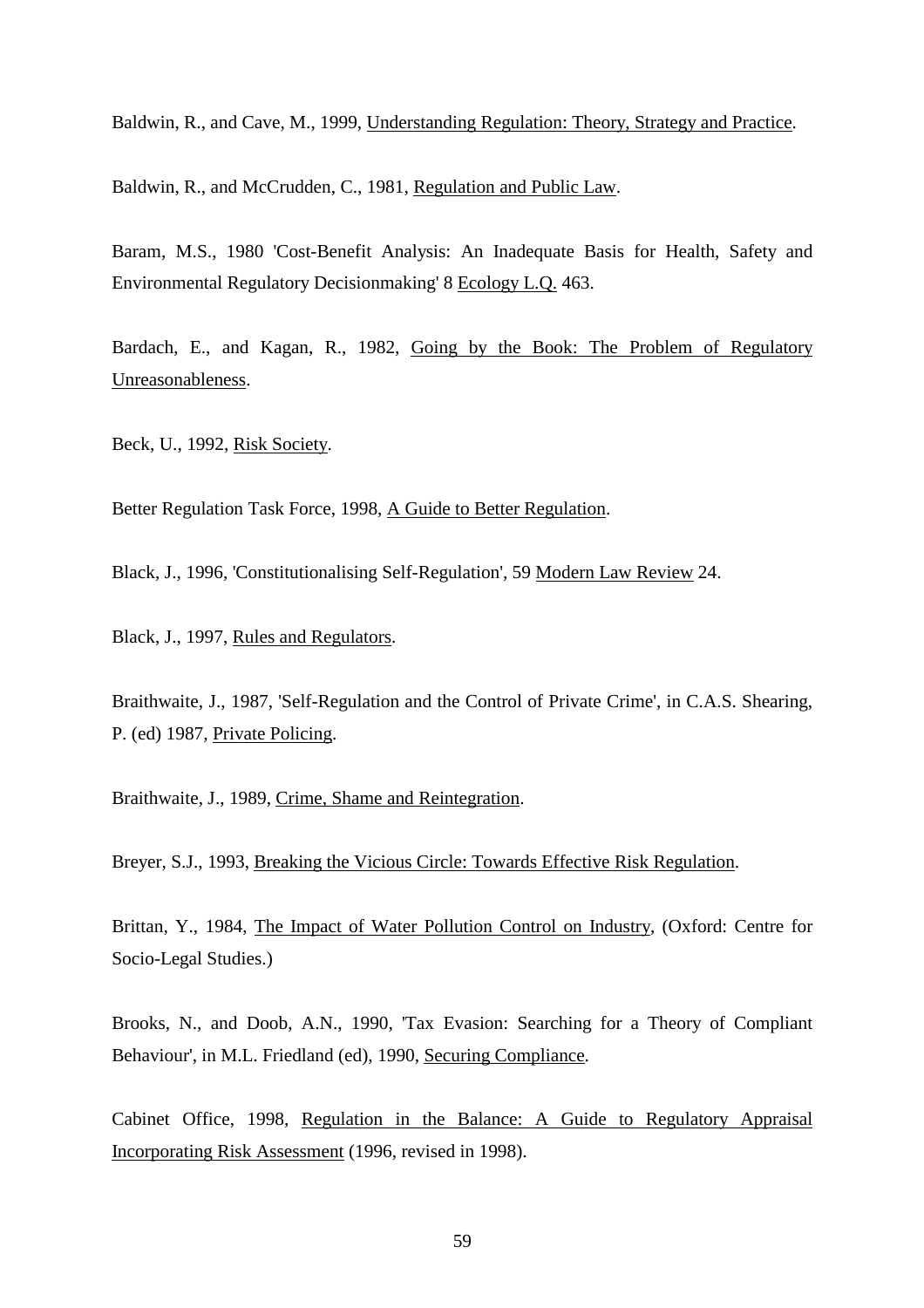Carson, W.G., 1982, The Other Price of Britain's Oil.

CBI, 1990, Developing a Safety Culture.

Chelius, J. and Smith, R., 1987, 'Firm Size and Regulatory Costs: The Case of Workers' Compensation Insurance', Journal of Policy Analysis and Management 6(2).

Clark, L., 1989, Acceptable Risk.

Clinard, M.B., and Yeager, P.C., 1980, Corporate Crime.

Cohen, M., 1991, 'Corporate Crime and Punishment: An Update of Sentencing Practice in the Federal Courts 1988-1990', Boston University Law Review 71: 247-280.

Collingridge, S., 1996, 'Resilience, Flexibility and Diversity in Managing the Risks of Technologies' in Hood and Jones, 1996.

Cranor, C.F., 1993, Regulating Toxic Substances.

Croall, H., 1992, White Collar Crime.

Dawson, S., Willman, P., Bamford, M., and Clinton, A., 1988, Safety at Work: The Limits of Self-Regulation.

Department of Health, 1998, Communicating About Risks to Public Health: Pointers to Good Practice.

Department of the Environment, 1990, This Common Inheritance: Britain's Environmental Strategy, Cm. 1200.

Department of the Environment, 1995, A Guide to Risk Assessment and Risk Management for Environmental Protection.

DHSS, 1982, Child Abuse: A Study of Inquiry Reports 1973-81.

60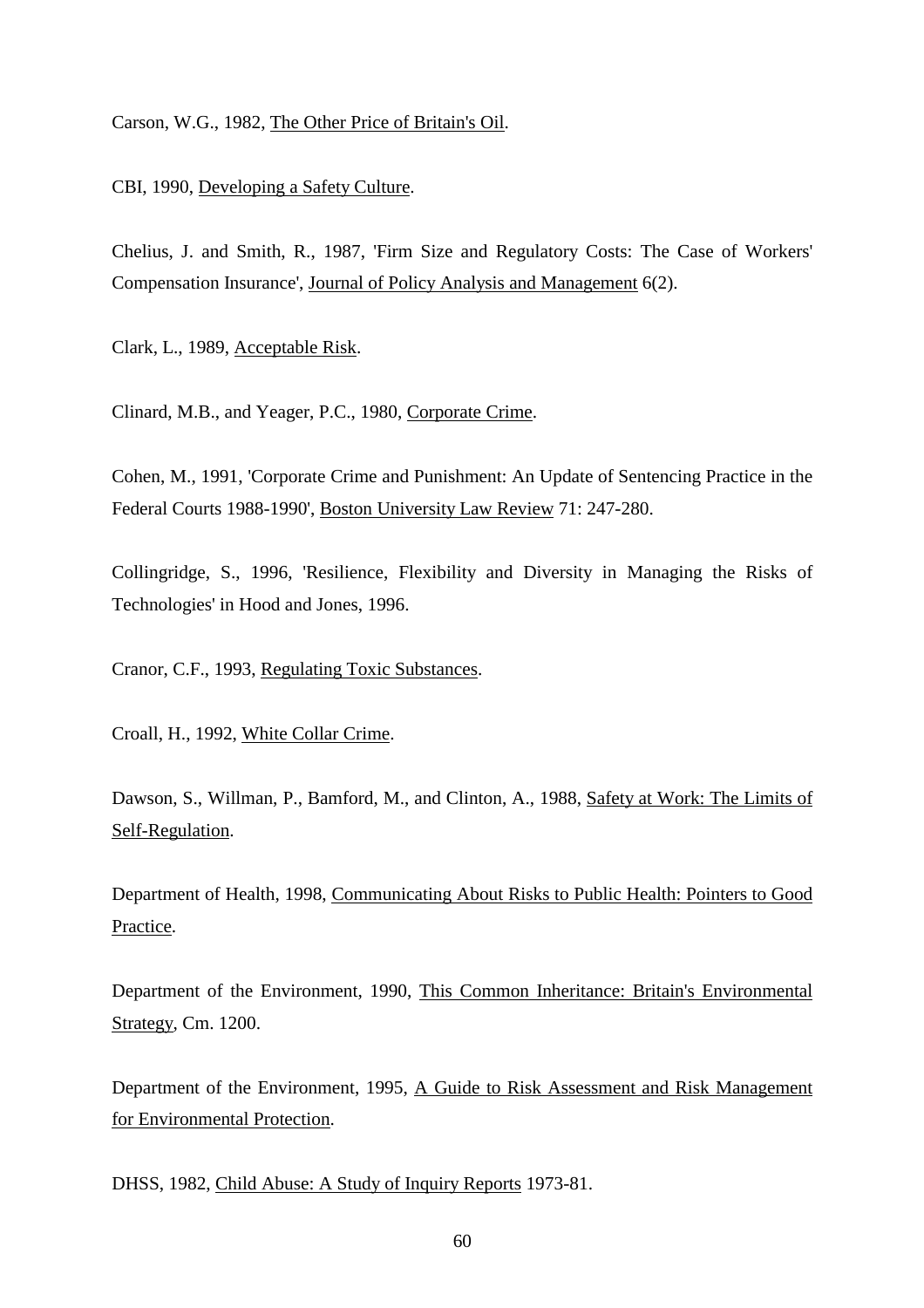DiMento, J.F., 1986 Environmental Law and American Business: Dilemmas of Compliance.

Douglas, M., 1985, 'Risk Acceptability According to the Social Sciences'.

Douglas, M., 1992, Risk and Blame.

DTI, 1998, A Fair Deal for Consumers, Cm. 3898.

Dwyer, J.P., 1993, 'The Use of Market Incentives in Controlling Air Pollution: California's Marketable Permits Program', Ecology Law Quarterly 20: 103-117.

Environment Council, 1994, The Essential Environmental Mediator and Facilitator.

Fischoff, B., 1989, Risk: A Guide to Controversy.

Fisse, B., and Braithwaite, J., 1983, The Impact of Publicity on Corporate Offenders.

Fortune, J., and Peters, G., 1995, Learning from Failure.

Franklin, J., (ed), 1998, The Politics of Risk Society.

Genn, H., 1993, 'Business Responses to the Regulation of Health and Safety in England', Law and Policy 15: 219.

Giddens, A., 1994, Beyond Left and Right.

Giller, H., 1993, 'Children in Need: Definition, Management and Monitoring' (DoH).

Glynn, A., Ward, V., Wilson, J., Charlett, A., Cookson, B., Taylor, L., and Cole, N., 1977, 'Hospital Acquired Infection', Public Health Laboratory Service, London.

Gould et al, 1988, Perceptions of Technological Risks and Benefits.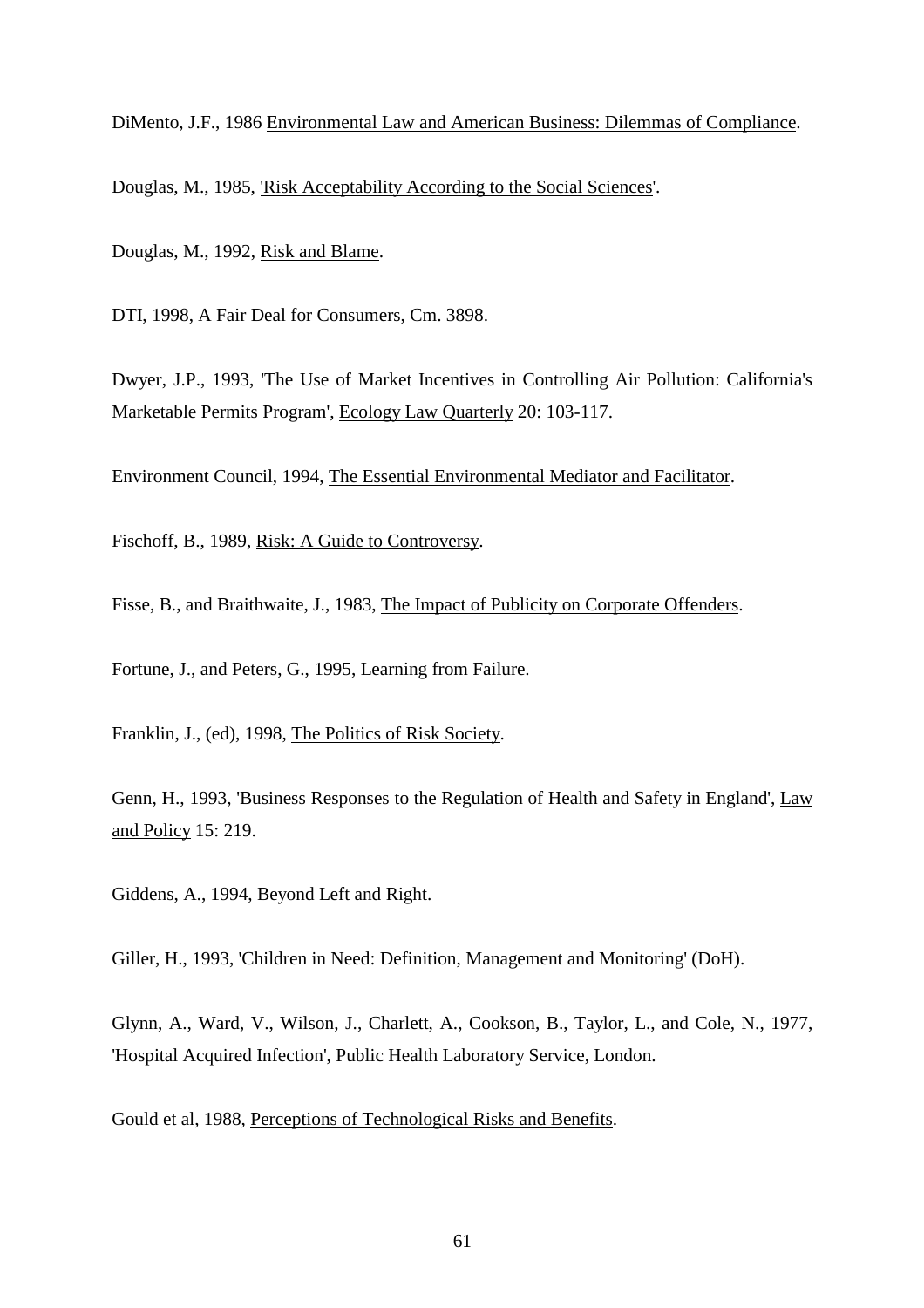Grabosky, P., and Braithwaite, J., 1986, Of Manners Gentle, Melbourne: Open University Press.

Graham, C., 1994, 'Self-Regulation', in Richardson, G., and Genn, H., (eds) Administrative Law and Government Action (1994).

Gray, W.B., and Scholz, J.T., 1991, 'Analysing the Equity and Efficiency of OSHA Enforcement', Law and Policy 13(3): 185-214.

Grimshaw, J., Fremantle, N., Wallace, S., Russel, I., Hurwitz, B., Watt, I., Long, A., and Sheldon, T., 1995, 'Developing and Implementing Clinical Practice Guidelines'.

Gunningham, N., 1984, Safeguarding the Worker.

Harrison, L., Alaszewski, A., and Walsh, M., 1998, 'The Influence of Informal Relations on the Management of Risk' in Alaszewski et al (eds.) 1998.

H.M. Treasury, 1996, The Setting of Safety Standards.

Hawkins, K., 1984, Environment and Enforcement: Regulation and the Social Definition of Deviance.

Howe, D., 1992, Child abuse and the bureaucralisation of social work' Sociological Review 40, 491.

Heimer, C., 1996, 'Explaining Variation in the Impact of Law: Organisations, Institutions and Professions', Studies in Law, Politics and Society, 15: 29-59.

Her Majesty's Inspectorate of Pollution, 1995, The Application of Risk Assessment and Risk Management to Integrated Pollution Control.

HMIP, 1997, Risk Management Guidance.

Hood, C., and Jones, D., 1996, Accident and Design.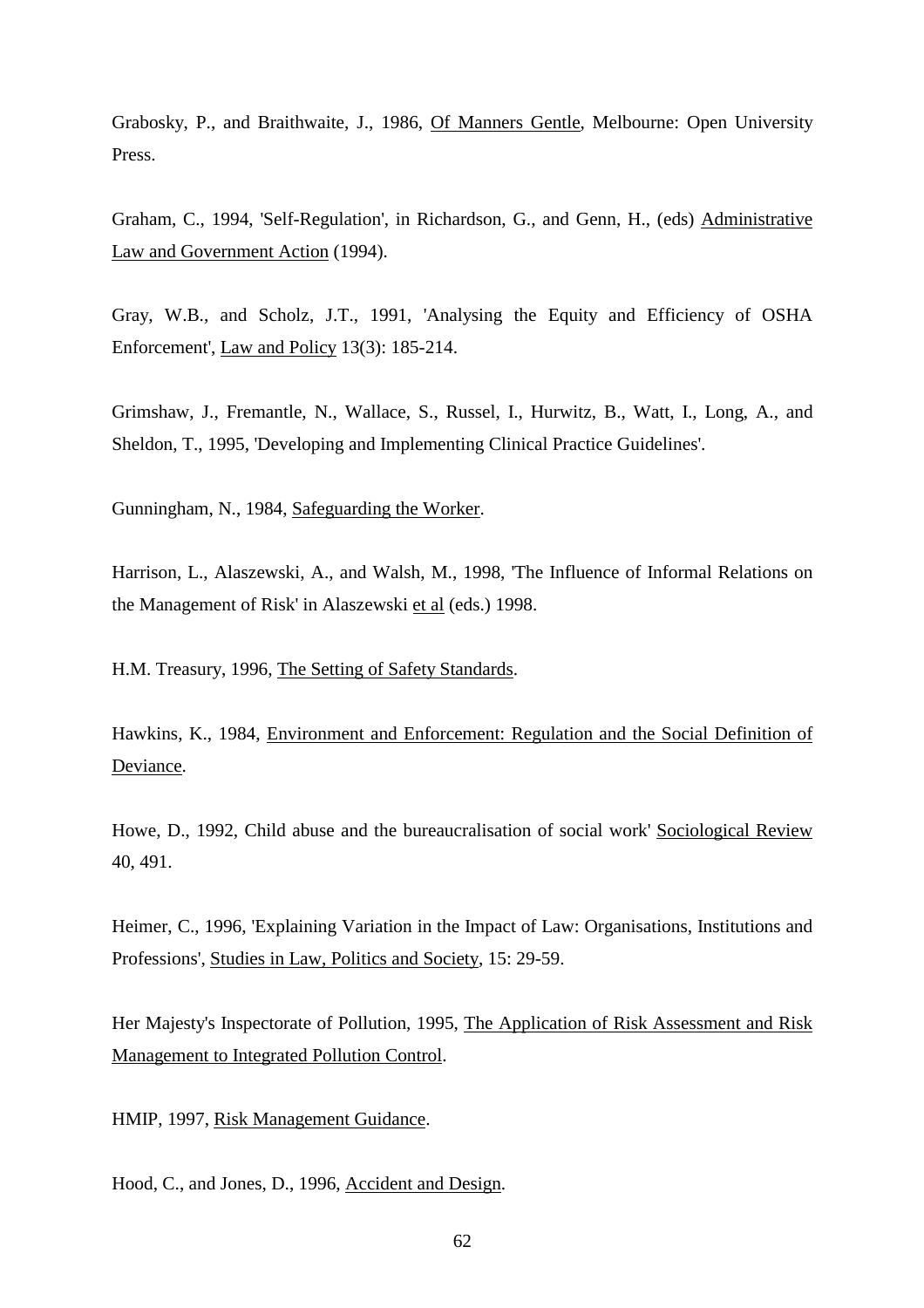Hood, C.H., Rothstein, M,; Baldwin, R., Rees, J., and Spackman, M., 1999, 'Where Risk Society Meets the Regulatory State: Exploring Variations in Risk Regulation Regimes' Risk Management: In International Journal 1 (1): 21-34.

Horlick-Jones, 1996(a), 'The Problem of Blame' in Hood and Jones, 1996.

Horlick-Jones, T., 1996, 'Is Safety a By-Product of Quality Management?' in Hood and Jones, 1996.

House of Lords, 1995, Select Committee on Sustainable Development, Session 1994-5, Vol. 1, Report HL 72.

HSE, 1988, (revised 1992) The Tolerability of Risk from Nuclear Power Stations.

HSE, 1999(a), Successful Health and Safety Management.

HSE, 1999, Reducing Risks, Protecting People.

Hunt, G., 1995, Whistle blowing in the Health Service.

Hutter, B.M., 1997, Compliance: Regulation and Environment.

Hutter, B.M., forthcoming, Regulation and Risk: Occupational Health and Safety on the Railways.

ILGRA 1998(b), Risk Communication: Benchmarking in Government (HSE).

ILGRA, (Interdepartmental Liaison Group on Risk Assessment) 1996, Use of Risk Assessment Within Government Departments (Health and Safety Executive).

ILGRA, 1998(a), Risk Communication: A Guide to Regulatory Practice (HSE).

ILGRA, 1998, Risk Assessment and Risk Management (Health and Safety Executive).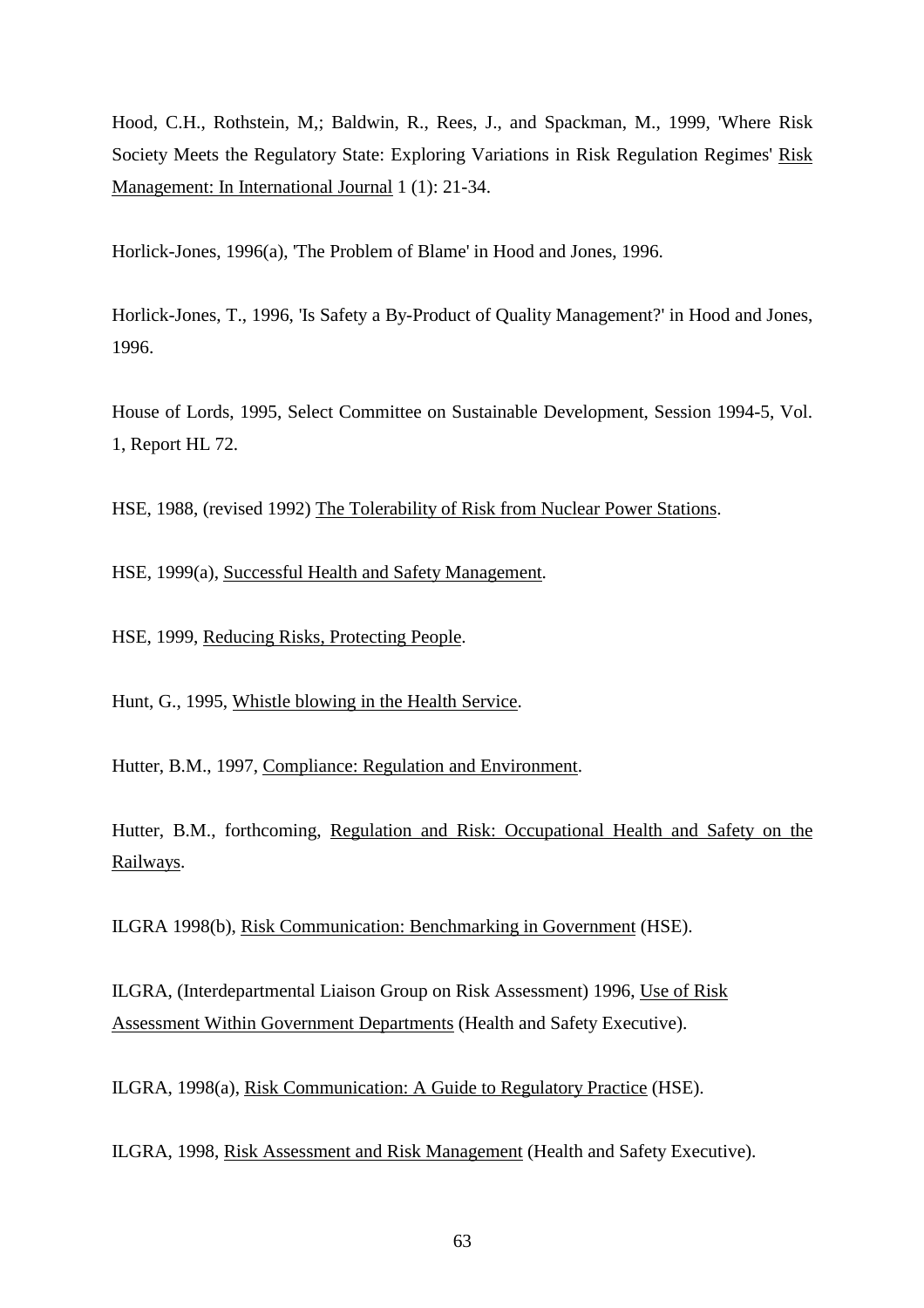Johnson, N., 1996, 'Blame, Punishment and Risk Management' in Hood and Jones, 1996.

Kagan, R.A., 1994, 'Regulatory Enforcement', in Rosenbloom, R.D. (ed) Handbook of Regulation.

Kasperson, R.E., et al, 1988, 'The Social Amplification of Risk, 8 Risk Analysis 177.

Kemshall, H., 1995, 'Risk in Probation Practice', 42 Probation Journal (2) 67-72.

Kemshall, H., 1996, Reviewing Risk: A Report for the Home Office.

Kemshall, H., 1998, 'Enhancing Risk Decision Making through Critical Path Analysis', 17(4) Social Work Education, 419.

Kemshall, H., 1998, Risk in Probation Practice.

Kemshall, H., Parton, N., Walsh, N., and Waterson, J., 1997, 'Concepts of Risk in Relation to Organisational Structure and Functioning within the Personal Social Services and Probation', 31(3) Social Policy and Administration 213-32.

Knegt, R., 1989, "Regulating Dismissal from Employment: Administrative and Judicial Procedures in the Netherlands', Law and Policy 11: 175-188.

Krimsky, S., and Golding, D., 1992, Social Theories of Risk.

Lawton, R., and Parker, D., 1998, 'Procedures and the Professional: the case of the British NHS', Social Science and Medicine, 1-9.

Layfield, F., 1987, Sizewell B Public Inquiry.

Loman, T., et al, 1989, 'Do Practice Guidelines Guide Practice?', 321 New England J. of Medicine 1306.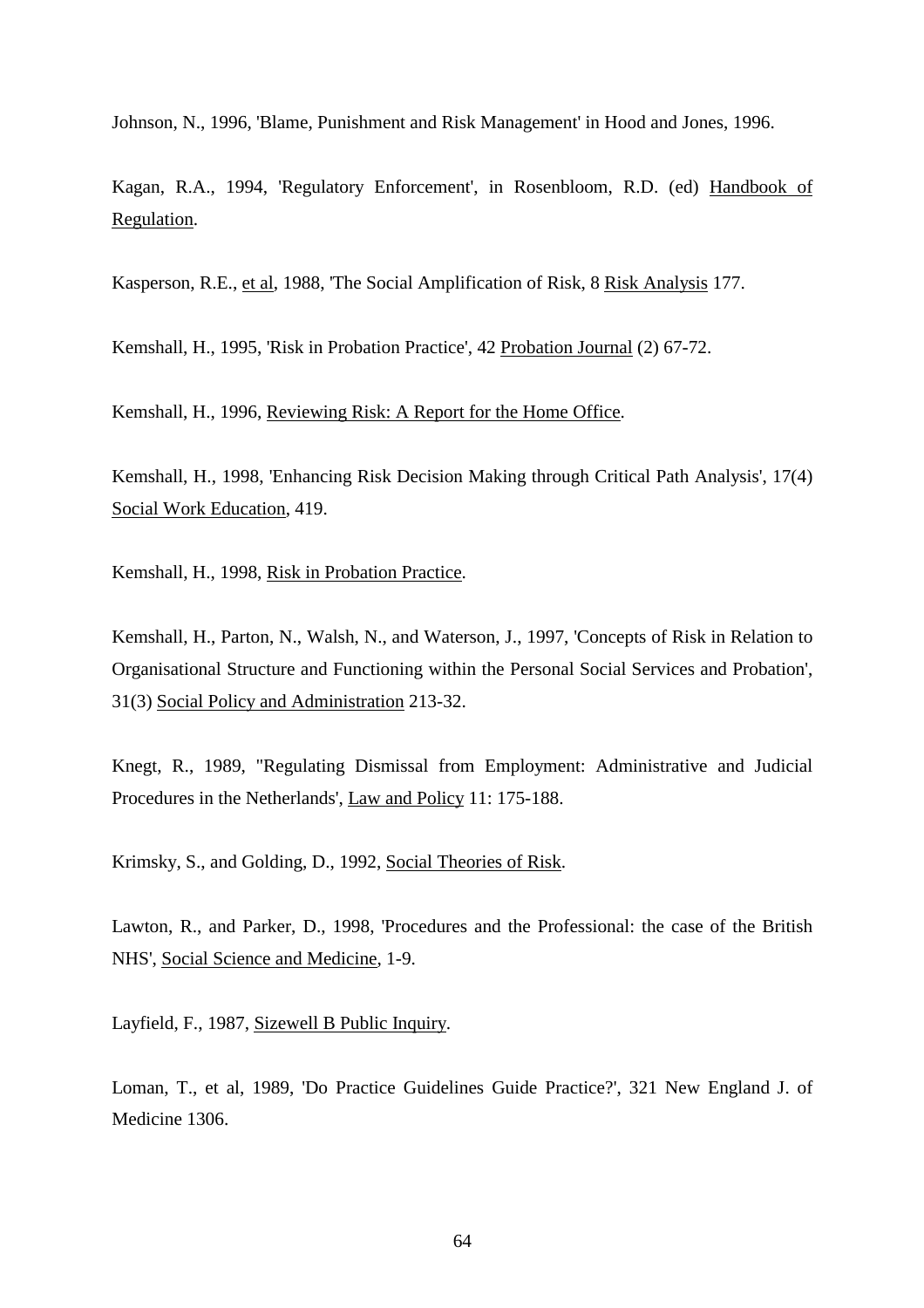Makkai, T., and Braithwaite, J., 1994, 'The Dialectics of Corporate Deterrence', Journal of Research in Crime and Delinquency 31(4): 347-373.

Mashaw, J., 1991 The Struggle for Auto Safety.

Massey, J., 1979, 'Deterrence: A Social Learning Approach', Midwest Sociological Association Paper.

Mazur, A., 1985, 'Bias in Risk-Benefit Analysis', 7 Technology in Society 25.

McBarnet, D., and Whelan, C., 1991, 'The Elusive Spirit of the Law' 54 Modern Law Review 848.

Miller, K., and Studivant, F., 1977, 'Consumer Responses to Socially Corporate Behaviour: An Empirical Test', Journal of Consumer Research 4(1).

Moran, M., 1999, Governing the Health Care State.

National Consumer Council, 1999, Principles of Self-Regulation.

Nelkin, D., and Brown, M.S., 1984, Workers at Risk: Voices from the Workplace.

NHS, 1993, Risk Management in the NHS.

Niemeijer, B., 1989, 'Urban Land-Use and Building Control in the Netherlands: Flexible Decisions in a Rigid System', Law and Policy 11: 121-152.

Ogus, A., 1995, 'Rethinking Self-Regulation' 15 Oxford Journal of Legal Studies 97.

Olsen, P., 1992, Six Cultures of Regulation.

Otway, H., 1992, 'Public Wisdom, Expert Fallibility' in Krimsky and Golding, 1992.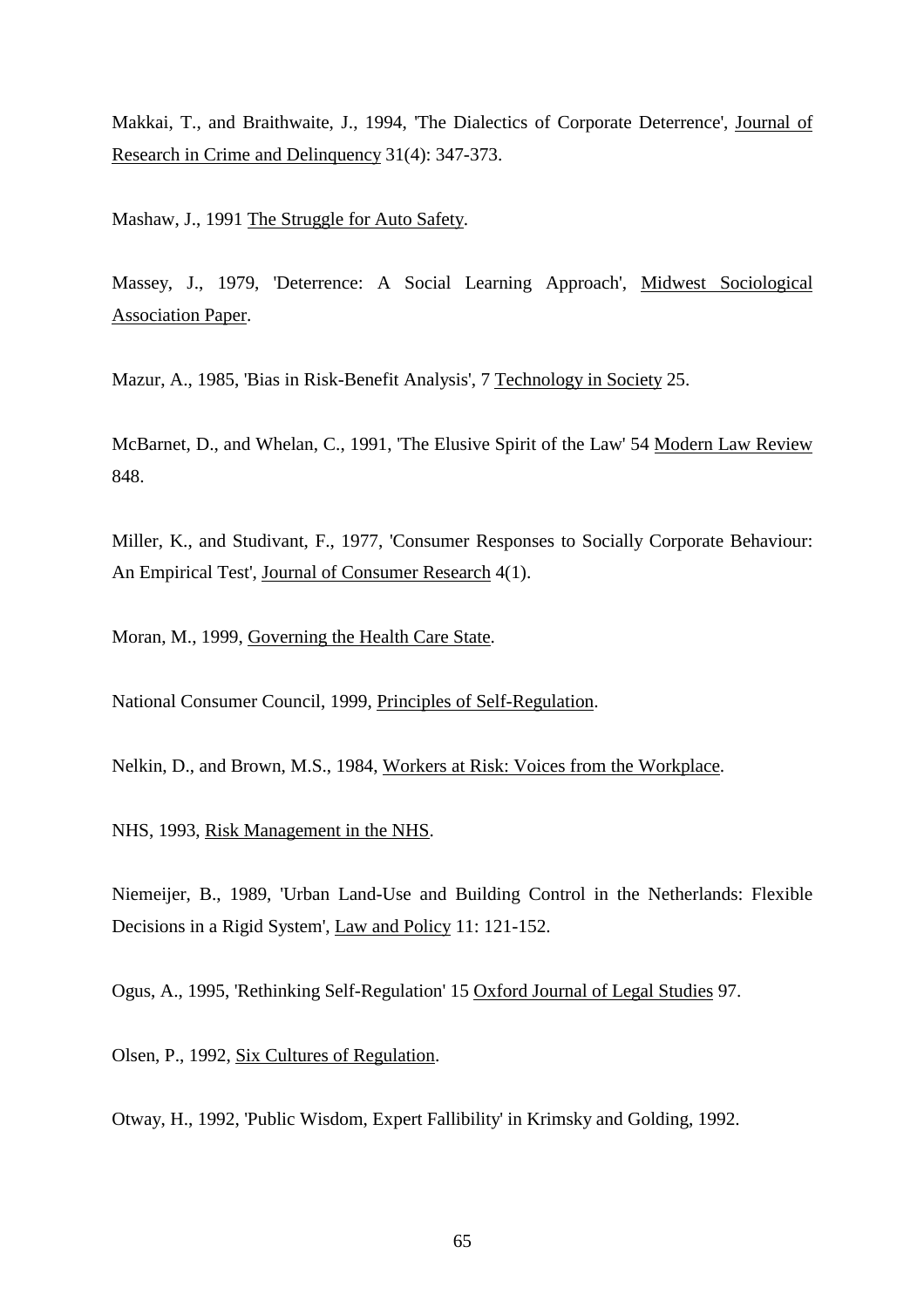Otway, H., and Wynne, B., 1989, 'Risk Communication: Paradigm and Paradox', 9 Risk Analysis 141.

Parker, D. and Lawton, R., 2000, 'Attitudes to Rule-Related Behaviour in the NHS, 2000 ESRC Risk and Human Behaviour Newsletter (6)11.

Parliamentary Office of Science and Technology, 1991, Safety in Numbers – Risk Assessment in Environmental Pollution.

Parton, N., 1996, 'Social Work Risk and the blaming system', in Parton, N., (ed) Social Theory, Social Change and Social Work.

Pearce, F., 1976, Crimes of the Powerful.

Power, M., 1994, The Audit Society.

Prechal, H., and Gupman, A., 1995 'Changing Economic Conditions and the Effects on Professional Autonomy' Sociological Forum 10, 245.

Public Concern at Work, 1997, Abuse in Care: A Necessary Reform.

Reason, J., Parker, D., and Lawton, R., 1999, 'Organisational Controls and Safety: The Varieties of Rule-related Behaviour', Journal of Occupational and Organisational Psychology, 71.

Renn, O., 1992, Concepts of Risk: A Classification, in Krimsky and Golding, 1992.

Richardson, G.M., Ogus, A.I., and Burrows, P., 1983, Policing Pollution: a Study of Regulation and Enforcement.

Royal Commission on Environment Pollution, 1976, 5<sup>th</sup> Report: Air Pollution Control: An Integrated Approach, Cm 6371.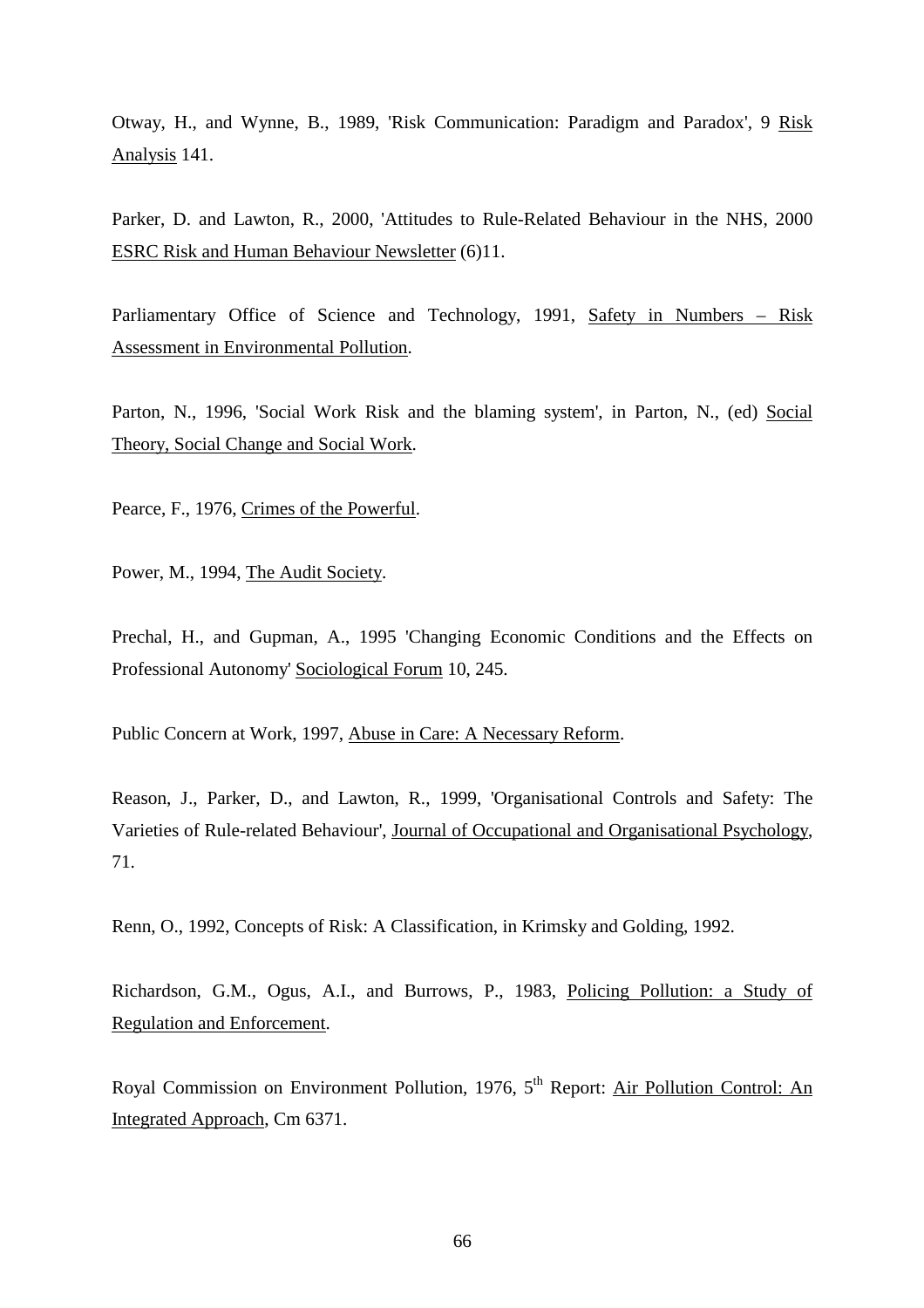Royal Commission on Environmental Pollution, 1988, 12<sup>th</sup> Report: Best Practicable Environmental Option, Cm 310.

Royal Society, 1992, Risk: Analysis, Perception, Management.

Scholz, J., 1984, 'Cooperation, Deterrence, and the Ecology of Regulatory Enforcement', Law

Self, P., 1975, Econocrats and the Policy Process.

Shavell, S., 1993, 'The Optimal Structure of Law Enforcement' (1993) J. Law and Econ. 255.

Short, J.F. and Clarke, L., (eds), 1992, Organisations, Uncertainties and Risk.

Short, J.F., 1984, 'The Social Fabric at Risk', 49 Am. Soc. Rev. 711.

Shrader-Frechette, K.S., (1991) Risk and Rationality.

Sigler, J.A., and Murphy, J.E., 1988, Interactive Corporate Compiance: an Alternative to Regulatory Compulsion.

Slovic, P., Fischoff, B., and Lichtenstein, S., 1979, 'Rating the Risks', Environment 4.

Slovic, P., Fischoff, B., and Lichtenstein, S., 1981, 'Perceived Risks, Psychological Factors and Social Implications', 376 Proceedings of the Royal Society of London 17.

Slovic, P., Lichtenstein, S., Reid, S., and Combs, B., 1998, 'How Safe is Safe Enough?' 9 Policy Sciences 127.

Soby, B.A., Simpson, A.C.D., and Ives, D.P., 1993, 'Integrating Public and Scientific Judgements into a Took Kit for Managing Food-Related Risks', Research Report No 16, School of Environmental Sciences, University of East Anglia.

Stone, C., 1975, Where the Law Ends: The Social Control of Corporate Behaviour.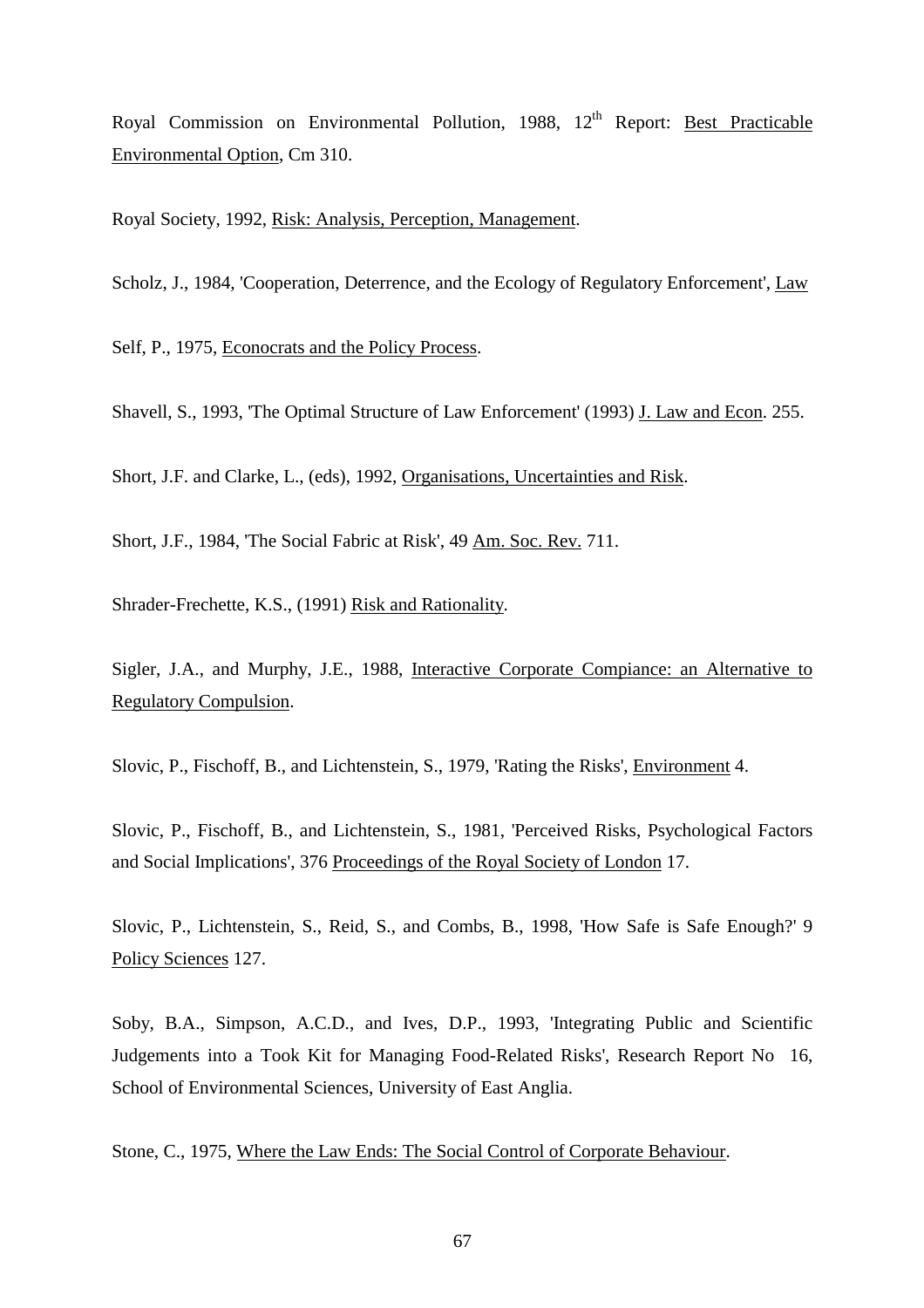Tindall, L., and Alaszewski, A., 1998, Risk and Vulnerable People in Alaszewski, Harrison and Manthorpe, (eds.), 1998.

Treasury, H.M., 1996, The Setting of Safety Standards: A Report by an Interdepartmental Group and External Advisors.

Vaughn, D., 1982, 'Transaction Systems and Unlawful Organisation Behaviour', Social Problems 29(4): 373-79.

Vincent, C., Ennis, M., and Audley, R., 1993, 'Safety in Medicine' in Vincent, Ennis and Audley (eds) Medical Accidents.

Vlek, C.J.H., and Stollen, P.J.M., 1980, 'Rational and Personal Aspects of Risk', 45 Acta Psychologica 273.

Weiss, M., and Fitzpatrick, R., 1997 'Challenges to Medicine' Sociology of Health and Illnesses 18, 297.

Wells, C., 1996, 'Criminal Law, Blame and Corporate Manslaughter' in Hood and Jones, 1996.

Whitehurst, W., 1977, 'Suffocation by Regulation', Journal of Social and Political Studies  $2(1)$ .

Wildavsky, A., 1988, Searching for Safety.

Wilkinson, A.J., 1997, 'Improving Risk Based Communicators and Decision-Making' Journal of Petroleum Engineers 949.

Wilson, J.Q., 1980, The Politics of Regulation.

Witte, A.D., and Woodbury, D.F., 1985, 'The Effect of Tax Laws and Tax Administration on Tax Compliance', National Tax Journal 38.